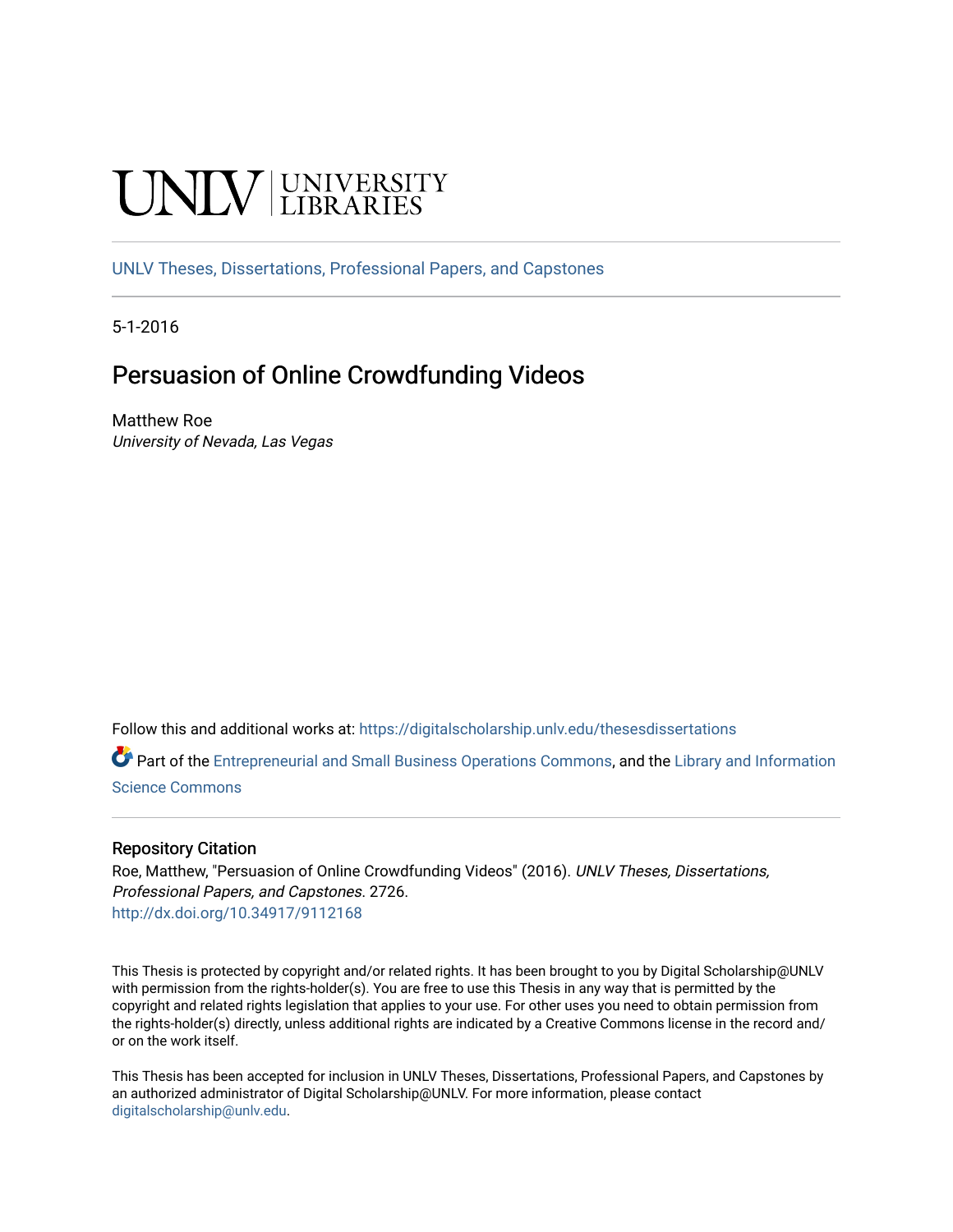#### PERSUASION OF ONLINE CROWDFUNDING VIDEOS

By

Matthew J. Roe

Bachelor of Arts - Psychology University of Nevada, Las Vegas 2013

A thesis submitted in partial fulfillment of the requirements for the

Master of Science – Management Information Systems

Department of Management, Entrepreneurship, and Technology Lee Business School The Graduate College

> University of Nevada, Las Vegas May 2016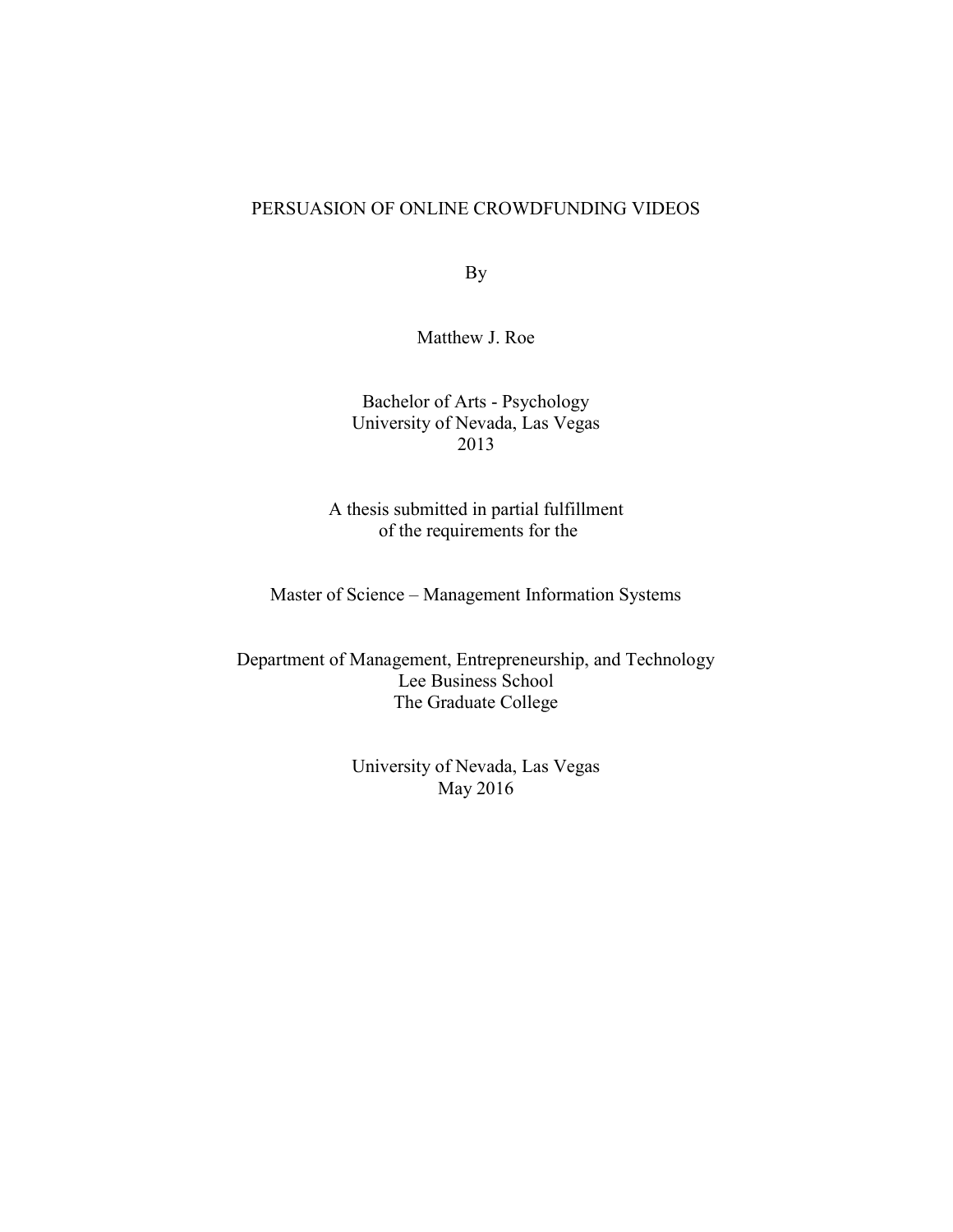

#### **Thesis Approval**

The Graduate College The University of Nevada, Las Vegas

April 25, 2016

This thesis prepared by

Matthew J. Roe

entitled

Persuasion of Online Crowdfunding Videos

is approved in partial fulfillment of the requirements for the degree of

Master of Science – Management Information Systems Department of Management, Entrepreneurship, and Technology

Han-Fen Hu, Ph.D. *Examination Committee Member*

Hans Rawhouser, Ph.D. *Examination Committee Member*

Kim Barchard, Ph.D. *Graduate College Faculty Representative*

Gregory Moody, Ph.D. Kathryn Hausbeck Korgan, Ph.D. *Examination Committee Chair Graduate College Interim Dean*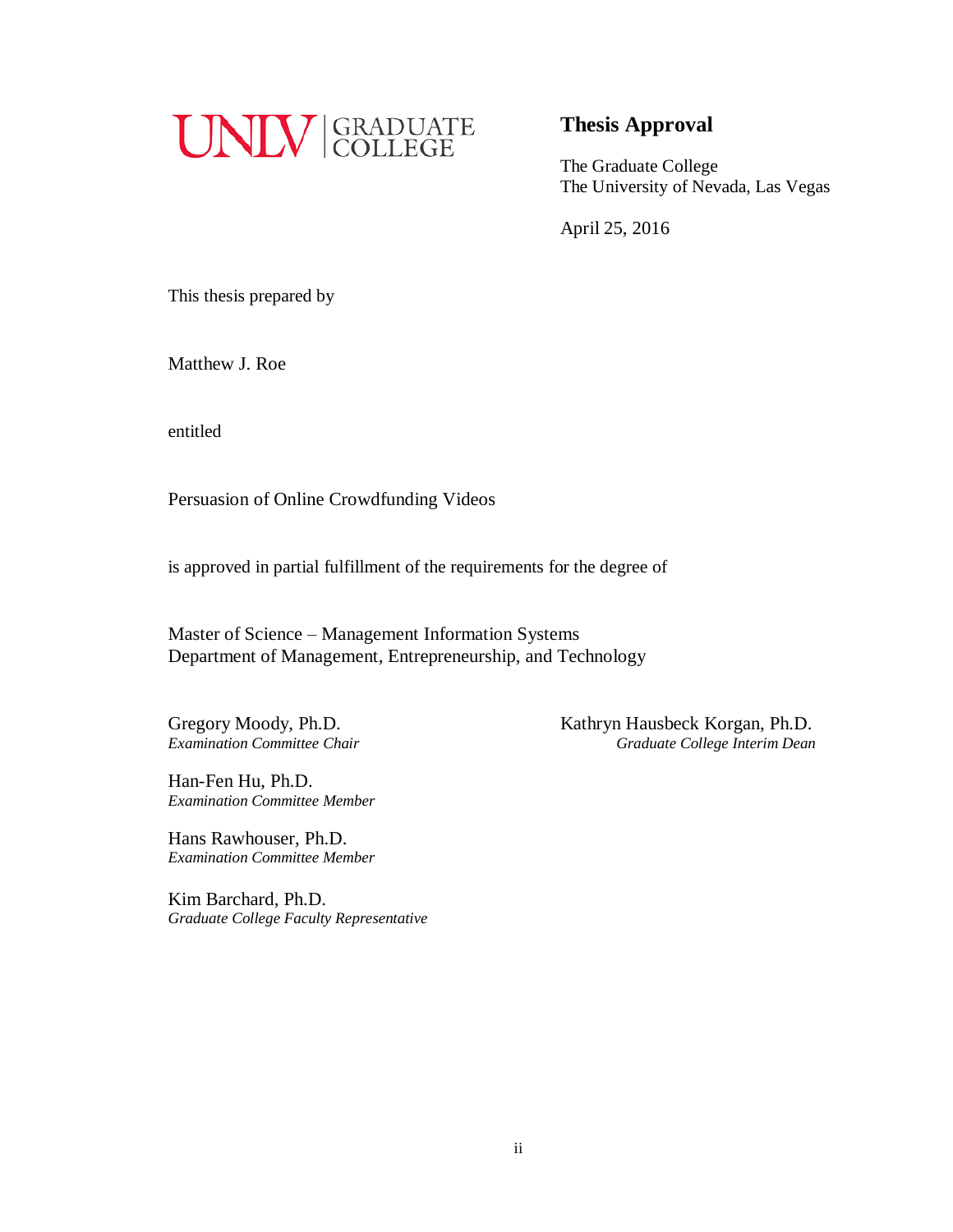#### Abstract

Crowdfunding is a relatively new and exciting way to get investments for a business startup or other project. We use the elaboration likelihood model (ELM) to explore how individuals are persuaded by the project videos on a crowdfunding platform called Kickstarter. ELM is a psychological model used to understand how people are persuaded. Our results support most of our hypotheses and showed that the need for cognition, which reflects the personal tendency towards the central route of ELM, does increase an individual's intent to back a project. We also discovered that intrinsic motivations and product quality have a stronger effect on intent to back a project than extrinsic motivations and argument quality respectively. These results should be investigated further. Our study contributes to research on the aspects of the crowdfunding website and how they impact successfully funding a project. Our findings can also be applied to current entrepreneurial practices, we make suggestions for crowdfunding sites and project creators.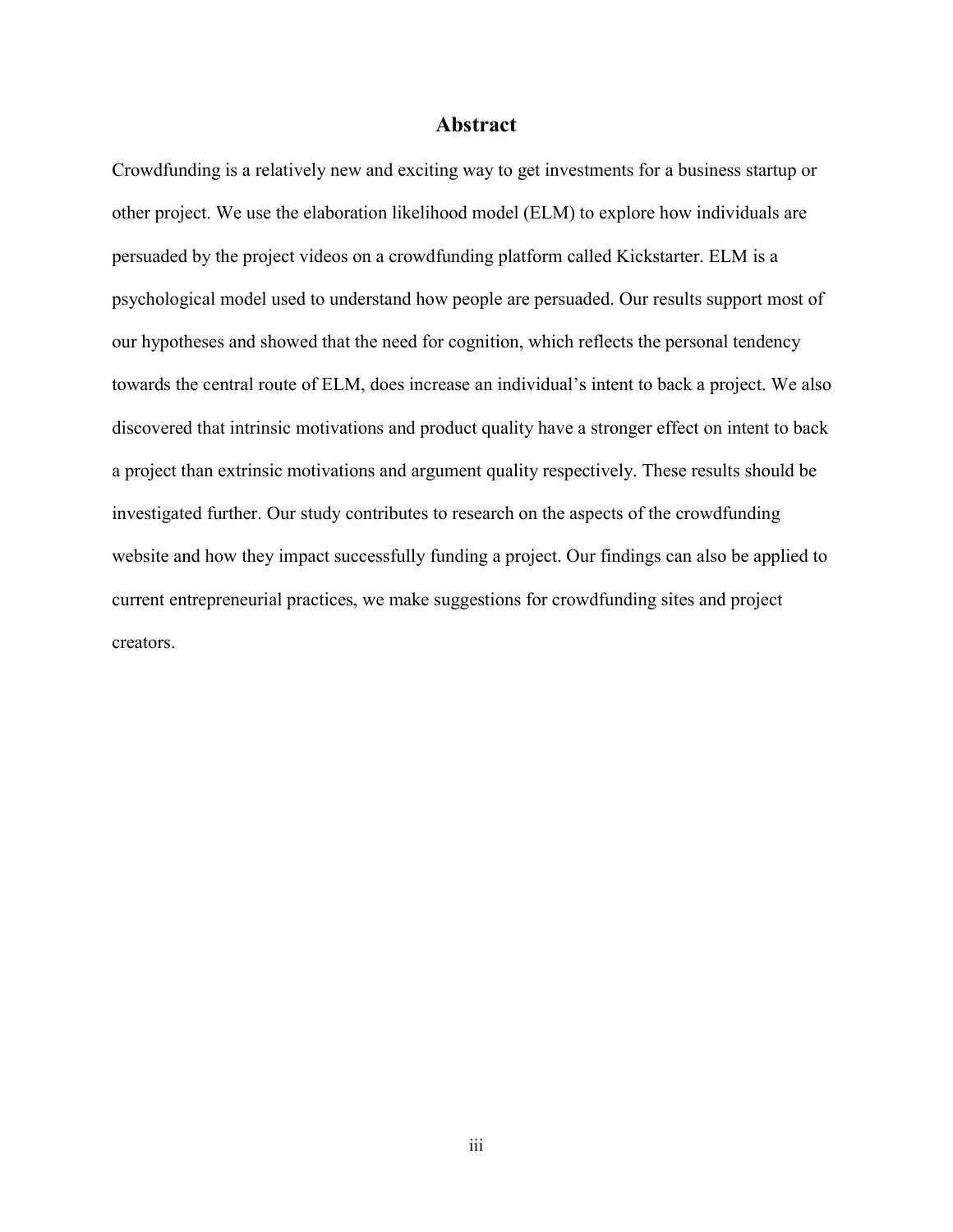## **List of Tables**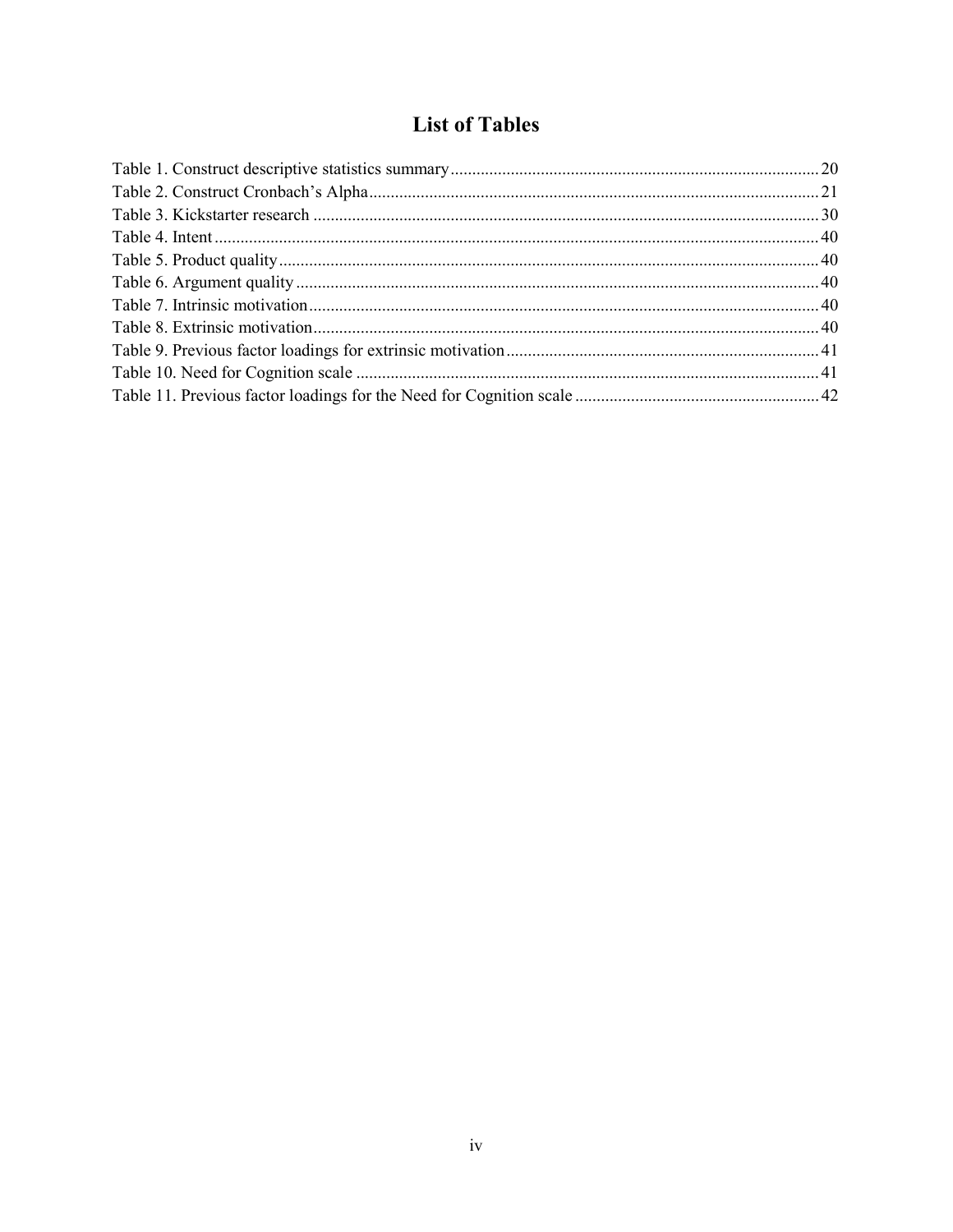# **List of Figures**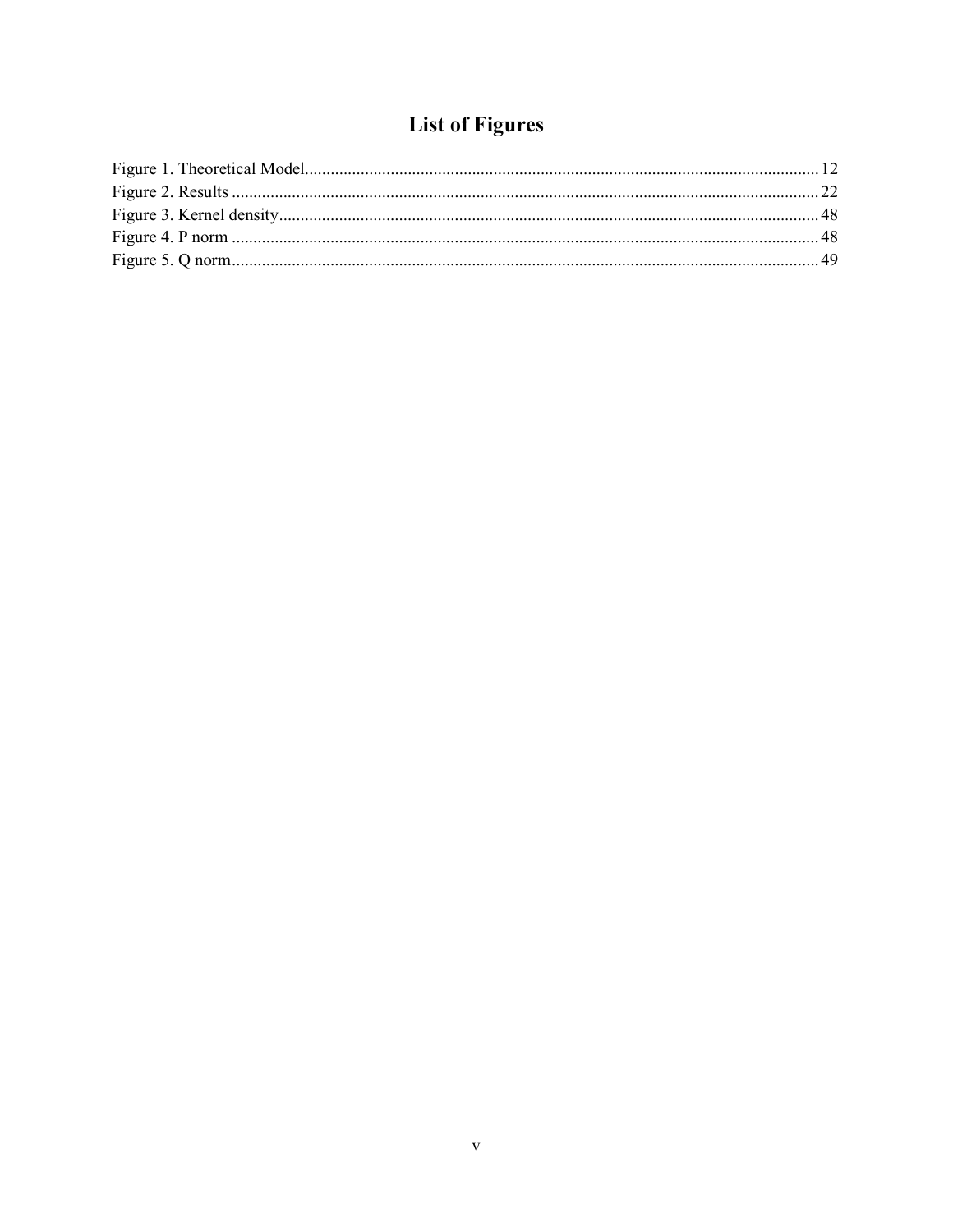# **Table of Contents**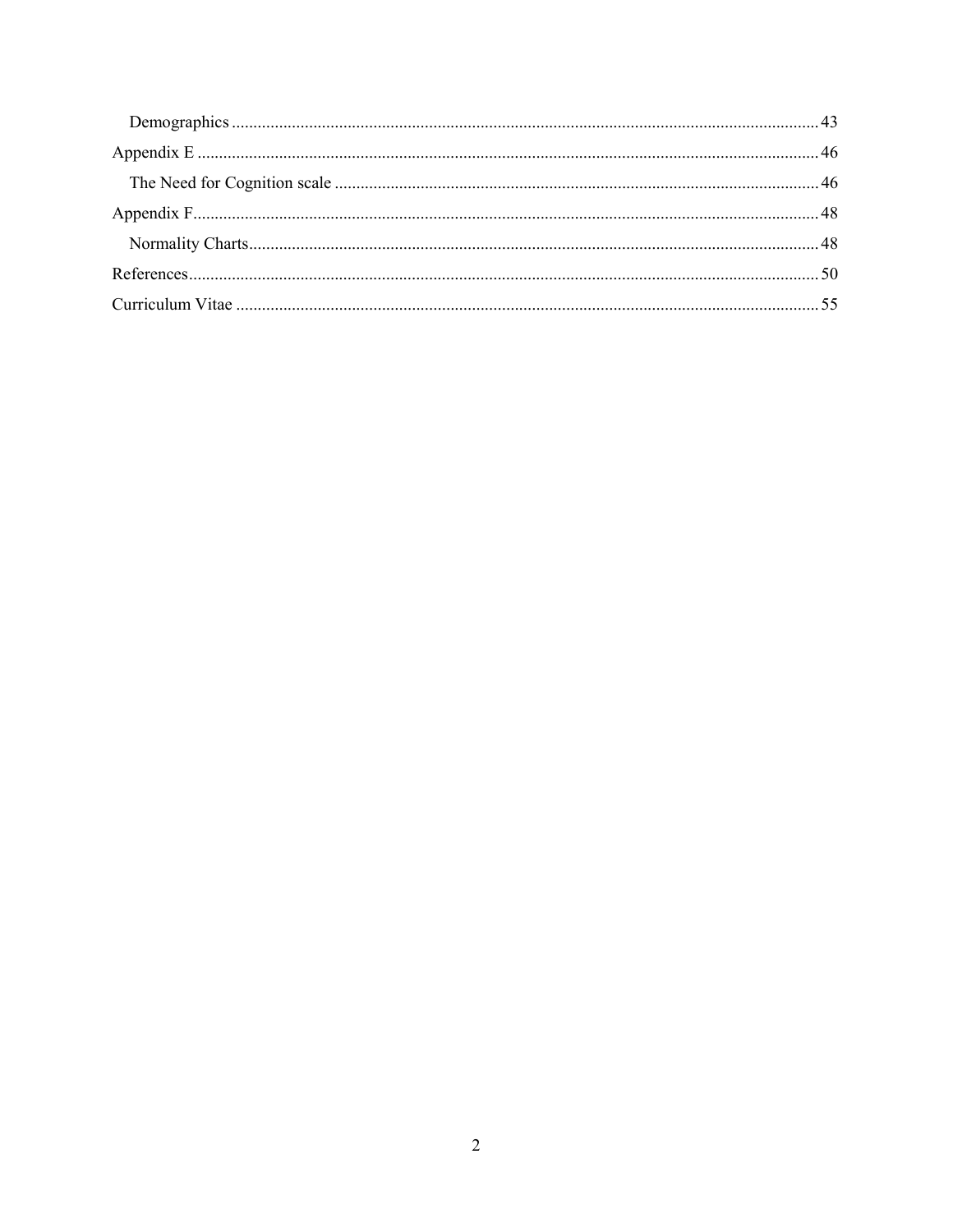#### Introduction

Crowdfunding is a relatively new and exciting way to get investments for a business startup or other project. Crowdfunding is a type of crowdsourcing, specifically meant for sourcing funds from a large number of people. Crowdsourcing can be defined as using a large number of people to help solve problems and can be a way for businesses to access external expertise, collective intelligence, creativity, and reduced costs (Pedersen et al., 2013). We focus on the aspect of using crowdsourcing as a way to secure funding for a business venture. The concepts behind crowdsourcing were known long before online crowdsourcing began. Recent advancements in information and communication technologies have enabled easier outreach to the crowd (Pedersen et al., 2013). Crowdfunding can be an important strategic tool for an early startup, when traditional venture capitalists and angel investors are more difficult to obtain (Lehner, 2013).

 A common crowdsource technique is through online platforms that allow individuals or organizations to advertise projects, and receive funding. If the project is receiving the set goal amount of funds, then the project creator will receive the funds. The project creator is then responsible for providing the rewards for supporters as outlined on the project webpage. Kickstarter is one of these reward based platforms and is a successful example (Ethan Mollick, 2014). A backer is what Kickstarter calls the user that supports projects with funding. Backers supporting projects are what produce the funds for project creators; backers are investors in the business startup or other project. To succeed a project creator must persuade users to back their project.

Factors influencing successfully funding a project during crowdfunding were explored, they include: completeness of business plan, financial plan, schedule, product design, and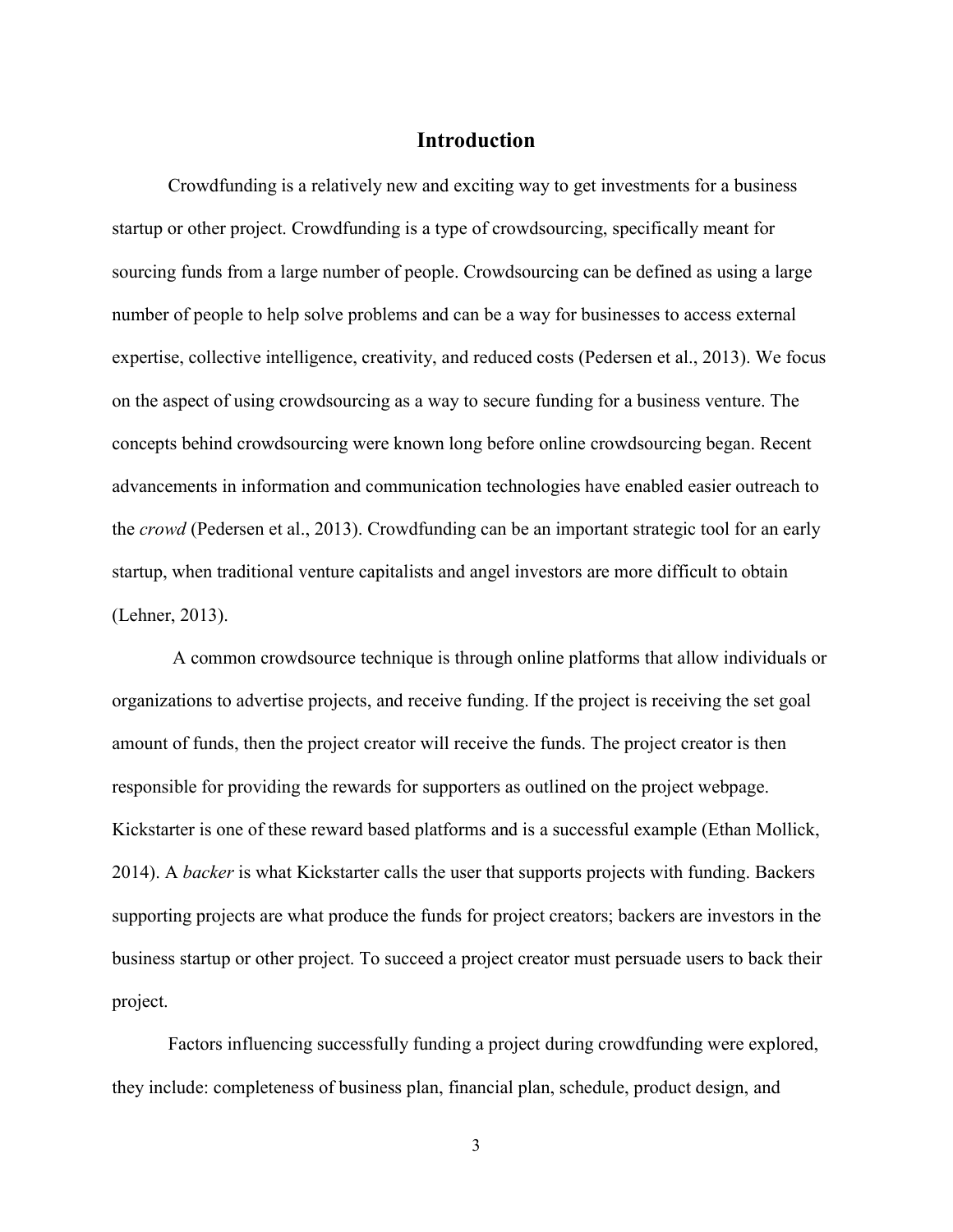assembled team (Mollick & Kuppuswamy, 2014). The influence of social factors under investigation include: the number of friends on Facebook, and the social group of the project creators helps predict if projects will be funded (Mollick, 2014). The number of social connections a project creator possesses can create a seeding effect of contributions which helps start the *herding* process (Colombo, Franzoni, & Rossi-Lamastra, 2015). Funding for projects is highly skewed so that projects with more funding have a herding effect on backers, so that the more backers a project has the more likely they will get more backers in the future (Agrawal, Catalini, & Goldfarb, 2014). Herding may result from a realistic concern about crowdfunding. A concern that project creators will receive funding and then subsequently fail to deliver on promised rewards (Kuppuswamy & Bayus, 2015).

 Website factors are also important to consider for crowdfunding effectiveness. Website quality can affect perceived product quality in online transactions (Wells, Valacich & Hess 2011). Trust is also affected by website quality and brand alliances, which can have large effects on purchase decisions (Lowry, Vance, Moody, Beckman, & Read, 2008). Quality of rewards, information given on the page, and graphics may all play roles in persuading a backer to trust the platform and/or project creator, and ultimately fund a project.

Research on the aspects of the Kickstarter project page itself is limited. An important part of most project pages is the video. Kickstarter allows project creators to post a video on their project page, but is limited to a 5GB file size (Kickstarter, 2015). Yet there has been no research on the effectiveness of the videos placed on the project page.

Some content of the video may be more persuasive than other content, and the effect may be different for different people. The elaboration likelihood model (ELM) can be used to explore how individuals are persuaded by the video. ELM is a psychological model used to understand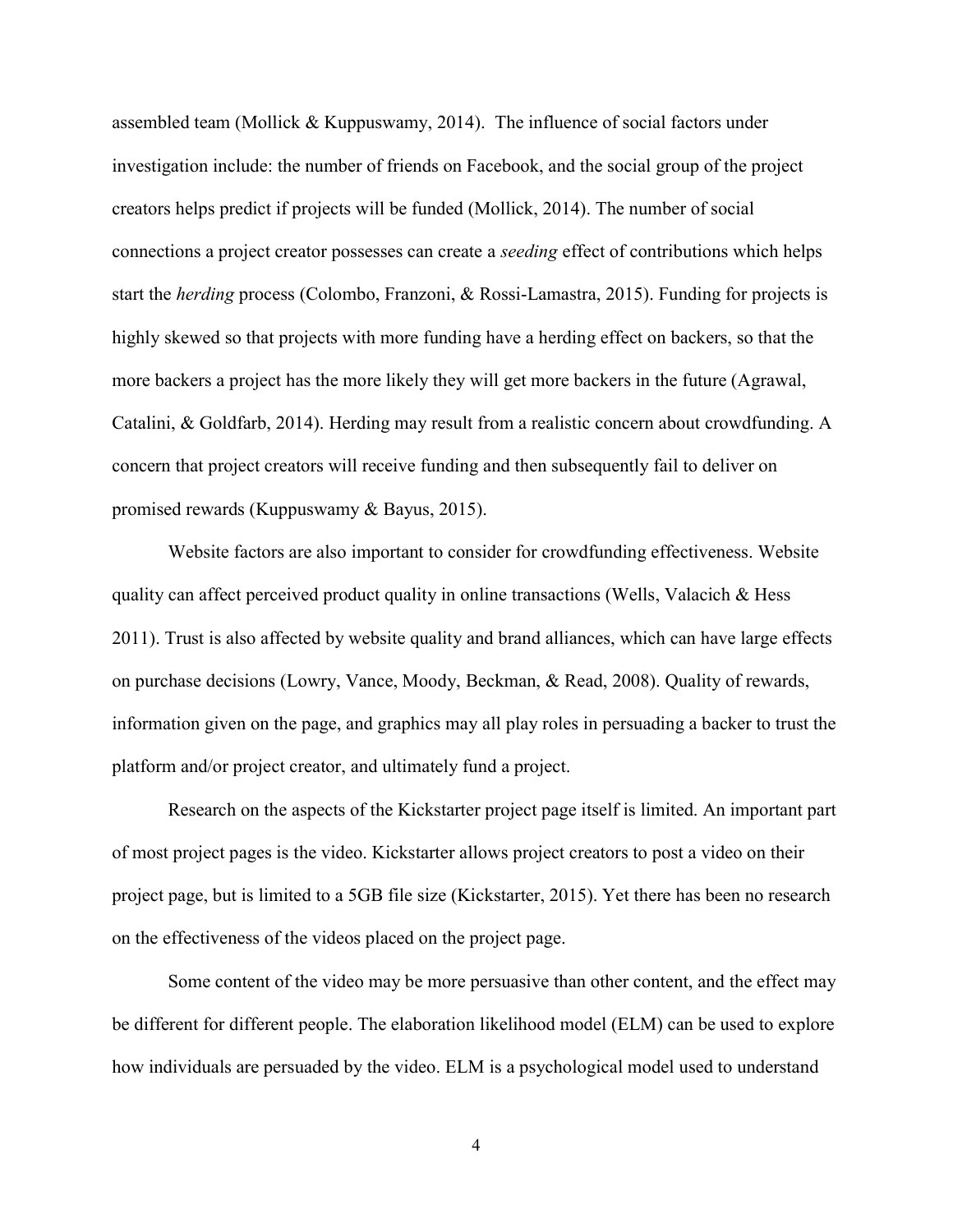how people are persuaded (Petty, Cacioppo, & Schumann, 1983). According to this model either a person uses the central route of processing, or uses a peripheral route of reasoning.

The central route is typically used when the topic of persuasion is highly relevant to the person, and is usually more affected by argument quality. For the central route to be instantiated, it requires that the user is both motivated and capable of processing the message. We can define the central route as systematic, cognitive intensive decision making. The peripheral route of persuasion is based on the cues about the content rather than focusing on argument quality itself. These cues include the appearance of the presenter, and the way the information is presented. The peripheral route can be defined as decision making not based on cognition. The central route is based on cognition, and the peripheral route on affect. Some people tend to use either route more often (Petty & Wegener, 1998).

Motivation is also important to persuasion. Some people may be more motivated by how they would look using the product, or how the product makes life easier for them. Intrinsic and extrinsic motivations can both motivate someone to purchase a product (Li, Jervis, & Drake, 2015). Motivation to purchase a product may be affected by the route of attitude change an individual takes. For example, participants that tend to use the central route may rate extrinsic motivations for the product higher than those that take the peripheral route.

The proposed project will examine why backers would give funds for a project, after only being presented the project video. Using the ELM, we will examine if the central or peripheral routes are more effective at persuading backers to support a project. To do so we use the individual's need for cognition, which will measure personal tendency to use central or peripheral routes (Cacioppo & Petty, 1984). We also measure intrinsic or extrinsic motivations to see how these tendencies manifest within motivation to acquire the product. Overall we are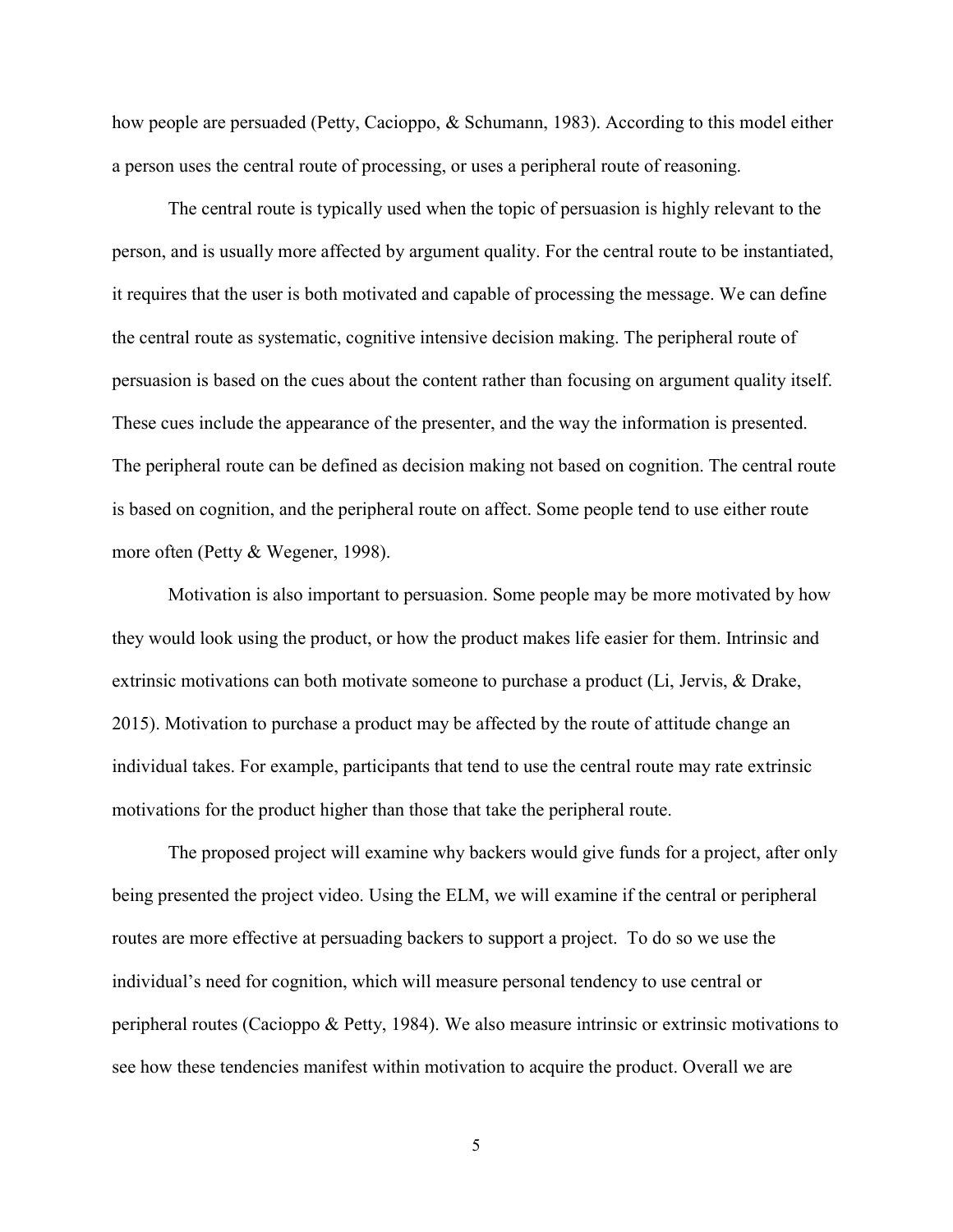interested in how personal tendency of ELM route affects perceived product quality and argument quality, and ultimately intent on backing a project. We thus investigated the following research questions:

RQ1. How does need for cognition impact intrinsic and extrinsic product-related motivations?

RQ2. How do intrinsic and extrinsic motivations impact perceptions of product quality and argument quality?

RQ3. How does product quality and argument quality impact the intent to back a project?

This study has important implications for research and practice. Our study contributes to research on the aspects of the crowdfunding website and how they impact successfully funding a project. Our findings can also be applied to current entrepreneurial practices, we will make suggestions for crowdfunding sites and project creators. This research will give important insight into what makes the project videos persuasive, and give some insight in how they should be created. In addition, through exploring online crowdfunding project videos we will gain further understanding of online video persuasiveness.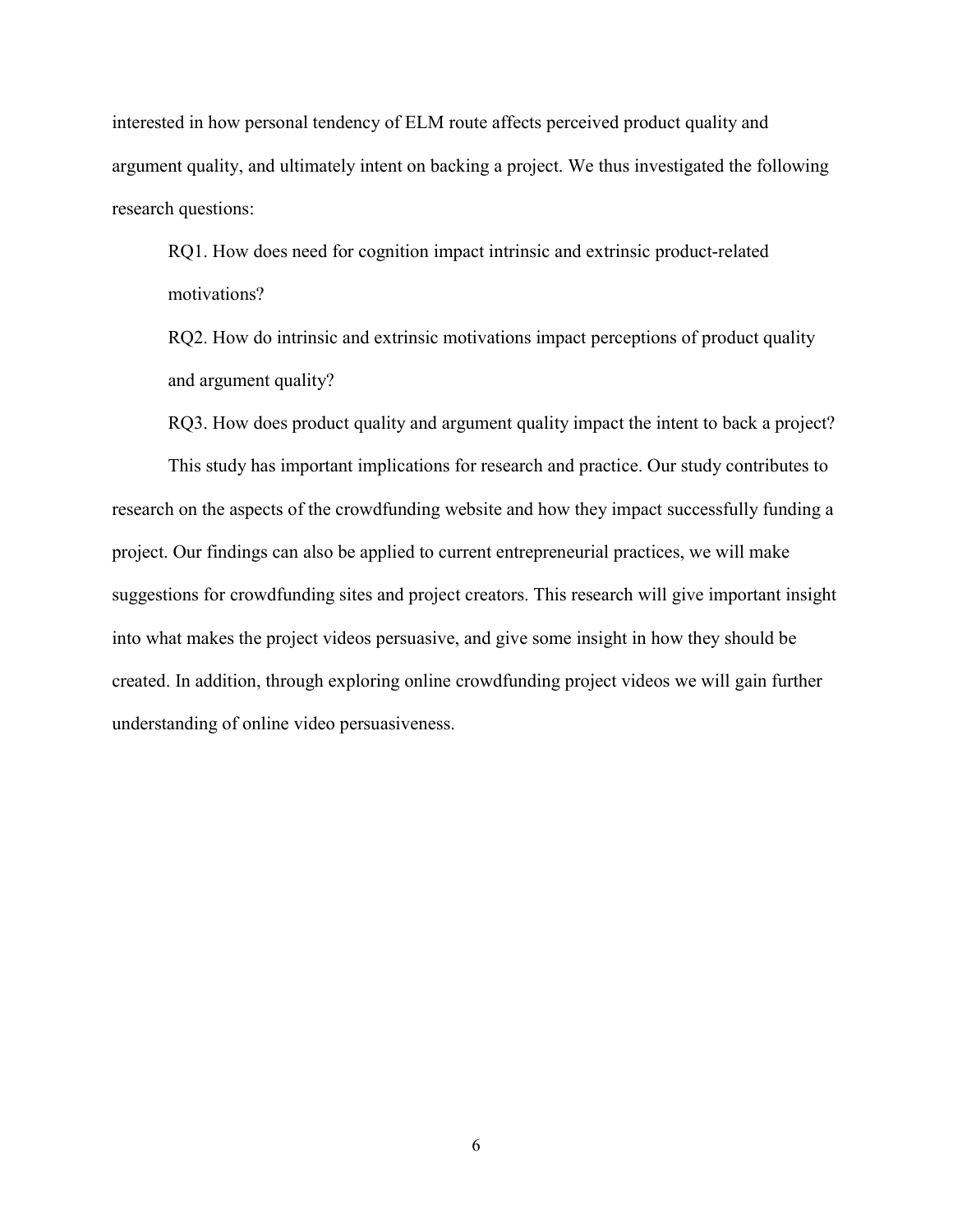#### Literature Review

#### Elaboration Likelihood Model

The ELM was first developed over thirty years ago by Cacioppo and Petty (1979), and has been further revised several times since then (Petty et al., 1983; Petty, Webener, Fabrigar, Priester, & Cacioppo, 1993). It has also been thoroughly validated and applied to a variety of research (Petty & Wegener, 1998). ELM describes the process of attitude change or formation. To do so it uses an elaboration continuum, where: At one end there is no cognitive thought about the information presented, and at the other there is full absorption and understanding of the information presented (Petty et al., 1993). The peripheral route is closer to the end with no cognitive thought, and the central route is closer to the end with full absorption. Both routes lead to persuasion, but central route leads to a more persistent attitude change over time and a greater prediction of behavior.

The central route requires motivation and ability, and includes evaluation of content, and argument quality. The more invested a person is in the decision the more motivated they are to elaborate on their thinking about it, leading them to the central route (Petty et al., 1983). An individual's personal attributes affect the route they take (Chen & Lee, 2008). Also, the better the argument and content, the more persuaded someone will be if they are using the central route of persuasion (Petty et al., 1983). The persistence and greater effect on behavior could be attributed to the higher involvement while forming or changing the attitude (Petty et al., 1993).

Ability and motivation increases a person's likelihood to 'elaborate,' or take a cognitive approach to systematically analyze the merits and quality of the arguments. Motivation to elaborate is the result of personal investment in the decision and an individual's need for cognition: An individual's cognitive ability and personal tendency to use that ability (Cacioppo & Petty, 1984). To measure this the need for cognition scale was created. The need for cognition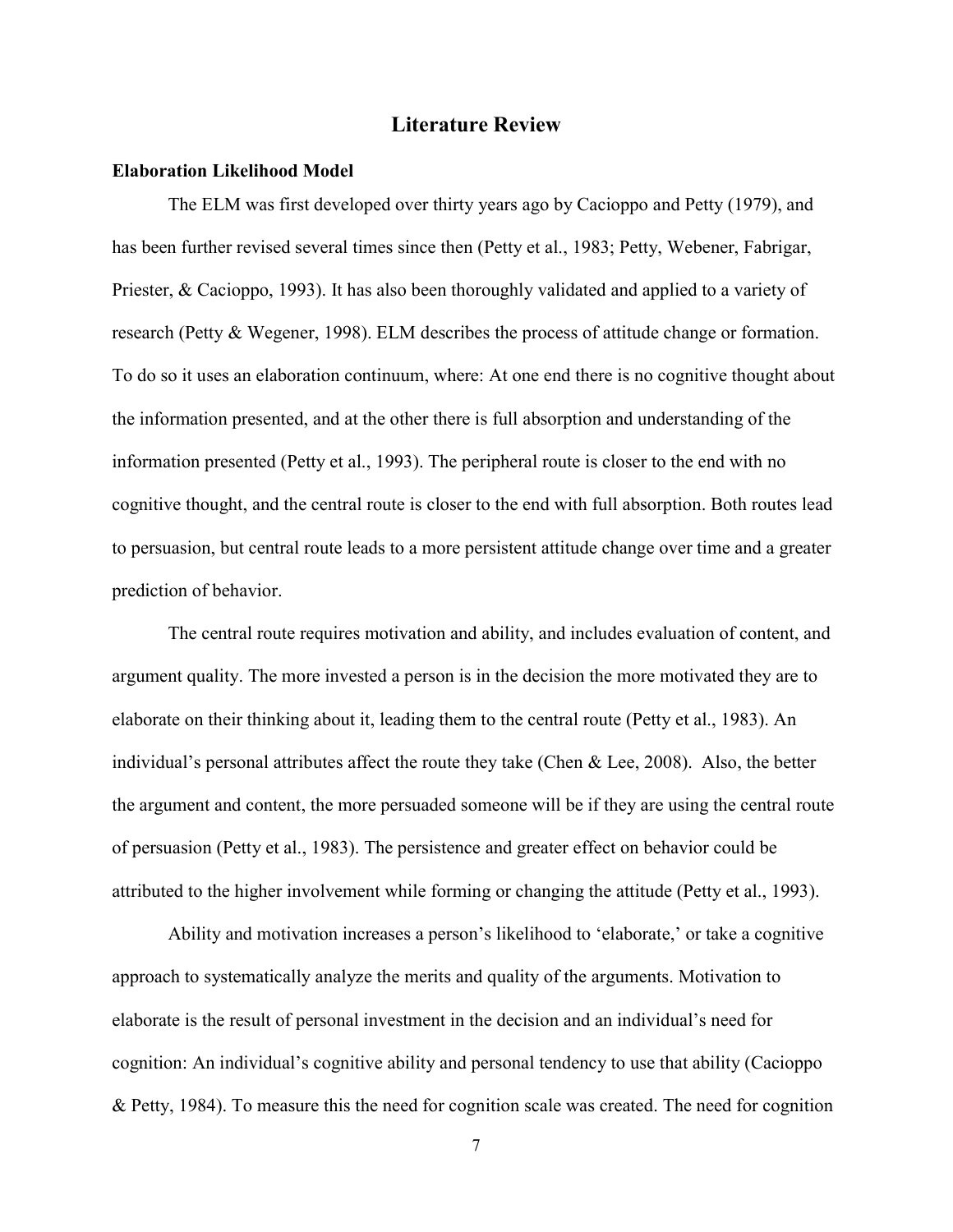scale is an assessment of "an individual's tendency to engage in and enjoy effortful cognitive endeavors" (Cacioppo & Petty, 1984). Low need for cognition could lead to peripheral influences like appearance of the presenter having more of an effect on attitude.

 The peripheral route occurs when individuals are unwilling or unable to complete the central route cognitive processing. Low involvement in the decision can lead individuals to not be motivated enough to use the central route, so the peripheral route is taken. Peripheral cues (e.g., perceived credibility of the persuader) are still used through the central route, but because they require less cognitive effort they can be dominant in attitude change and formation if involvement is low (Petty et al., 1993). Personal differences in need for cognition play a role in the likelihood of someone not using the central route, and using the peripheral route instead.

Backers on Kickstarter are funding projects, but many times also getting a product in return. In some ways Kickstarter can be treated like an online storefront. ELM is an important model used to understand how customers are persuaded to purchase retail items. Both physical and online storefronts can be researched through an ELM perspective (Bezes, 2015). Also, both the central route and the peripheral route are important in online communication (Chen & Lee, 2008).

ELM has been used to explain persuasion in online advertising (Cho, 1999). Although the model is slightly different for online advertising compared to print advertising we believe the principles of ELM to still be applicable. Non-advertising videos have also been studied with ELM (Withers & Wertheim, 2004). So we believe ELM will be an apt model to describe persuasion of crowdsourcing videos.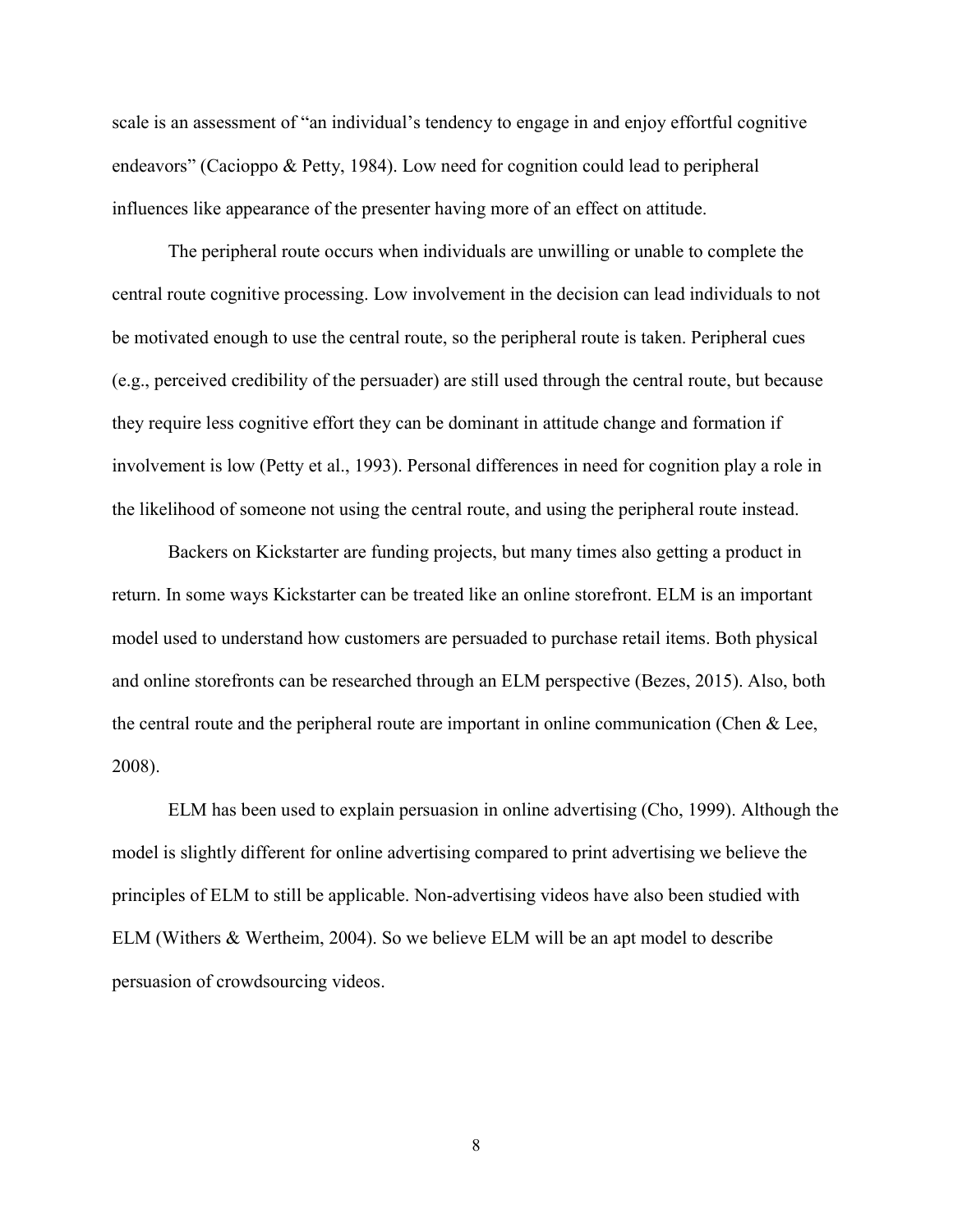#### Product-related motivation

On crowdfunding websites, like Kickstarter, the rewards for backing are often the product that the project is trying to create. There are a variety of motivations to back a project. Some research suggests that users back for the sense of community with other Kickstarter users, but we will be focusing on product-related motivations (Gerber, Hui, & Kuo, 2012). There are both intrinsic and extrinsic motivations to purchase products (Li et al., 2015; Shang, Chen, & Shen, 2005). Intrinsic motivations are directly the result of using the product, while extrinsic are related to using the product. Intrinsic and extrinsic motivations are highly related to each other. For example: If an individual enjoys the extrinsic benefits of using a product, then the physical attributes of a product might 'grow on them' and they will intrinsically enjoy the attributes of the product. Both intrinsic and extrinsic benefits of the product are important in purchase decisions (Li et al., 2015).

Intrinsic motivation can be defined as doing an activity for the satisfaction it brings, not for the consequence (Ryan & Deci, 2000). Intrinsic motivations are typically more of an individual preference and come from a personal enjoyment or value while using a product. Attributes of the product that induce intrinsic motivations cannot be changed without physically changing the product itself (Li et al., 2015). The intrinsic motivations may be stronger at different occasions but are always a result of an attribute of the product. The process of intrinsic motivation happens between the individual and the task, the person and the task alone provide the intrinsic motivation. These motivations are considered when deciding to purchase a product, and can easily be determined by the individual if they know enough about the product.

Extrinsic motivations are the result of the outcome of using a product. These benefits are not directly attributes of the item that the individual enjoys, but rather the indirect advantages it gives them when using them. Extrinsic motivations are often commonly shared between people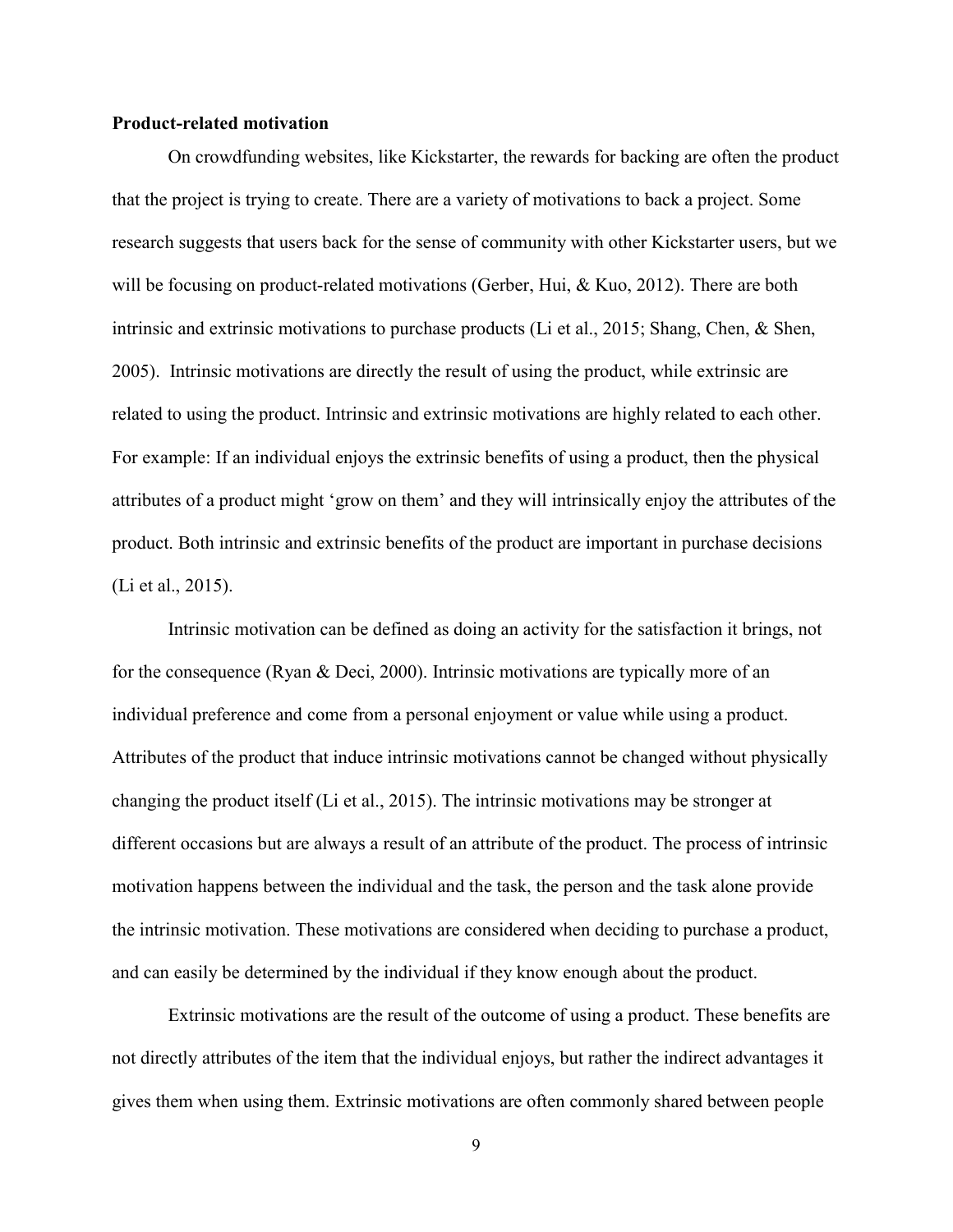in similar situations. However, extrinsic motivations can also come from an individual's internal regulation of actions, so are unique to each individual as well (Ryan & Deci, 2000). Overall, extrinsic motivators are dependent on other factors as well as the product, like culture or situation (Li et al., 2015). The other factors affecting extrinsic motivators, make extrinsic motivators less easily determined by the individual.

 In our study, individuals will have to witness or imagine some advantages of the products because of only seeing a video of the product. Some of the physical attributes of the product can be seen like shape and size, which may be very important for enjoyment of using the product. Also, many of the possible enjoyments and advantages of using the product are often showed in the video. The nature of the product may be more intrinsically motivating or extrinsically motivating, or individuals may be more intrinsically motivated or extrinsically motivated to use the product.

#### Kickstarter

 Despite being a newer form of funding, crowdfunding platforms like Kickstarter have been very successful and are a viable replacement for traditional funding (Agrawal et al., 2014). Currently over \$2,000,000,000 have been pledged to over 100,000 successful Kickstarter projects (Kickstarter, 2015). Several factors influencing project funding success have been explored, and other research is trying to better understand how crowdfunding works (See Appendix A).

There are a lot of benefits of this new type of funding, but also some risks for backers. These pledges are still investments and even if the project is fully funded, the company can fail to deliver the rewards. Fraud is a possibility, although it is rare (E Mollick & Kuppuswamy, 2014). There are numerous late deliveries and failures. The fear of project failure in addition to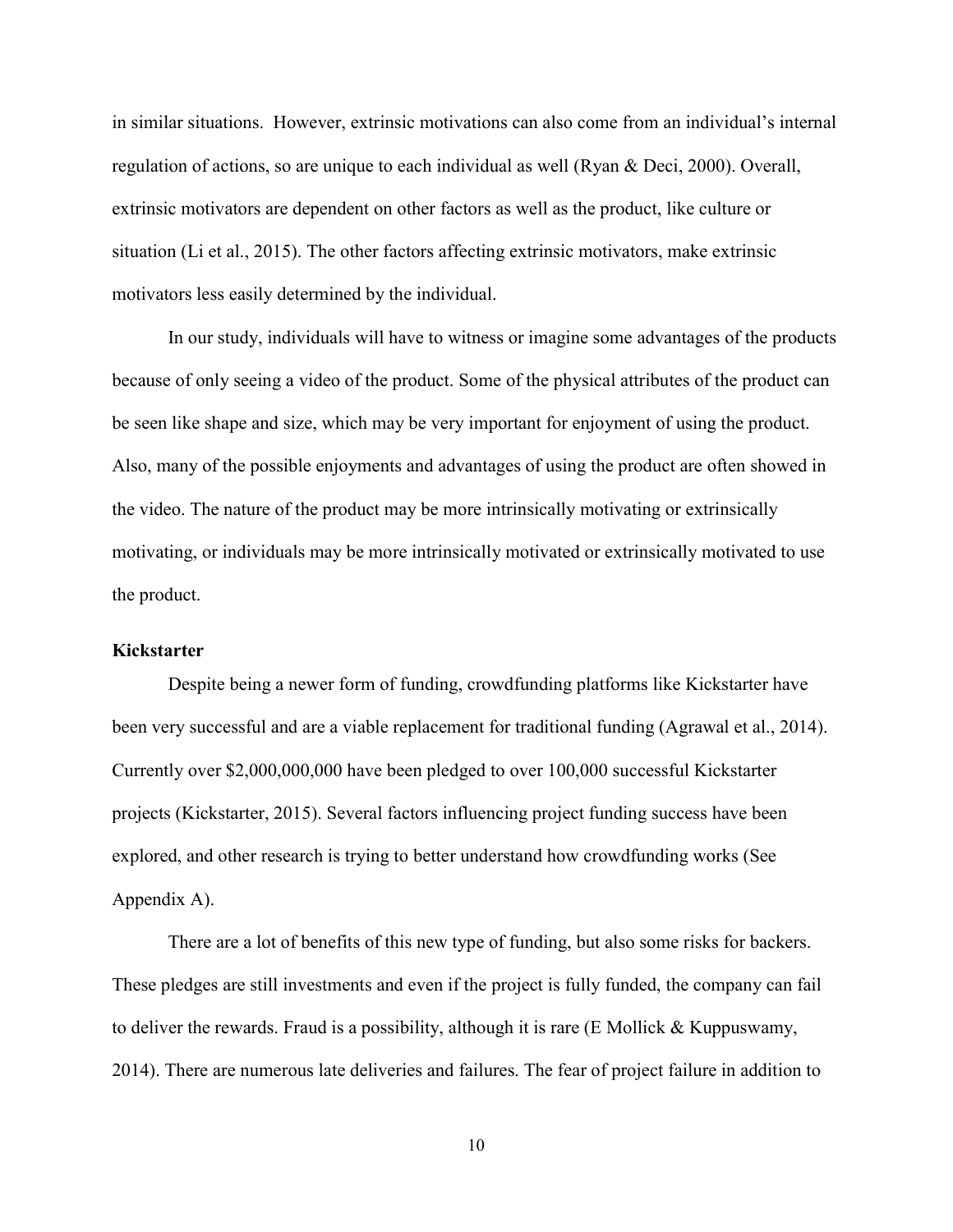the projects creator's social network effects could be why some projects succeed far above expectations while most projects fail. Network effect also plays a large role in the crowdfunding platform success; the more users the more people wanting to post projects, and vis versa (Agrawal et al., 2014).

Social networks can also be utilized to help promote projects. The project video can easily be embedded in and shared through social media. Including a video is not required but can be a great addition to the text and pictures on the project page. We believe the video is a key part of the project page and the project social media sharing. As the saying goes: If a picture is worth a thousand words, then a video is worth a million.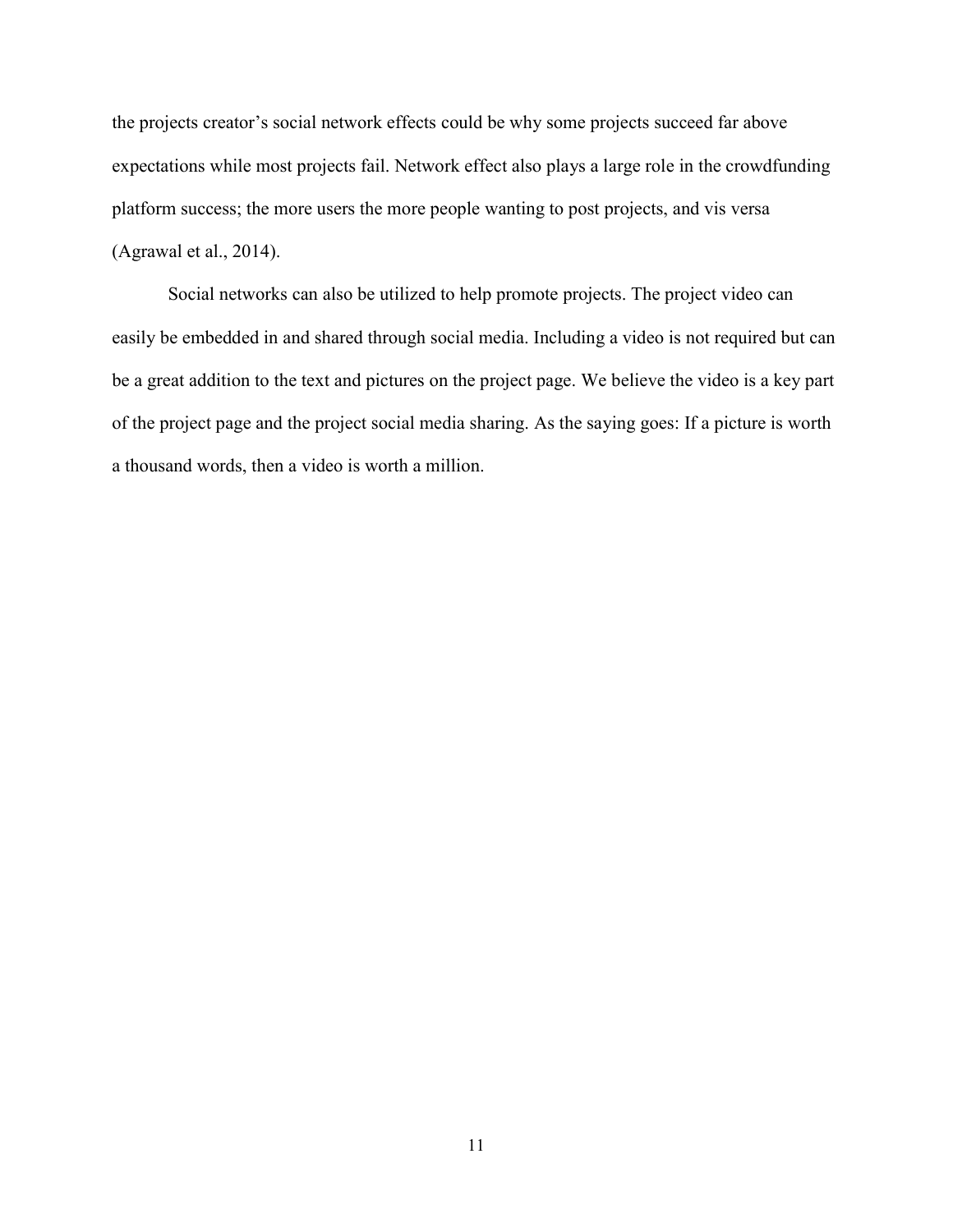#### Theoretical Model

The chosen route for persuasion and motivation may affect how users perceive product quality and argument quality. Perceived argument quality and product quality then affect the user's intent to back the project. The theoretical model we propose can be seen in Figure 1.



Figure 1. Theoretical Model

We predict that the need for cognition will positively relate with intrinsic motivation. An individual with the tendency to take the central route of ELM, the cognitive route, should recognize more of the intrinsic advantages the product offers. The more elaborate thinking about the presented product makes intrinsic motivations more obvious. This is because the central route of processing entails more involvement. The additional involvement occurs because a systematic evaluation of the product and related alternatives will occur (Styśko-Kunkowska & Żbikowska, 2014). This systematic evaluation focuses on the arguments regarding the product itself, and are more likely to become motivating reasons for the individual to invest in the product. Similarly, the more an individual is invested in decision making the more they consider the proposed advantages of the product.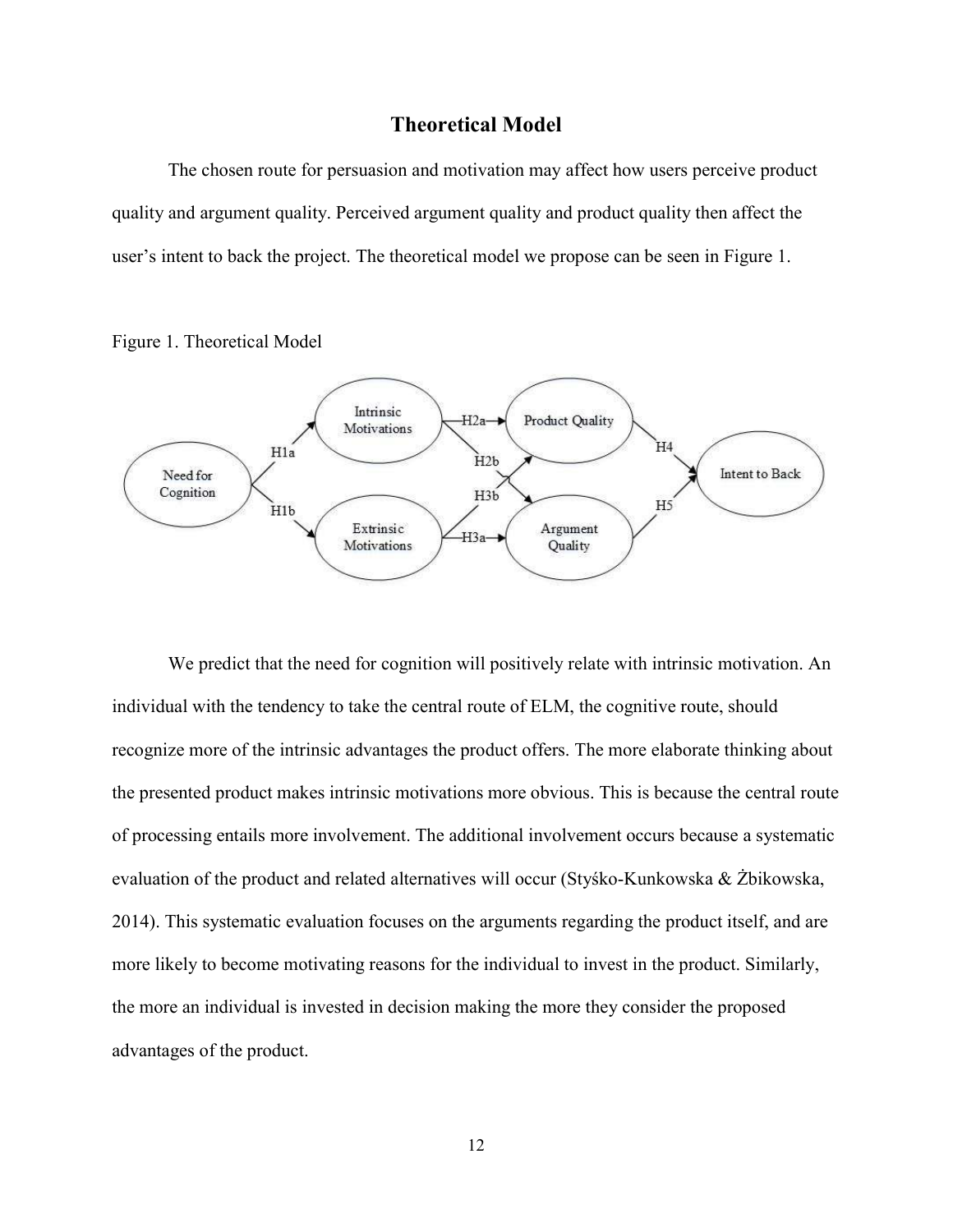In addition, there is a connection between feelings of competency and intrinsic motivation (Ryan & Deci, 2000). Intrinsic motivation may be related to need for cognition because the feeling of competency is an intrinsic motivator itself. So if an individual's need for cognition is higher, then they might be more motivated by intrinsic motivations like that of feeling competent.

H1a. The need for cognition will be positively related to intrinsic motivations for the product.

The need for cognition will also positively relate to extrinsic motivation. Like hypothesis H1a, the cognitive route would also make extrinsic advantages of the product clear. The advantages will become more clear as a result of the individual being more involved, because they will see more ways that it will make life easier for them. If an individual knows a product will make life easier for them, then that is an extrinsic motivator because it is the result of using the product that is motivating. Individuals that are motivated and able to process the arguments will evaluate the attributes of the product that are important for its evaluation. The systematic evaluation of the attributes of the product would increase the likelihood of the individual adopting those beliefs and becoming motivated due to those beliefs. These beliefs regarding the attributes of the product, would be related to the product itself, and are thus more extrinsic in nature.

Extrinsic motivation is also related to competence, the extrinsic motivation to become competent becomes internalized (Ryan & Deci, 2000). The motivation to become competent is a motivation for an individual's need for cognition. Individuals that have a high need for cognition may be more affected by extrinsic motivations. So, extrinsic motivation may be more important to those with high need for cognition.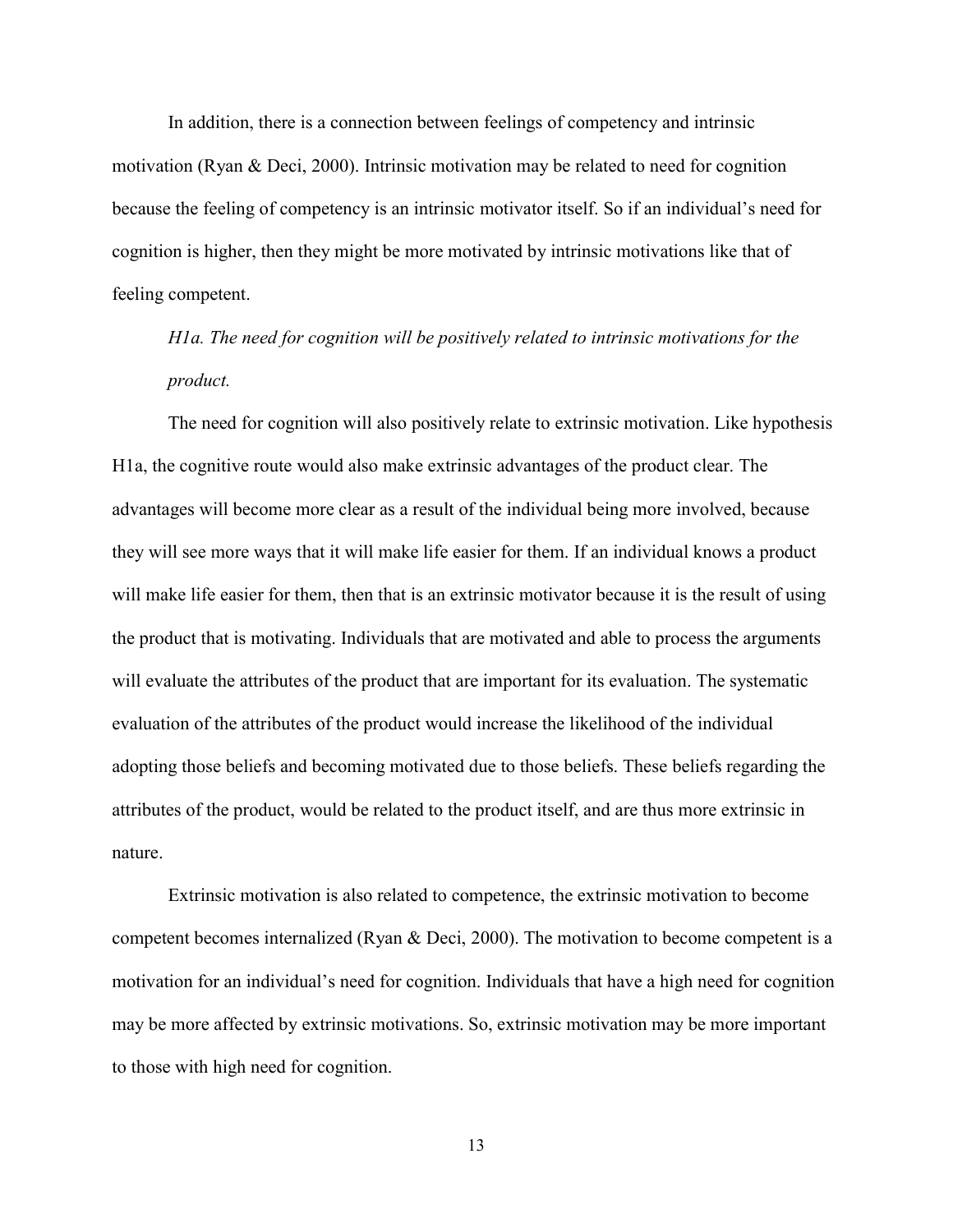H1b. The need for cognition will be positively related to extrinsic motivations for the product.

 Intrinsic motivation should positively relate with product quality. The more intrinsic value an individual sees in a product, the higher the perceived quality should be. Expected intrinsic value of something is a large part of its perceived quality (Li et al., 2015). The intrinsic motivation comes from the physical attributes and use of the product itself, and the perceived product quality does as well. So, both intrinsic motivation and product quality should be rated higher if the product seems to be physically good quality and enjoyable to use.

 If an individual sees intrinsic value in a product, then that individual will form a positive attitude about the product. When that attitude is formed, individuals will try to achieve consistency with the views of quality of the product. Cognitive consistency suggests that if individuals will change their attitude to be consistent (Gawronski & Strack, 2004). Implicit attitudes, that occur without conscious awareness, are especially stable. So, an implicit positive attitude formed about the product through intrinsic motivators may have a positive effect on the attitude of the product quality.

#### H2a. Intrinsic motivation will be positively related to perceived product quality.

 The strength of the perceived intrinsic motivators should also make argument quality increase. Increasing the amount of information presented about the attributes of the product should raise both intrinsic motivation and argument quality. Both argument quality and intrinsic motivation rely on how much, and how well information about the product is presented. If the argument provides sufficient information about the product, then it seems like a well presented argument. Similarly, if less intrinsic motivators are seen, the argument won't seem as effective.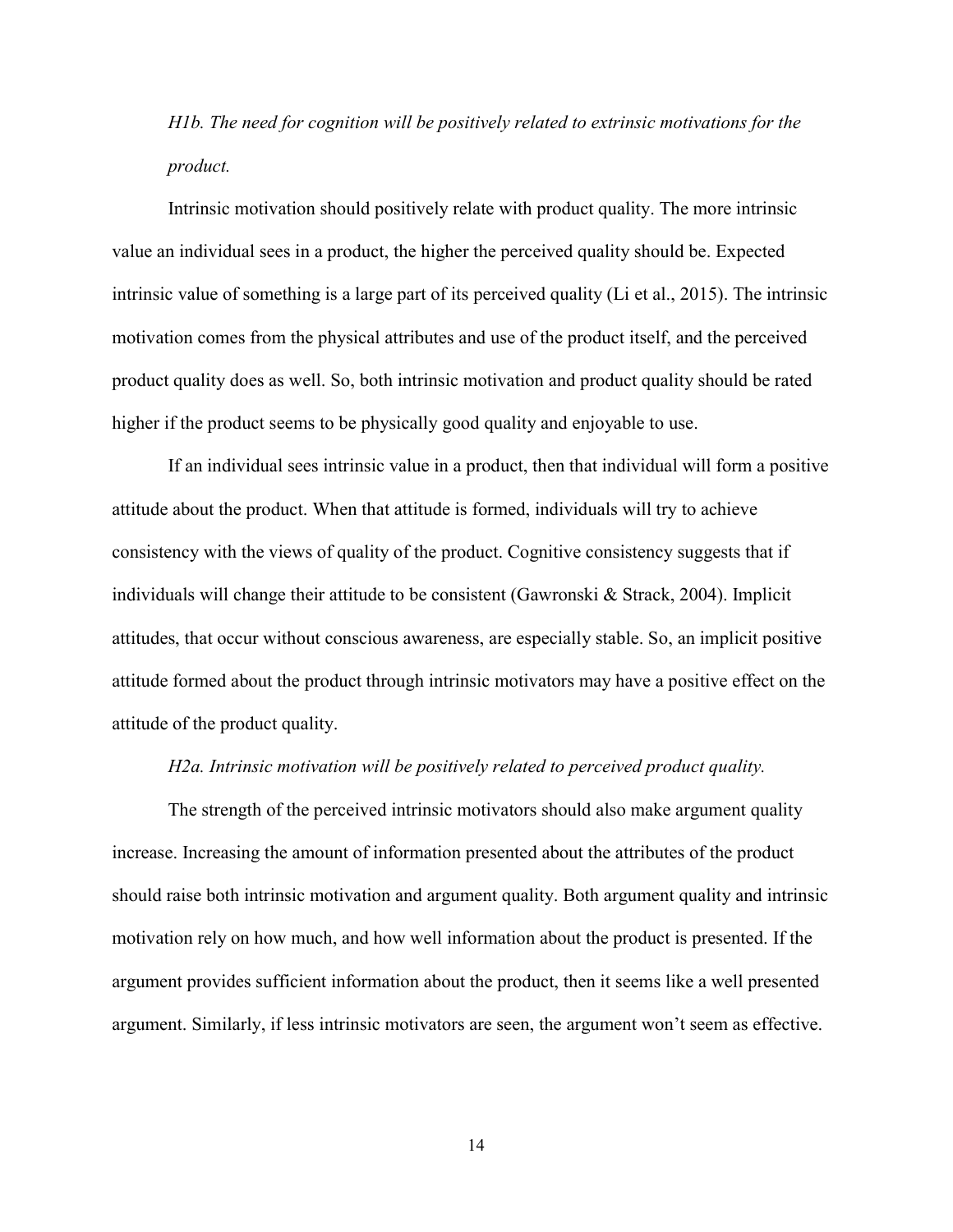Cognitive consistency applies here as well. Once an implicit attitude is formed about the product, an individual will either agree or disagree with the arguments based on that attitude. A positive opinion about the intrinsic motivation for the product may lead to an individual see more value in the information provided. If an individual sees more value in the arguments provided, then they will have a more positive opinion of the argument.

#### H2b. Intrinsic motivation will be positively related to perceived argument quality.

 The strength of the extrinsic motivators should also increase the strength of argument quality. The more perceived extrinsic motivations the better the argument seems. Information provided that would increase argument quality may also be information that increases extrinsic motivations. A quality argument should explain how the product will make your life easier, and other extrinsic motivators. The persuasiveness of the argument is the result of how motivated it makes the listener to back the project. In addition, like H3b, cognitive consistency could apply to how the argument is viewed.

#### H3a. Extrinsic motivation will be positively related to perceived argument quality.

 Extrinsic motivation should positively relate to product quality. Uses that bring extrinsic motivations are part of perceived product quality (Li et al., 2015). The usefulness of the product is directly related to its quality. For example, if the product is an advancement over other products and it adds some sort of usefulness, then the fact that it is a useful advancement raises the quality. Some extrinsic factors like cost are not known from the Kickstarter video alone, so the relationship between extrinsic motivation and product quality may be diminished.

H3b. Extrinsic motivation will be positively related to perceived product quality.

Product quality should positively relate to intent to back. Product quality is one of the main reasons why people buy products, along with other extrinsic motivations like cost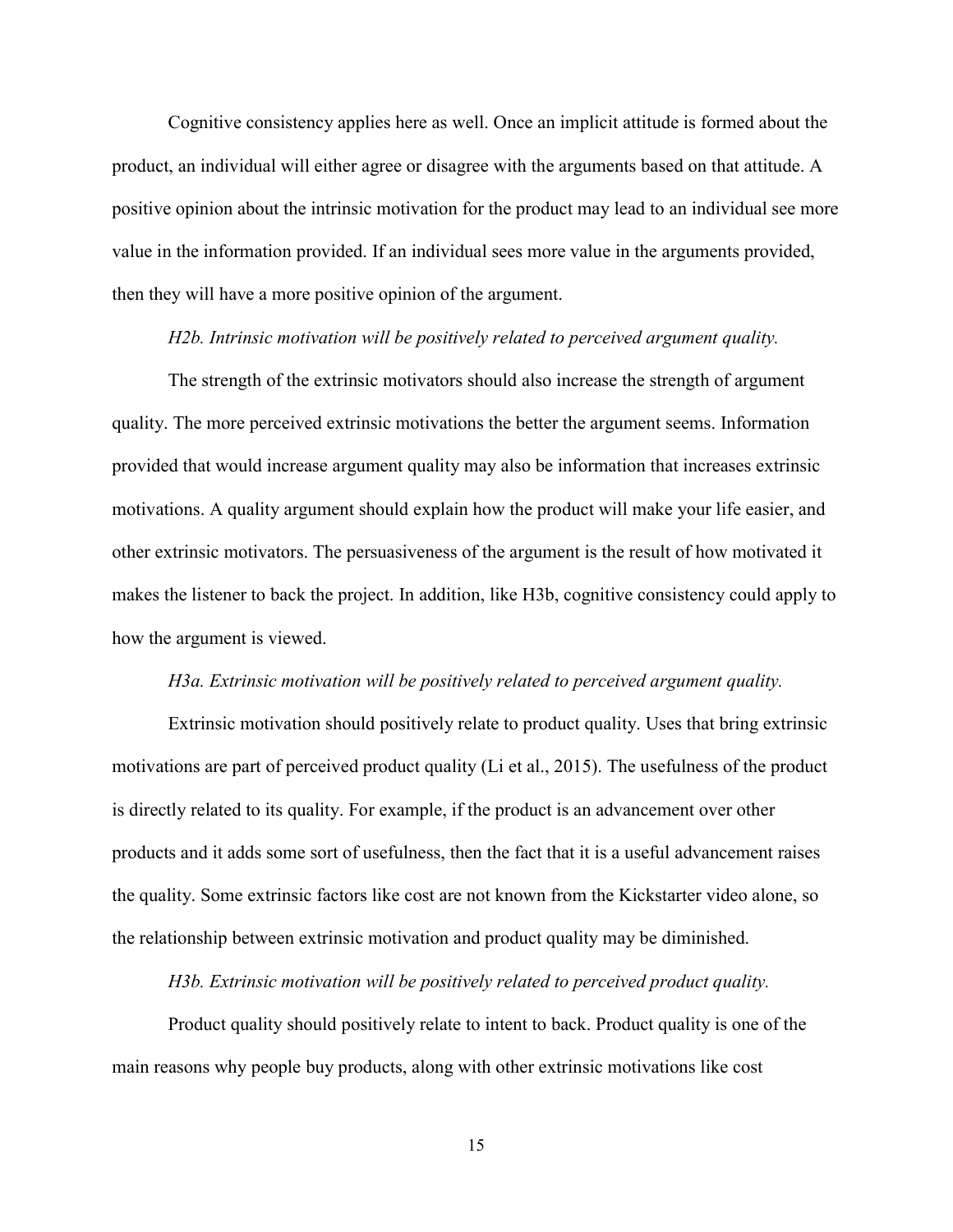(Moskowitz, 1995). Motivators increase perceived product quality, and motivation is the driver for behavior (Ryan & Deci, 2000). Thus, the product quality will increase intent to back.

Many studies have found perceived product quality is related to purchase intention, but there is some disagreement about whether the effect is direct or indirect (Tsiotsou, 2006). Some research shows product quality has an indirect effect with purchase intention through satisfaction. However, when deciding to back a product on Kickstarter, a person cannot have the experience of using the product and feeling satisfaction. Therefore, we predict there will be a direct effect of perceived product quality should have a positive effect on intent to back.

H4. Perceived product quality will be positively related to intent to back the project.

 Argument quality will positively relate to intent to back. Argument quality has been found to positively affect purchase intentions (Martin, Lang, & Wong, 2003). The quality of information given and how persuasive the presenter is will make the attributes and benefits of the product clearer and seem better. Like product quality, the individual's view of argument quality is positively related to motivations. So product-related motivations effect on intent to back will go through argument quality.

The presentation of the argument being high quality should make backers more confident in the project, and successfully finishing the product. Higher confidence in the completion of the project should remove inhibitions about supporting the project. The effect of argument quality should not be as high as product quality; product quality is more important to purchase decisions.

H5. Perceived argument quality will be positively related to intent to back the project.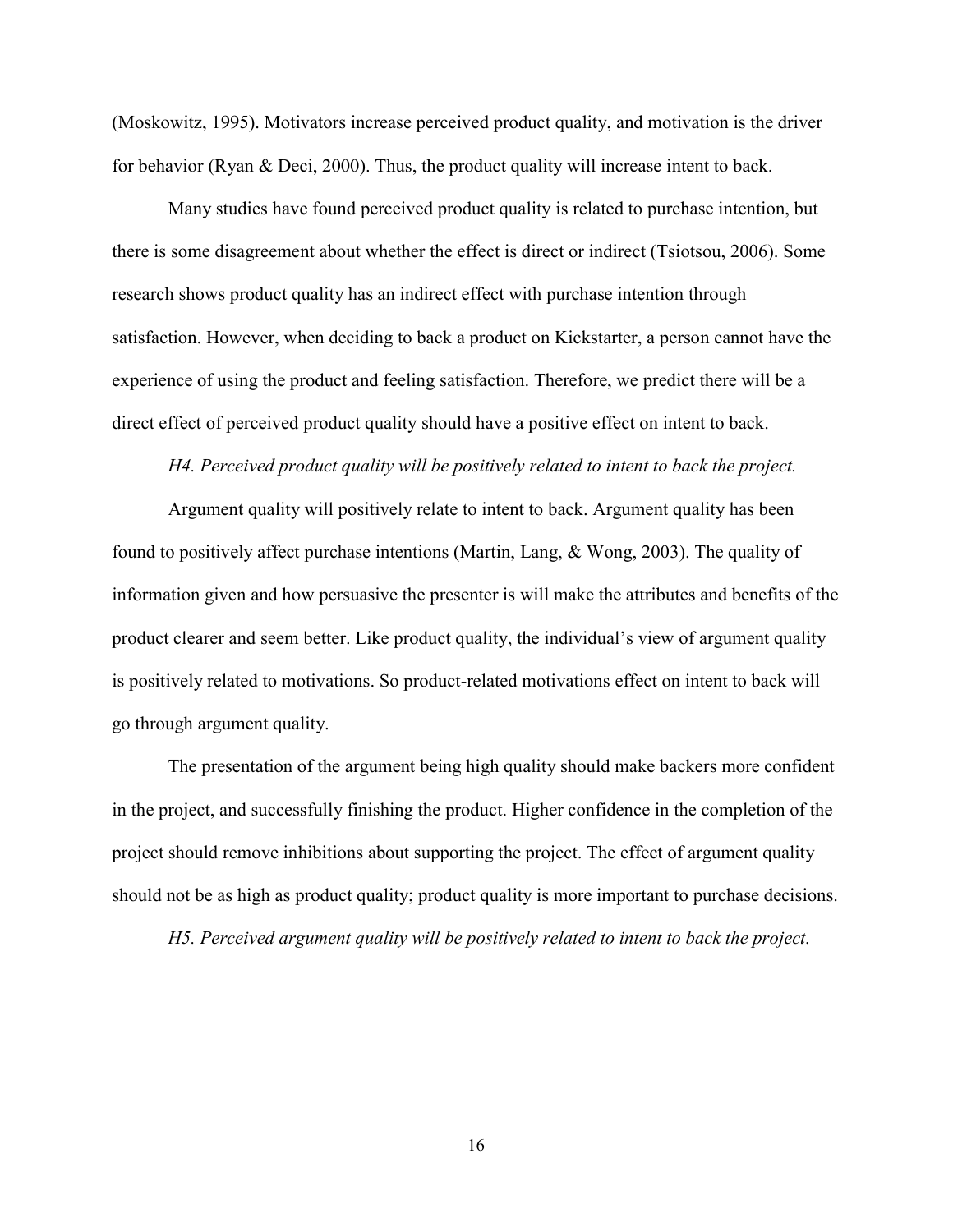#### Method

#### Procedure

An online manipulation (Videos with story vs. videos without story) with a two-part survey was administered through Amazons Mechanical Turk (AMT). AMT is a website where requesters can post HITS (i.e., opportunities to enroll in and be paid for their work) and then those HITS can be completed by workers ("Amazon Mechanical Turk," 2015). AMT has been identified as a viable research subject pool, and when used correctly can be a valuable research tool (Rand, 2012).

Initially, in our data collection there has been some data quality issues from the workers. Some workers seemed to not spend enough time or effort on the survey, thus providing inaccurate data. In order to reduce the likelihood of this, objective questions regarding the content of the video were inserted and workers were removed from the survey if they could not answer the questions correctly. This allowed us to filter out workers who were not paying attention to the content of the video, which was important for the research questions of the study. To further filter out bad responses, we automatically removed workers from our survey if they completed the study in less time than the length of the video, indicating that they had not watched the video.

Responses of participants that were removed from the survey were not included in our data. Part two was only administered to workers that completed the video coding in a satisfactory manner as described above. Only participants who responded in a satisfactory manner to questions about the videos they viewed, took appropriate amounts of time, and successfully responded to attention trap questions were retained in our final dataset.

The first part of the survey consisted of the video manipulations. The videos were presented to participants in random order to remove order bias. We selected three Kickstarter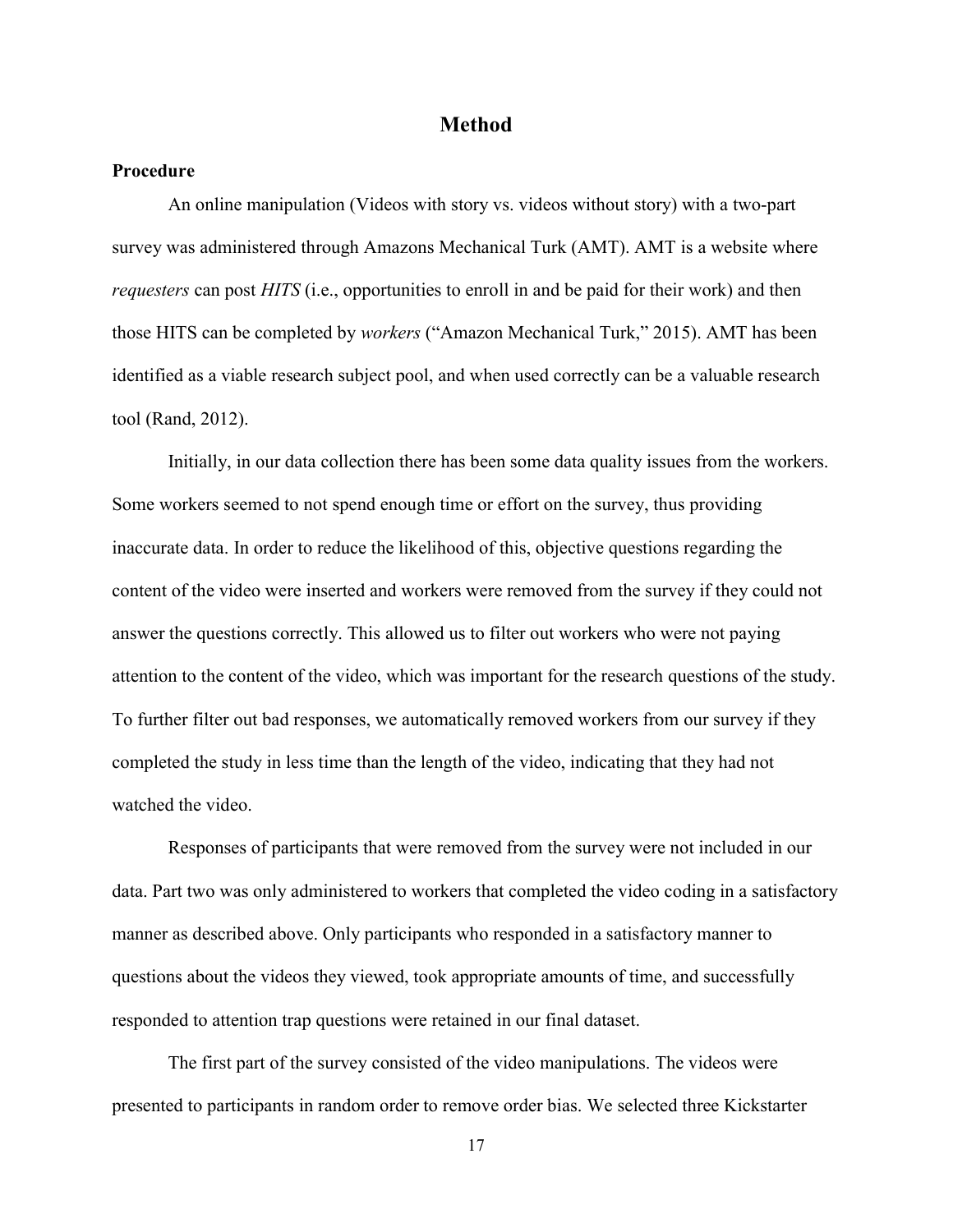videos from the Design and Technology section. These videos were selected for their ability to be edited to remove the part of the video pertaining to the story of how the project started. We then introduced our manipulation by removing the story portion of the video from these three videos, creating a video with-story condition and the same videos without-story condition. Pictures from other parts of the project were replaced to make the with-story and without-story videos the same length. We are not examining the effect of removing the story in this study. After viewing a video, the worker was asked to respond to questions about the video that they had just watched.

The three product videos were from design and technology products on Kickstarter. One project was a coffee steeper. The goal was to create an alternative to French press and pour over techniques of coffee preparation with an easy to use product. The second project is a combination of technology and outdoor games for kids. The product is an easily programmable ball that kids can create their own games with. The last project is a tool that makes the convenient camera on your phone take higher quality pictures. They created a magnet attached lens for your phone camera.

Part two of the survey consisted of an instrument to assess various constructs and demographics. It included the need for cognition scale (Cacioppo & Petty, 1984), and other demographic information like age, gender, work experience, and education. Items in the need for cognition scale were reverse coded as necessary to calculate the total score. Workers were paid a total of \$6 for completing both parts of the survey.

#### **Measures**

#### Video Survey.

Each video was accompanied by a series of question sets regarding, the project creator(s) depicted in the video; the product; the information provided; reasons why backers should support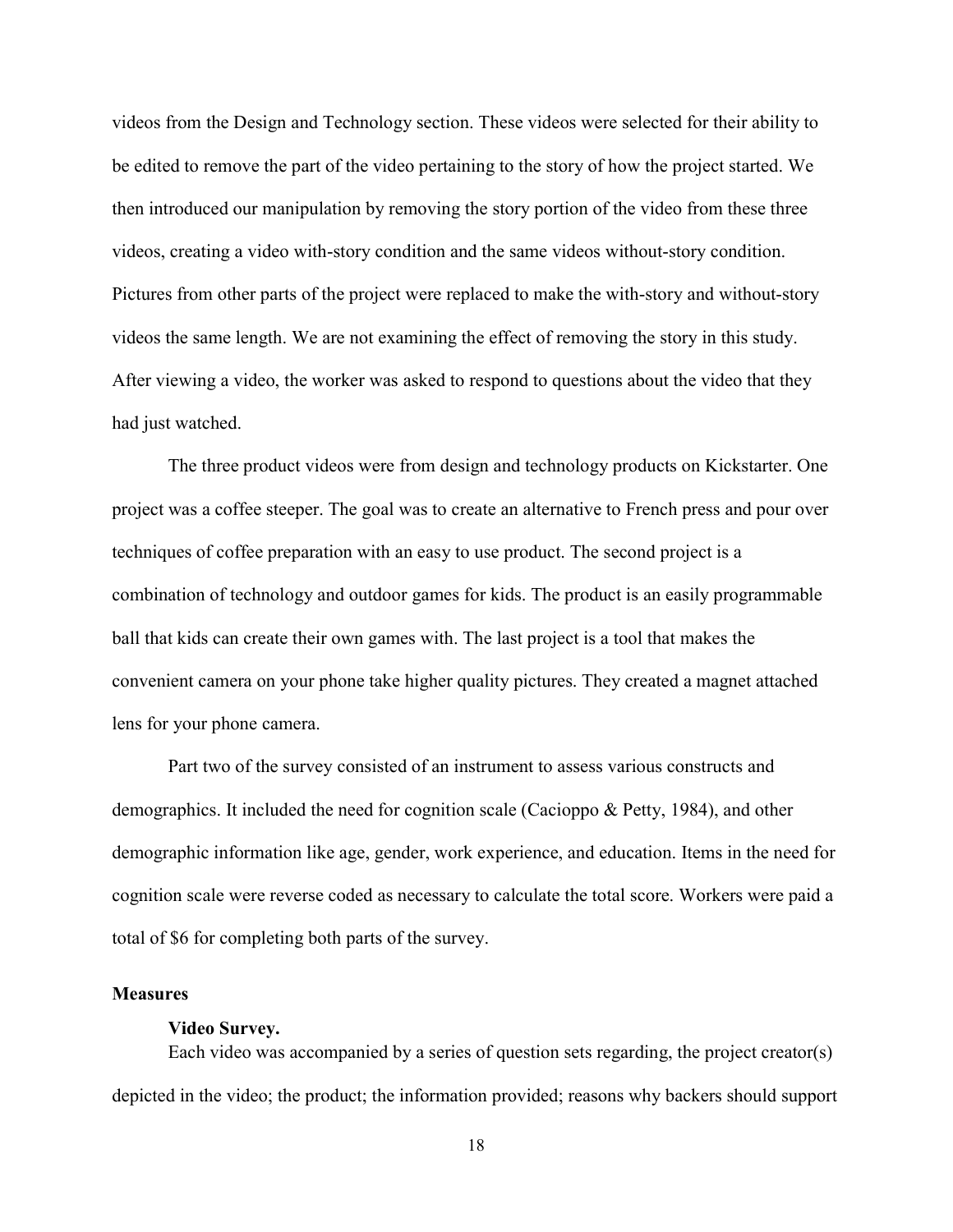them; video quality; the value of the product; the likelihood the participant would back the project; etc. Participants would rate each item on a seven-point Likert scale, ranging from strongly disagree to strongly agree. This set of questions is a collection of relevant measures adapted from research, and questions we created (see Appendix B). We removed items as necessary to keep the loadings on the principle component at least .6. The items used for each construct in this study are listed in Appendix C.

#### Demographics.

We included the worker's gender, age, race, education, and work experience (see Appendix D). Several questions pertaining to the participant's experience with Kickstarter and other crowdfunding websites were also included. The location of the participants is limited to the United States by the AMT system, and we also confirmed this by asking the participants their zip code.

#### Need for Cognition Scale.

The Need for Cognition scale is designed to measure a participant's motivation to engage in or avoid cognition-inducing situations (Cacioppo & Petty, 1984; see Appendix E). The participant's need for cognition may influence which aspects of Kickstarter videos are persuasive based on the cognitive route of persuasion. The Need for Cognition measures the personal tendency to seek out cognition, and as a result shows a tendency towards the central route of persuasion of ELM. The Need for Cognition scale has been used extensively with ELM studies (Petty & Wegener, 1998).

For each item participants rated how a statement described themselves on a seven-point scale from strongly agree to strongly disagree. We used exploratory factor analysis to reduce the number of items to achieve better fit of the model. We reduced the scale to five items that had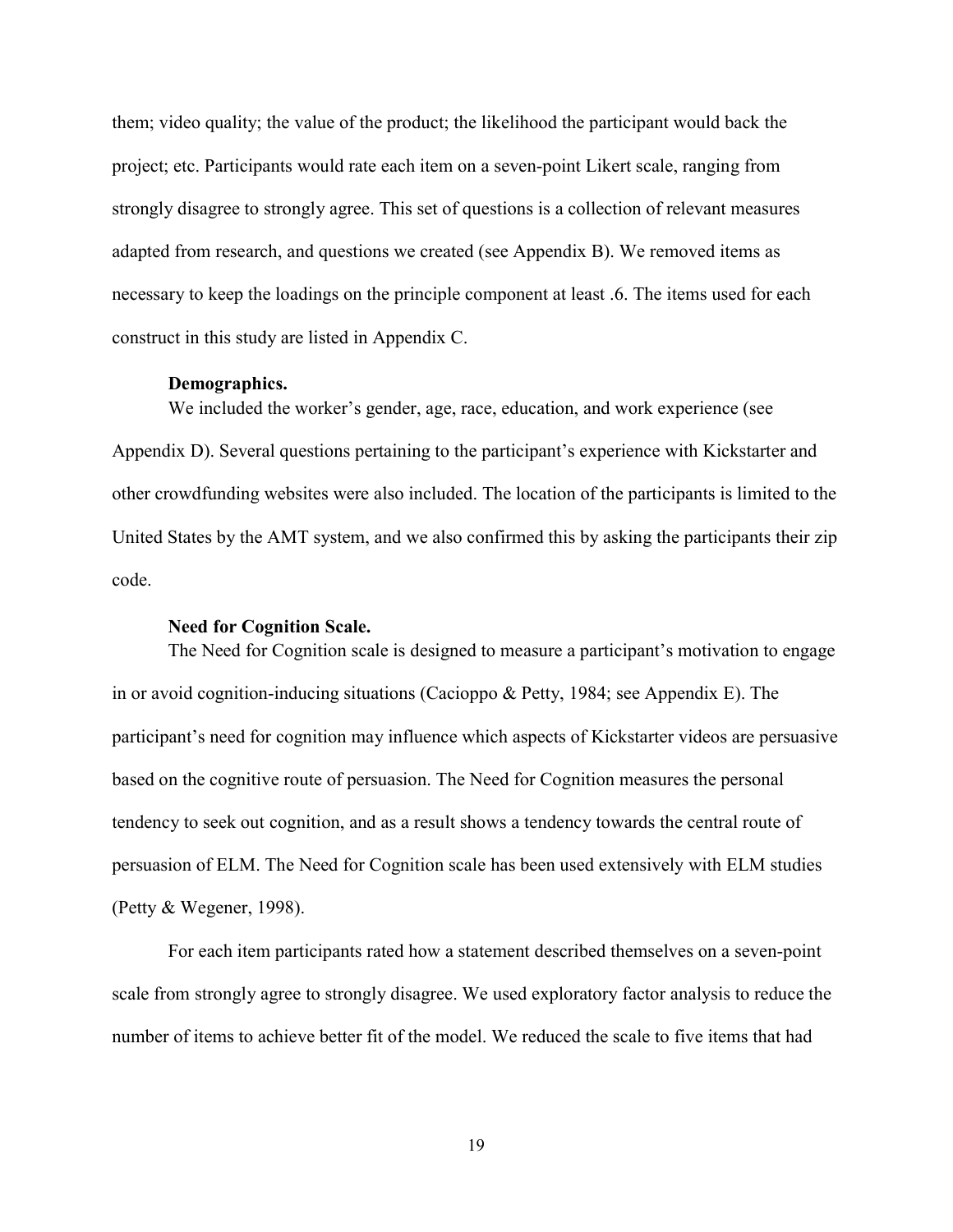loadings of at least .75 on the first principal component. The items for our need for cognition construct are listed in Appendix B.

#### Data Analysis

To test our theory, we created a structural equation model (SEM) based upon our theoretical framework. We followed typical validation procedures as outlined in Gefen, Rigdon, and Straub (2011). The measurement model had a chi<sup>2</sup>( $512$ ) = 1854.86. We then removed items based on exploratory factor analysis (see Appendix B). Summary descriptive statistics of our constructs are depicted in Table 1.

| Table 1. Construct descriptive statistics summary |  |  |  |
|---------------------------------------------------|--|--|--|
|                                                   |  |  |  |

| Construct               | Mean | St Dev. |         |      |      | 4    |      | b    |
|-------------------------|------|---------|---------|------|------|------|------|------|
| 1. Need for cognition   | 4.03 | .41     | 1.00    |      |      |      |      |      |
| 2. Intrinsic motivation | 4.90 | 1.62    | 0.01    | 1.00 |      |      |      |      |
| 3. Extrinsic motivation | 4.22 | 1.76    | 0.01    | 0.85 | 1.00 |      |      |      |
| 4. Product quality      | 5.28 | 1.09    | $-0.01$ | 0.58 | 0.53 | 1.00 |      |      |
| 5. Argument quality     | 5.60 | 1.10    | 0.03    | 0.58 | 0.47 | 0.71 | 1.00 |      |
| 6. Intent to back       | 3.77 | 1.81    | 0.01    | 0.74 | 0.67 | 0.64 | 0.59 | 0.00 |

Before testing the model, we first confirmed the reliability of the scale. This was done through an analysis of the Cronbach's alpha for each scale, which should be higher than .70 (Cortina, 1993). A review of alphas for each scale (see Table 2), reveals that each construct had high internal consistency.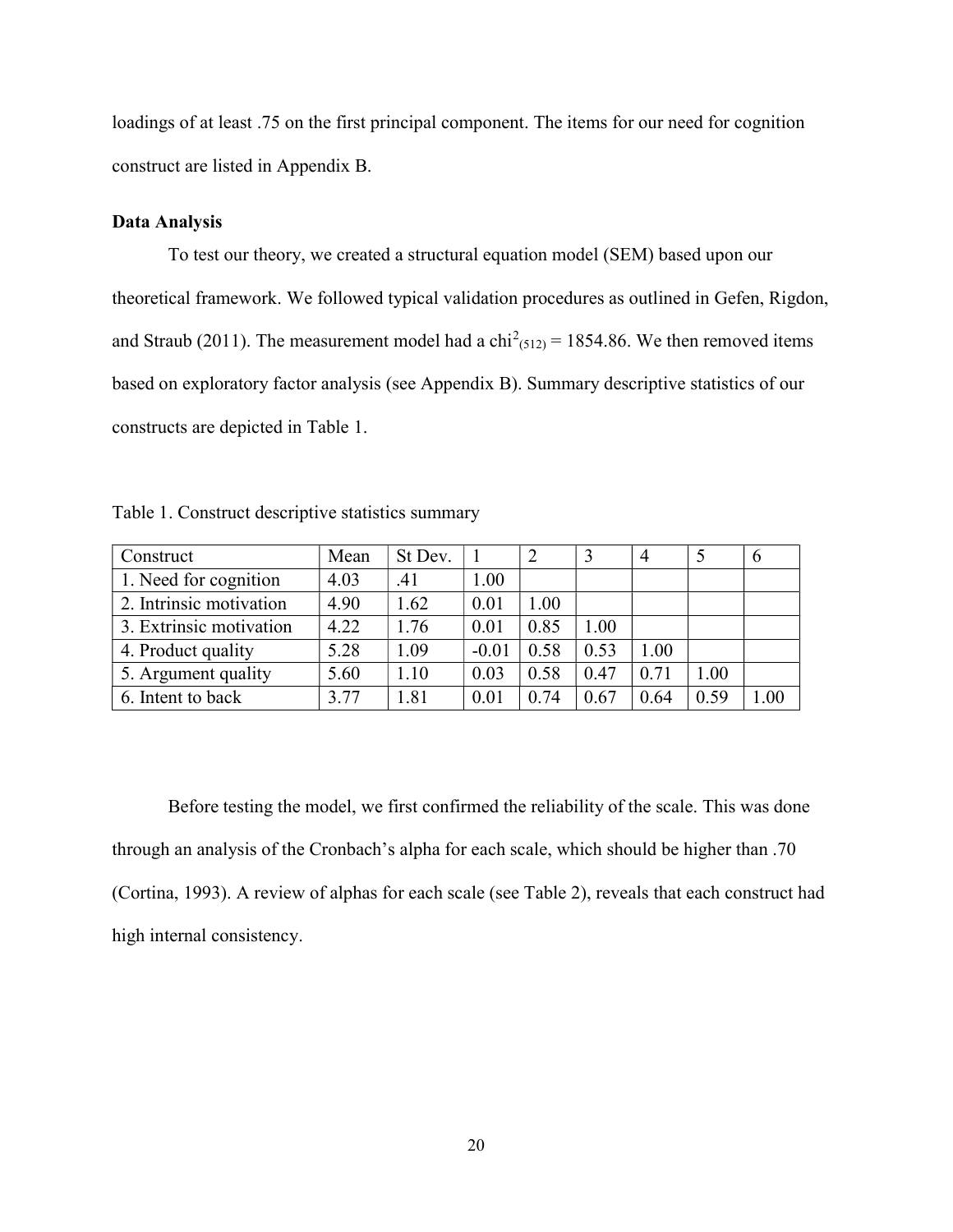| Construct                   | Cronbach's Alpha |
|-----------------------------|------------------|
| Need for cognition          | .92              |
| Intrinsic motivation        | .97              |
| <b>Extrinsic motivation</b> | .89              |
| Product quality             | .71              |
| Argument quality            | .90              |
| Intent to back              |                  |

Table 2. Construct Cronbach's Alpha

We tested the normality of our data with Mardia's statistic: Mardia mSkewness = .195848,  $\text{chi}^2_{(1)} = 15.734$ , Prob >  $\text{chi}^2 = 0.0001$  and Mardia mKurtosis = 2.842584,  $\text{chi}^2_{(1)} =$ 0.491, Prob > chi<sup>2</sup> = 0.4833. These results show that our data is skewed, so we will use a robust maximum likelihood (Kline, 2015). We also ran kdensity, pnorm and qnorm tests in Stata for a visual of the normality of the residuals (see Appendix F).

Multiple variations of this model were explored before writing this paper. The model we propose in this paper was the best fitting to our data. This method of data analysis is currently being debated in the field of psychology (Alexander et al., 2012; Pashler & Wagenmakers, 2012; Simmons, Nelson, & Simonsohn, 2011; Simonsohn, Nelson, & Simmons, 2014). Exploring multiple models and then reporting only one is being called  $p$  hacking, and it be may be causing issues for the replicability of studies. Thus, we will suggest replicating this study.

We used maximum likelihood to analyze our model, and used robust analysis because of our skewed data. To assess the fit of our model, we report the model fit statistics. The model fit of our SEM seemed acceptable:  $\text{chi}^2_{(157)} = 537.32$ , Root Mean Squared Error of Approximation  $(RMSEA) = 0.071$ , Comparative Fit Index (CFI) = 0.960, Tucker-Lewis Index (TLI) = 0.952 and Standardized Root Mean Squared Residual  $(SRMR) = 0.077$ . The appropriate levels for these fit indexes are: RMSEA < 0.08, CFI > 0.95, TLI > 0.95 and SRMR < 0.05 (Gefen et al., 2011). The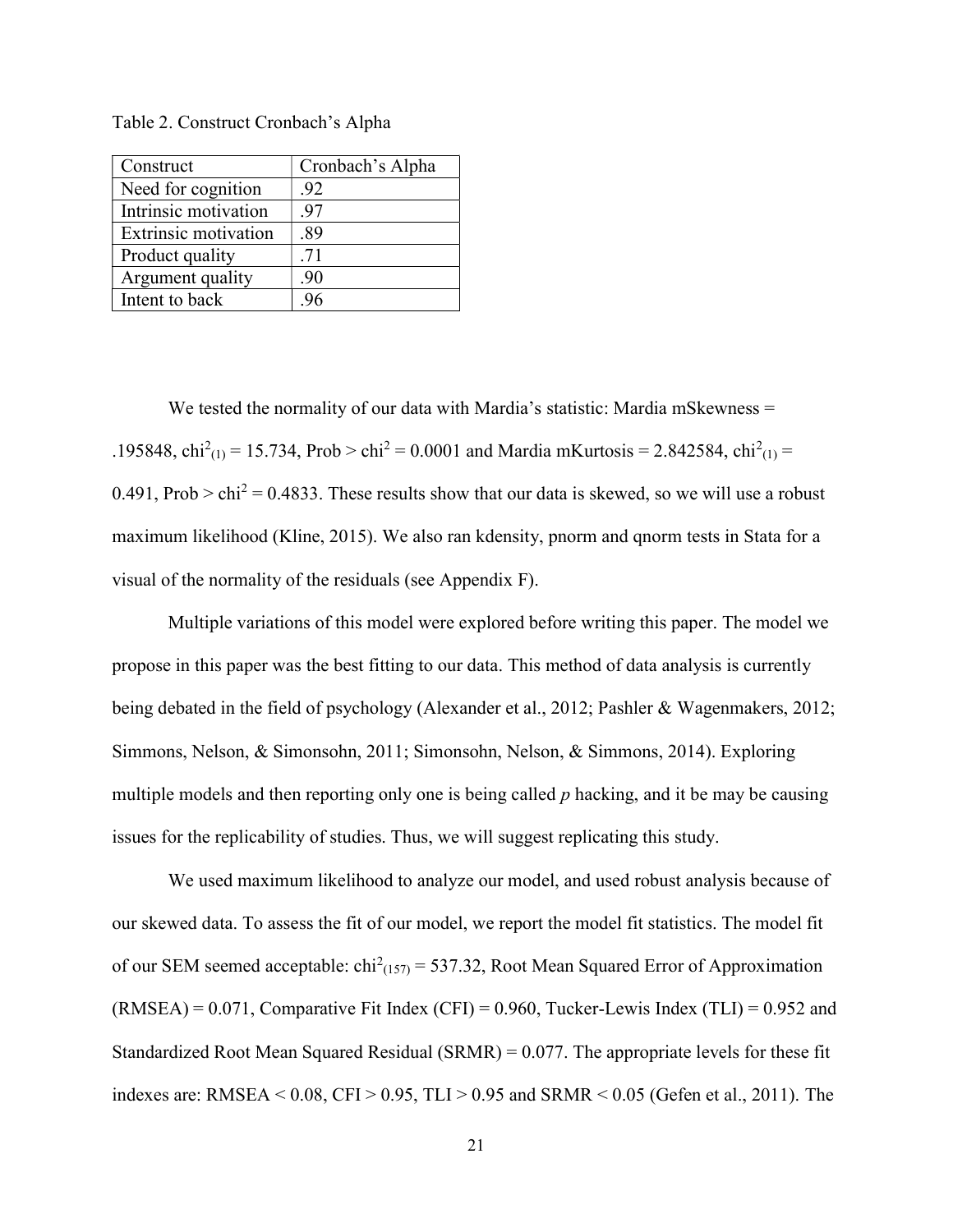SRMR is slightly high, but because the other measures of model fit seem appropriate we determined that these fit statistics indicate that our data fit well to the model. We controlled for age, gender, education, and work experience. We also controlled for the differences between videos by using dummy coding. We report the results of our model analysis in Figure 3.

Figure 2. Results



\* p < .05; \*\* p < .01; \*\*\* p < .001; n.s. = not significant; R<sup>2</sup> = (.##)

 We also ran tests to see if intrinsic motivations and product quality had a statistically larger effect. To do so we extracted a construct score for each construct from the final model and regressed the appropriate relationships with the respective dependent variable. For example, we ran one regression onto intent to back with argument quality and prod quality. Then we did a post-estimation test between the coefficients and found that the results indicated that both intrinsic and extrinsic ( $F = 28.21$ ,  $df = 477$ ,  $p = 0.000$ ), and product quality and argument quality  $(F = 770.67, df = 477, p = 0.000)$  are distinct. This shows that the effect of intrinsic motivations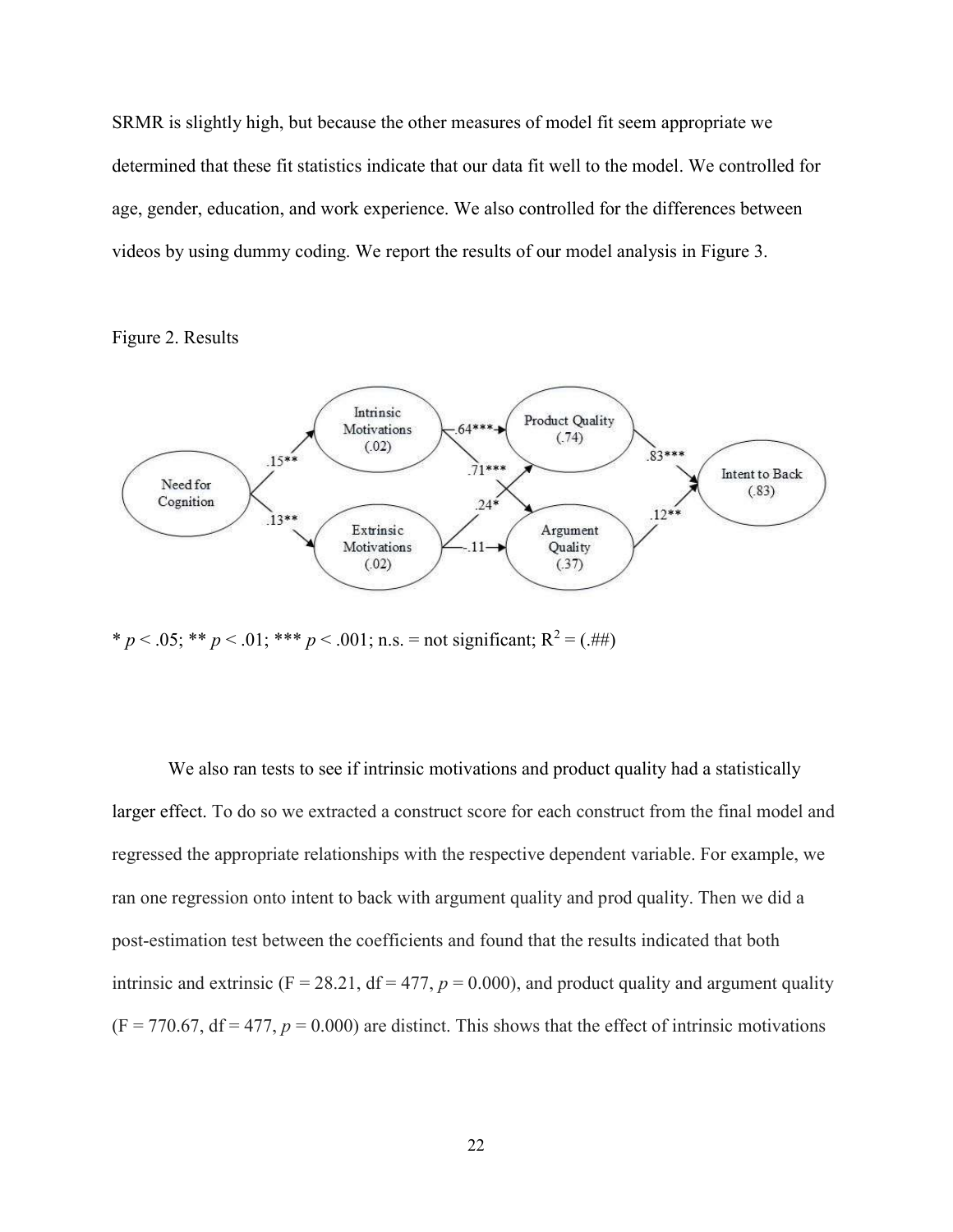and the effect of product quality are both significantly larger than extrinsic motivations and argument quality respectively.

#### **Results**

Most of the hypotheses were supported: H1a, H1a, H2a, H2b, H3b, H4, and H5. Hypothesis H3a was not supported (see Figure 2). We find that the need for cognition did positively impact intrinsic motivation (H1a) and extrinsic motivation (H1b). Intrinsic motivation had a positive effect on both product quality (H2a) and argument quality (H2b). Extrinsic motivation however, only had a positive effect on product quality (H3b), while there was no effect on argument quality (H3a). Product quality had a large positive effect on intent to back (H4), but argument quality only had a small positive effect (H5).

Two controls had a significant effect. Education (-0.06,  $p < .05$ ) and gender (-0.06,  $p <$ .05) had a negative effect on intent to back. The other controls of age (0.03), work experience  $(0.07)$ , and the videos 2  $(0.02)$  and 3  $(-0.06)$  did not have a significant effect.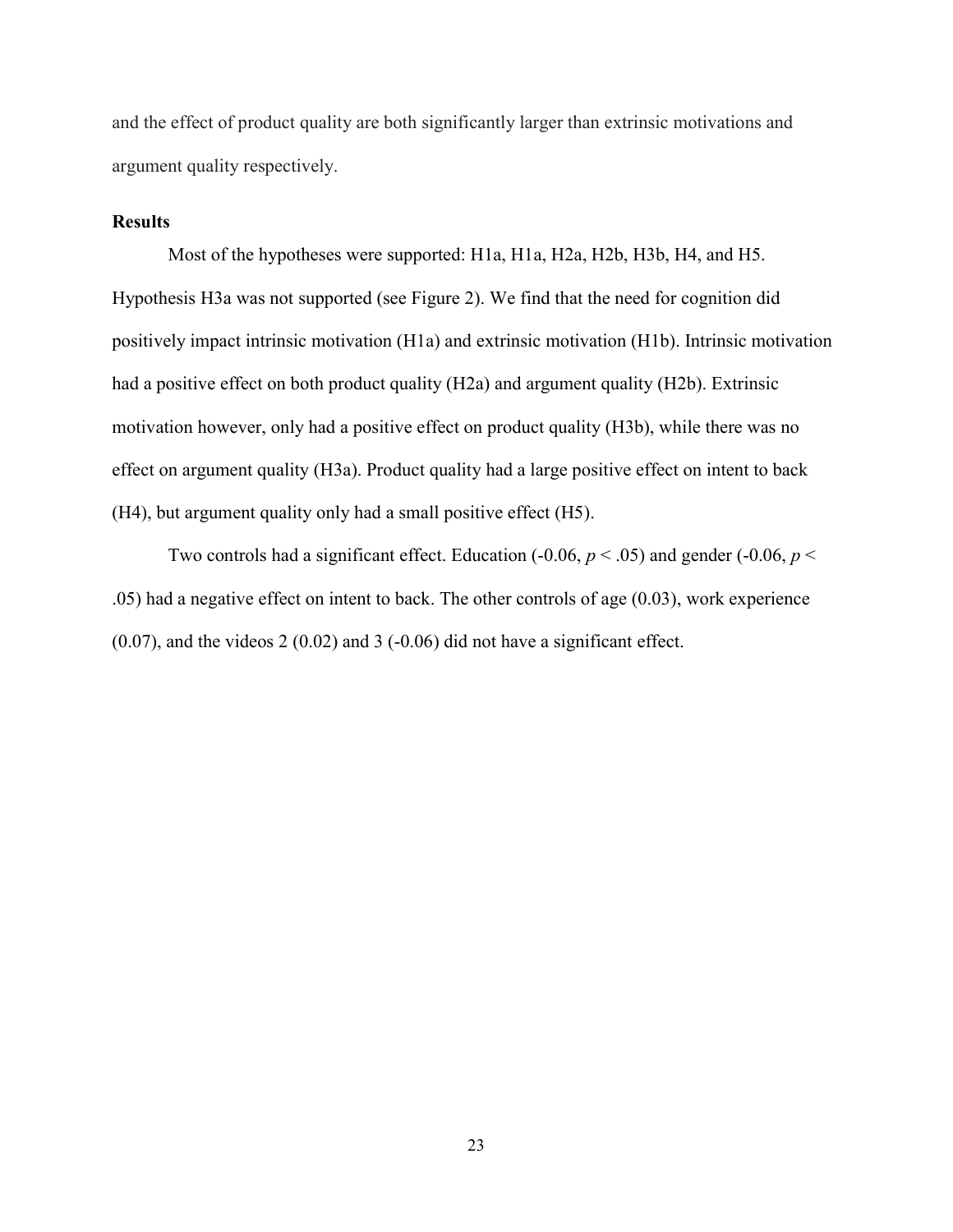#### **Discussion**

#### Summary of Results

Our results support existing evidence that the central route of ELM is more effective for attitude change than the peripheral route (Petty & Wegener, 1998). This is supported by the need for cognition relating to both intrinsic (H1a,  $0.15 p \lt 0.01$ ) and extrinsic motivations (H1b, 0.13 p < .01) positively and significantly. Our hypothesis that motivation to purchase the product will be increased with the individual's need for cognition, which measures the tendency that the individual engages in central processing, was supported.

Intrinsic motivation positively and significantly relates to both product quality (H2a, 0.64  $p < .001$ ) and argument quality (H2b, 0.71  $p < .001$ ). These results support our hypotheses. Intrinsic motivation has a larger affect than extrinsic motivations on both product quality and argument quality. Extrinsic motivation had little effect on both product quality and argument quality (H3a,  $0.24 \, p \leq 0.05$ ; H3b,  $-0.11$ ). This shows that the intrinsic benefits of the product had stronger effect on the perceived quality of the product and the arguments in the video than extrinsic motivations.

We have four explanations for why intrinsic motivations had a stronger effect than extrinsic motivations. Explanation one: Intrinsic motivations are stronger because of the types of products in the videos have more intrinsic benefits than extrinsic. Two: The online medium may be limiting individual ability to perceive extrinsic motivation. Three: Some people may be more comfortable making a decision with the limited information available through just a video. The type of people that enjoy shopping online may favor intrinsic motivations more than people who don't enjoy shopping online (Garrity, O'Donnell, Kim, & Sanders, 2007). Four: These results could relate to the results of product quality having a greater impact on intent to back. In an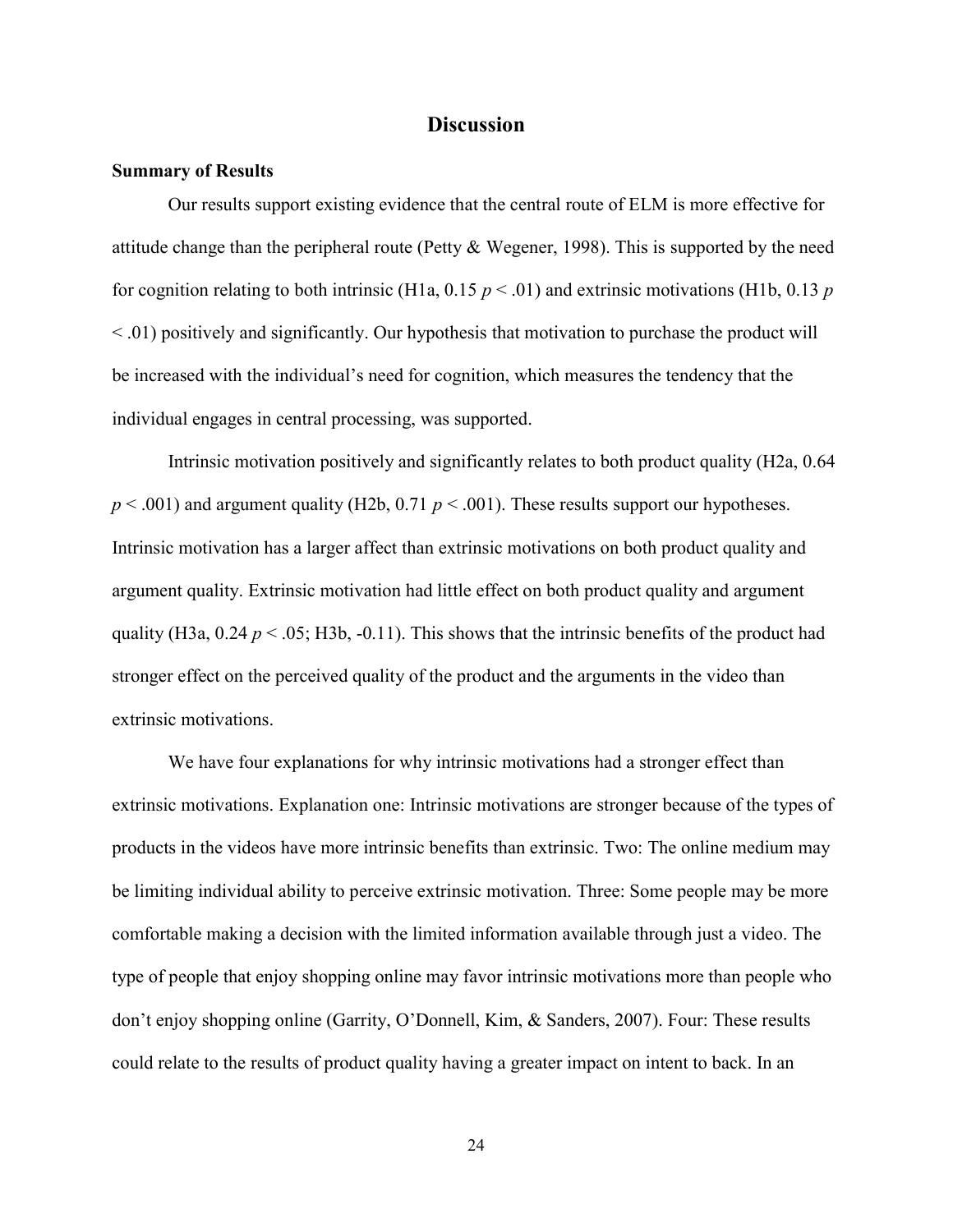environment where product quality is more important, intrinsic motivations may also be more important as a result.

As predicted, product quality was highly positively related to intent to back (H5, .83  $p <$ .001), but surprisingly argument quality had only a small effect on intent to back (H6, 0.12  $p <$ .01). Our results suggest having a valuable and innovative product is more important than presenting that product well. The way you explain the product still matters, but the product is more important. This seems logical with the nature of reward based crowdfunding, at least in design and technology projects. The reward is the product, so the incentive to back the project is getting a quality product.

The significant effect from the control variables was a slight negative effect from education (-0.06,  $p < .05$ ) and gender (-0.06,  $p < .05$ ). This suggests that a higher education and being a woman slightly decreased intent to back. The effect of education could result from more knowledge of the risk in funding a business start-up. It is common for projects to be late, and possible for products to not even be delivered. Higher education may also reduce the effectiveness of claims from the video about the project. A more educated individual may be less amazed by a new product. The effect that women have a lower intent to back could be related to the products in the video, those products might more appealing to men. Yet, it is likely a result of the uneven sampling of women (66.04%) and men (32.70%).

#### Contributions to Research

This study extends the use of ELM in regards to product purchase intentions by applying it to reward based crowd funding. Specifically, this is the first research on crowdfunding platform videos. We find that personal tendency to use the central route of ELM increases product-related motivation, product-related motivation then increases perceived product and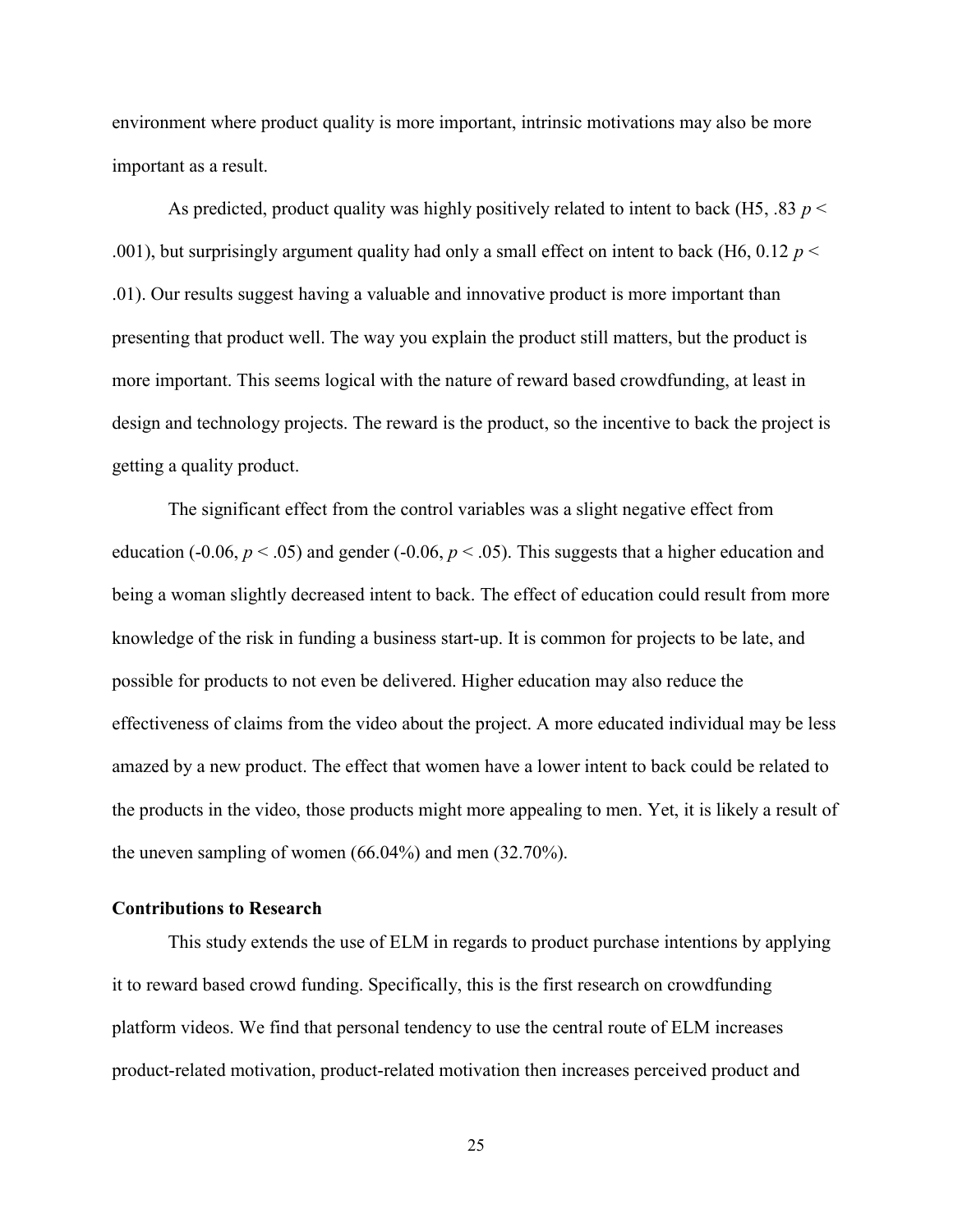argument quality, and that perceived quality increases intent to back a project. Specifically, we have four contributions to research:

1. Kickstarter can be thought of as a platform for decision making. Specifically, we show that ELM is an apt model to understand how people can be persuaded to back a project.

2. We show that central processing is more important for persuading people to back a project than peripheral processing.

3. Intrinsic motivations are more important than extrinsic motivations in crowd funding decisionmaking. However, this finding may be limited to design and technology projects.

4. The perceived quality of the product is a more important determinant of whether someone will back a project than the quality of the arguments for it.

#### Implications for Practice

The nature of this research provides practical implications for crowdfunding platforms, and crowdfunding project creators. Based on our results we will give suggestions for each of these parties. Any suggestions are examples of how the results can be applied in the respective area of practice. These implications may be extendable to other practices beyond crowdfunding as well.

The first suggestion we have for crowdfunding platforms is requiring or putting more emphasis on the videos for project pages and setting or suggesting standards for videos. This study finds that from the videos alone there is an increase to intent to back a project. The capability to share the project video outside of the crowdfunding site will draw potential backers and increase individuals' intent to back before they even get to the project page. Second, providing a page design that facilitates presentation of product details will benefit projects. The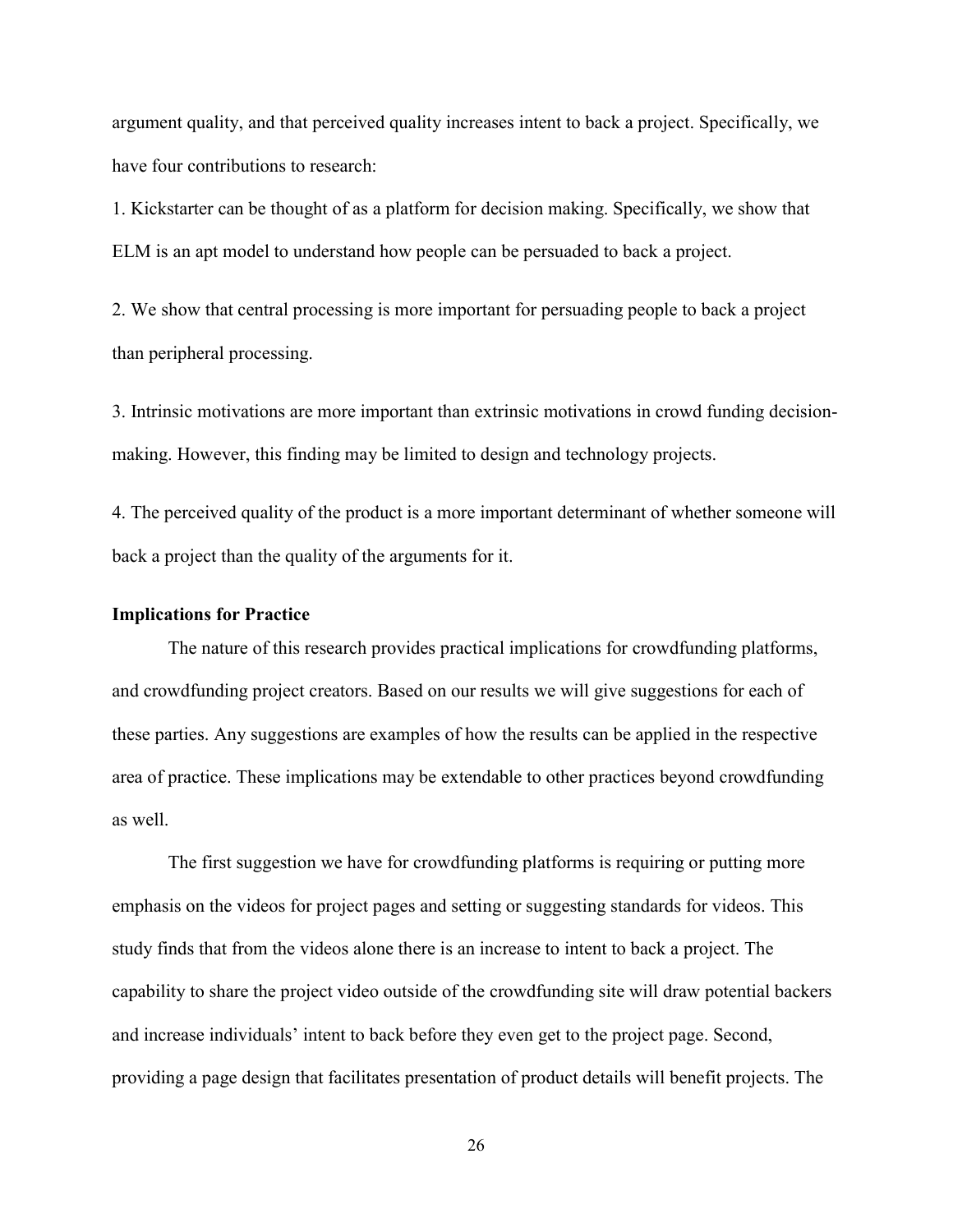product quality should be emphasized in content areas like design and technology. Projects will more likely get more backers if they provide central route arguments on their page or in their video.

The most important practical implication for design and technology project creators is to ensure they have a quality product. The product quality seems to be more important than presenting your product well. Also, project creators should emphasize central route arguments for backing their project or using their product. This would mean describing uses and specifics of the product, rather than having attractive people hold the product or celebrities endorse it. Similarly, provide ample information about the product so backers can see the intrinsic benefits. Intrinsic motivations seem to be more influential.

#### **Limitations**

There were several limitations of this study. First, these results came from a larger exploratory study. The larger study consisted of many more constructs than were used in this study, so the items were not specifically designed for the research question of this study. If the study had been designed specifically for this research question, we might have designed it differently than it was for exploration. For example, we would have questions specifically designed for each construct. Also, through exploring the data before formulating our hypotheses we have caused an issue of  $p$  hacking.

Secondly, our survey took a sample from AMT, which may not be representative of Kickstarter or another crowdfunding platform. This study shows the tendencies of our sample from AMT, whereas a study of crowd funding users would show the tendencies of the crowd funding users. The availability of the AMT participants is much higher, and AMT had advantages over other sample options.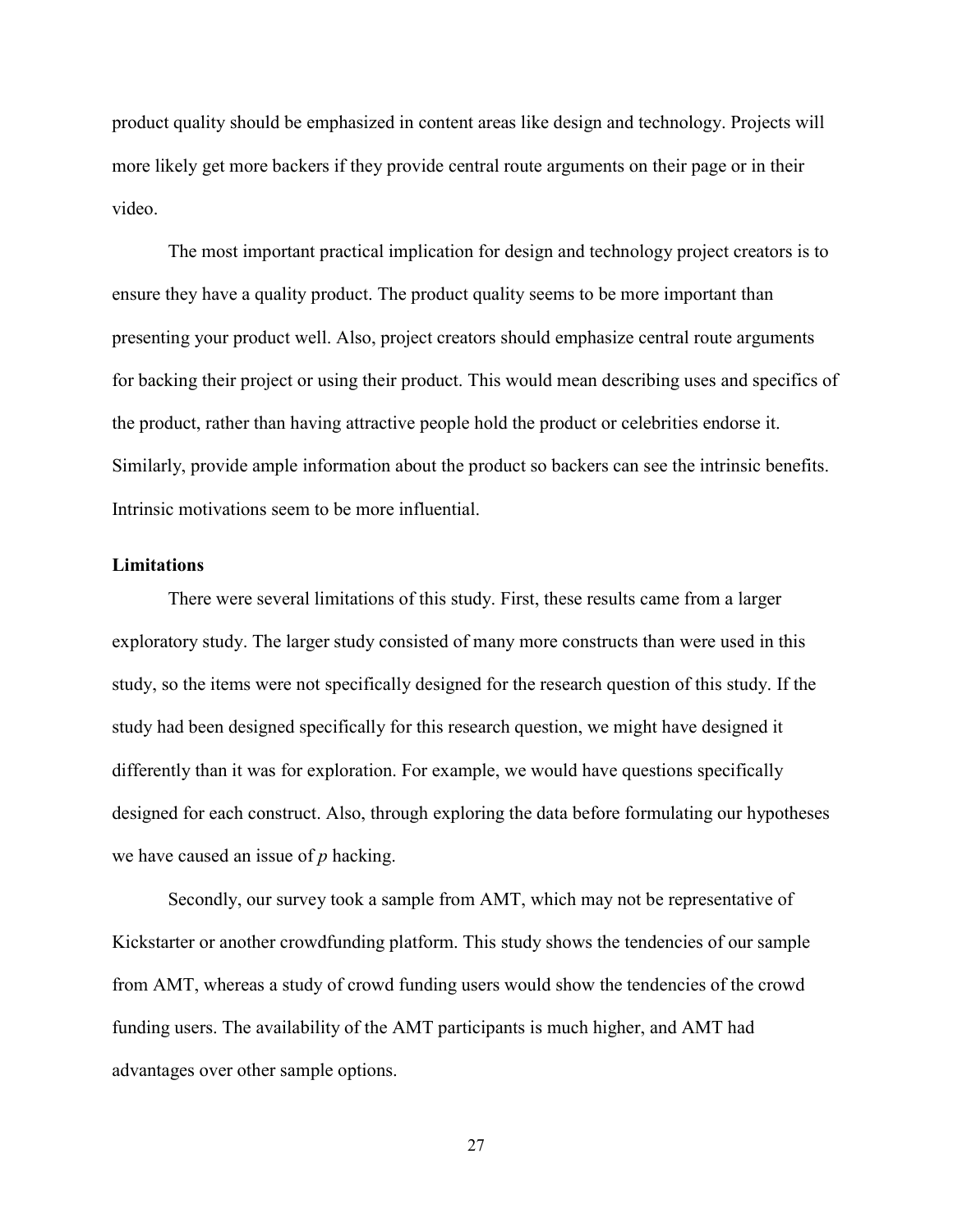Finally, this study used only three project videos. This could lead to results that don't generalize to all projects. Also, the videos should come from a variety of project types, not just design and technology. Using a wider variety of project types would diminish any effect caused by the type of products, and get closer to the effect of the crowdfunding process and platform. Our results suggest that intrinsic motivations are more important to backers, but this could have been a result of this limitation.

#### Future research

We have several suggestions for future research after completing this study. To start, future research should replicate this study. In addition, more videos from a variety of project types should be included in further studies. The survey should take into account the different types of rewards, that aren't always a product. Some projects are charitable, and others have rewards that aren't products. For example, if a backer gives enough then they would be able to participate in some way with the project.

Studies on use of crowdfunding platforms like Kickstarter should examine the different aspects of the crowdfunding site. There are various tools for backers and project creators, like a comment section, that may reveal insights into the process of crowd funding. Research on these aspects of the project page will give valuable insight to both the crowdfunding platform and project creators.

There should be further investigation of motivations for backing reward based crowdfunding projects. Motivation is an important aspect of consumer research and should be extended into the area of crowdfunding to help explain the process of obtaining backers. Our result of intrinsic motivations having a stronger effect should be explored with different project types.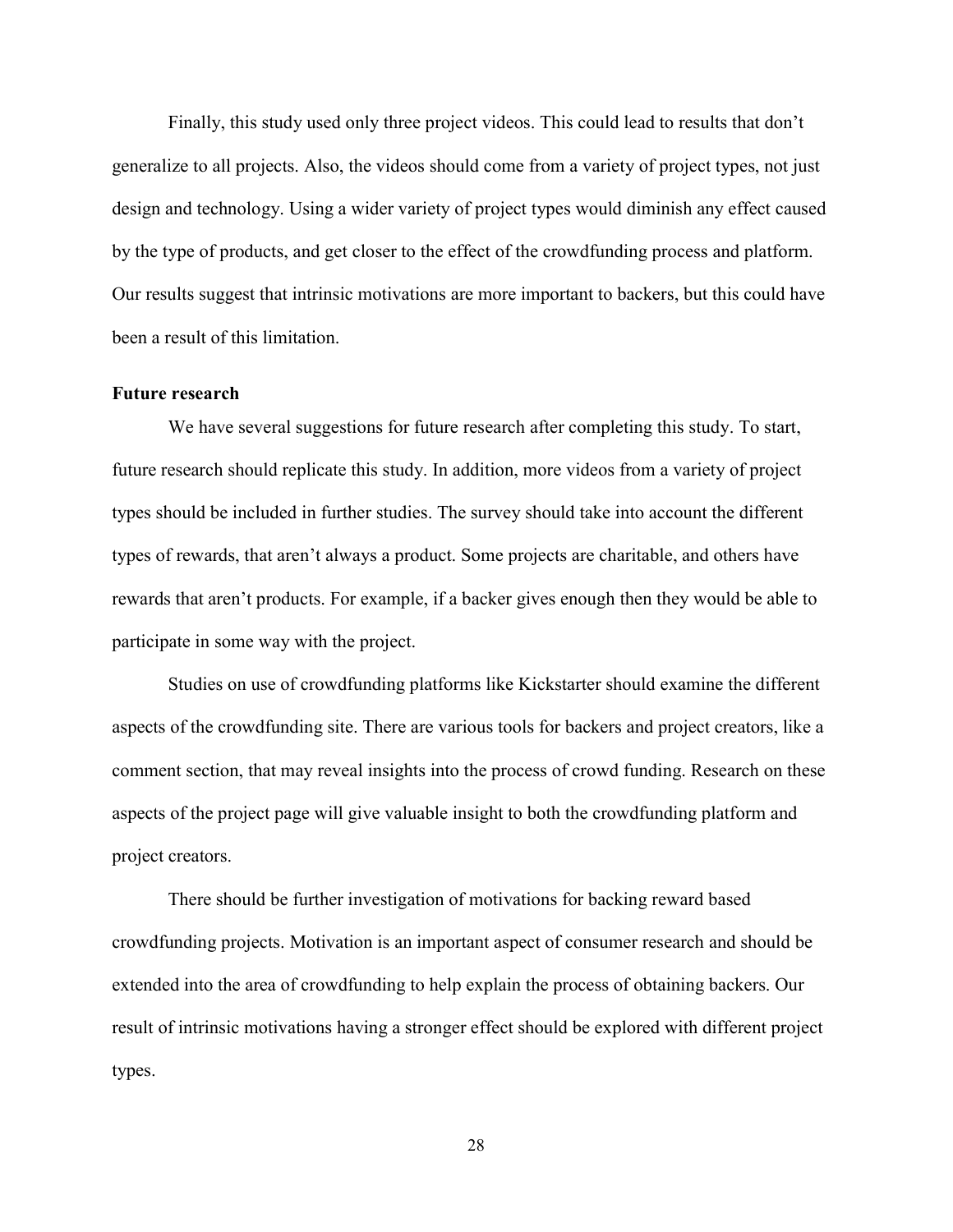#### **Conclusion**

The need for cognition represents the psychological need to approach cognitive scenarios (Cacioppo & Petty, 1984). The need for cognition is related to the personal tendency towards the central or peripheral routes of ELM. We predicted that this tendency would positively affect a participant's level of intrinsic or extrinsic motivation regarding a product. These levels of intrinsic and extrinsic motivation would then affect the view of product quality and argument quality. Finally, that the product quality and argument quality would affect the participant's intent to back the project.

Our results support most of our hypotheses and showed that personal tendency towards the central route does increase an individual's intent to back a project. We also discovered that intrinsic motivations and product quality have a stronger effect than extrinsic motivations and argument quality respectively. These results should be investigated further using additional product types. This study was a small step to better understanding the process of crowdfunding. The study of reward based crowdfunding sites like Kickstarter will bring valuable insights to small business ventures and the sites themselves.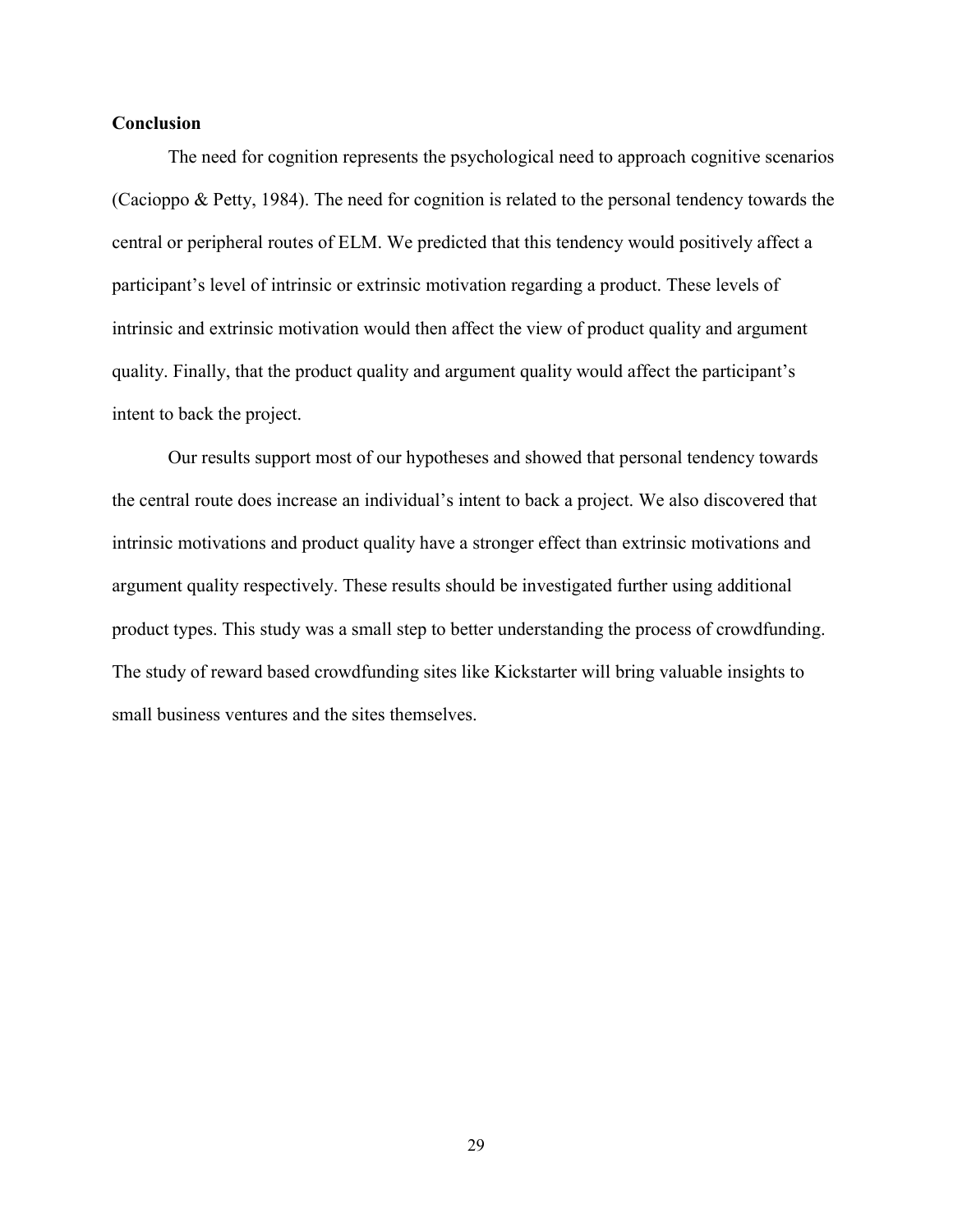# Appendix A

Table 3. Kickstarter research

| Citation       | <b>Research Question</b> | Findings                                          |
|----------------|--------------------------|---------------------------------------------------|
| Mollick, 2014  | What project attributes  | Funding success increases when: Featured by       |
|                | increase the likelihood  | Kickstarter, more Facebook friends, has           |
|                | of funding success?      | appropriate background, and has outside           |
|                |                          | endorsements.                                     |
| Mollick &      | Better describe the      | Social capital, preparedness, and geography are   |
| Kuppuswamy,    | nature of crowdfunding   | related to funding success. Projects usually      |
| 2014           |                          | barely succeed or clearly fail. Fraud is rare but |
|                |                          | late delivery is common.                          |
| Marom, Robb, & | Is Kickstarter a good    | Slightly more women participate than the          |
| Sade, 2014     | opportunity for female   | entrepreneurial norm in the US. Women have        |
|                | entrepreneurs?           | higher rates of funding success than men. Men     |
|                |                          | contribute less to female led projects.           |
| Davis & Webb,  | What signaling is        | External association signals may be most          |
| 2012           | effective on funding     | effective in this context. Product discounts,     |
|                | performance?             | product quality, and managerial experience        |
|                |                          | signals are also effective.                       |
| Gerber, Hui, & | How and why do           | Qualitative results regarding motivations for     |
| Kuo, 2012      | crowdfunding             | creators and funders to participate. Connecting   |
|                | platforms work?          | with others is a motivation for both.             |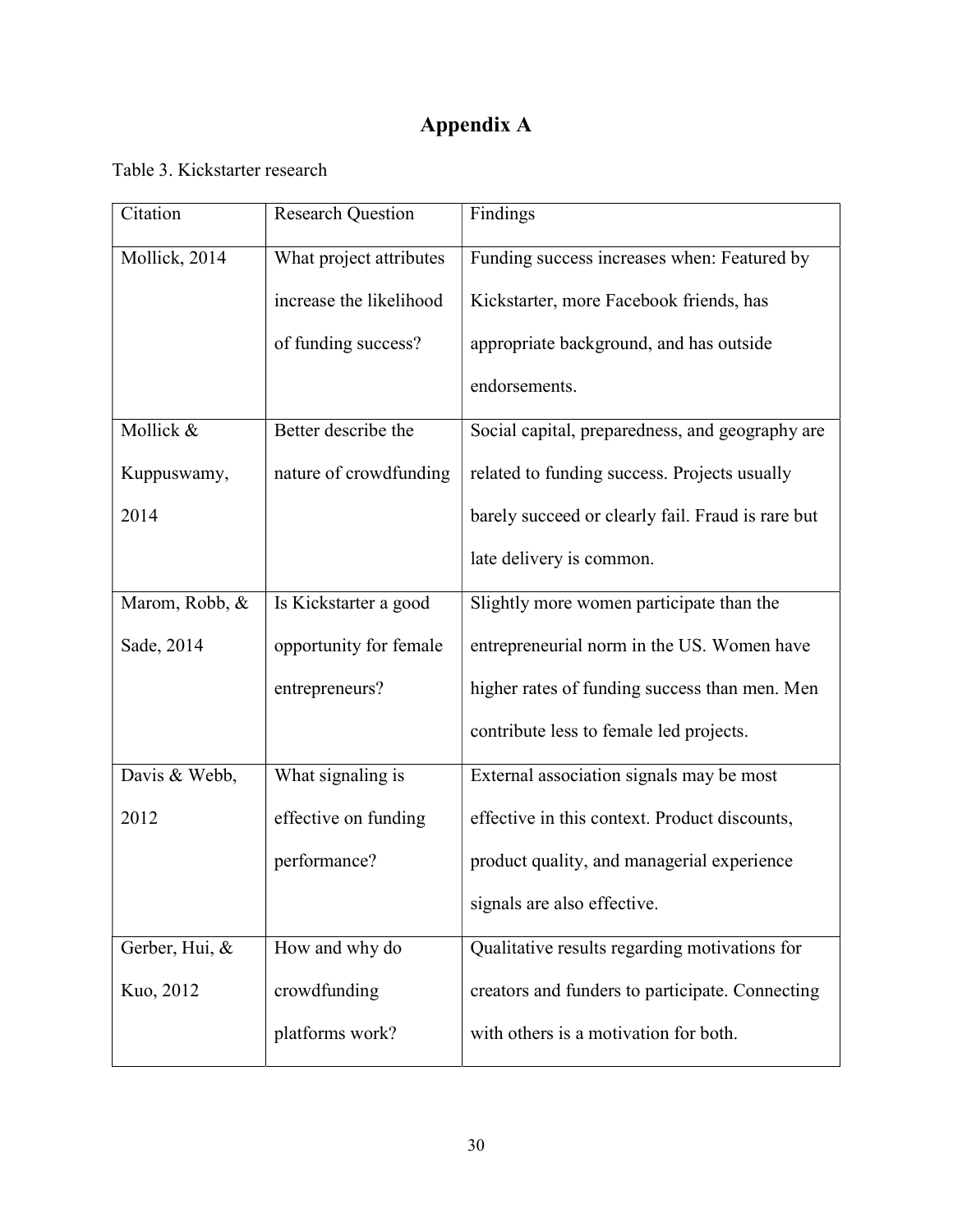| Colombo et al.,  | Why do some projects    | Creating internal social capital within the      |
|------------------|-------------------------|--------------------------------------------------|
| 2015             | get large numbers of    | platform by backing and engaging in the          |
|                  | early backers?          | community before a project launch may            |
|                  |                         | increase early backers. These early backers then |
|                  |                         | increase chance of funding success.              |
| Calic, Purdue, & | How do social           | Projects focusing on the collective good are     |
| Mosakowski,      | conditions influence    | more successful. Solving environmental issues    |
| 2013             | entrepreneurial         | has a greater affect than solving social issues. |
|                  | opportunities.          |                                                  |
| Kuppuswamy &     | How does the            | Bystander effect creates a diffusion of          |
| Bayus, 2015      | knowledge of other's    | responsibility. This effect diminishes when the  |
|                  | backing affect backing? | project approaches its closing date.             |
| Agrawal et al.,  | How can economics       | Funding is not geographically constrained.       |
| 2014             | explain online          | Funding for projects is highly skewed and may    |
|                  | crowdfunding?           | creating herding. Crowdfunding may substitute    |
|                  |                         | for traditional sources.                         |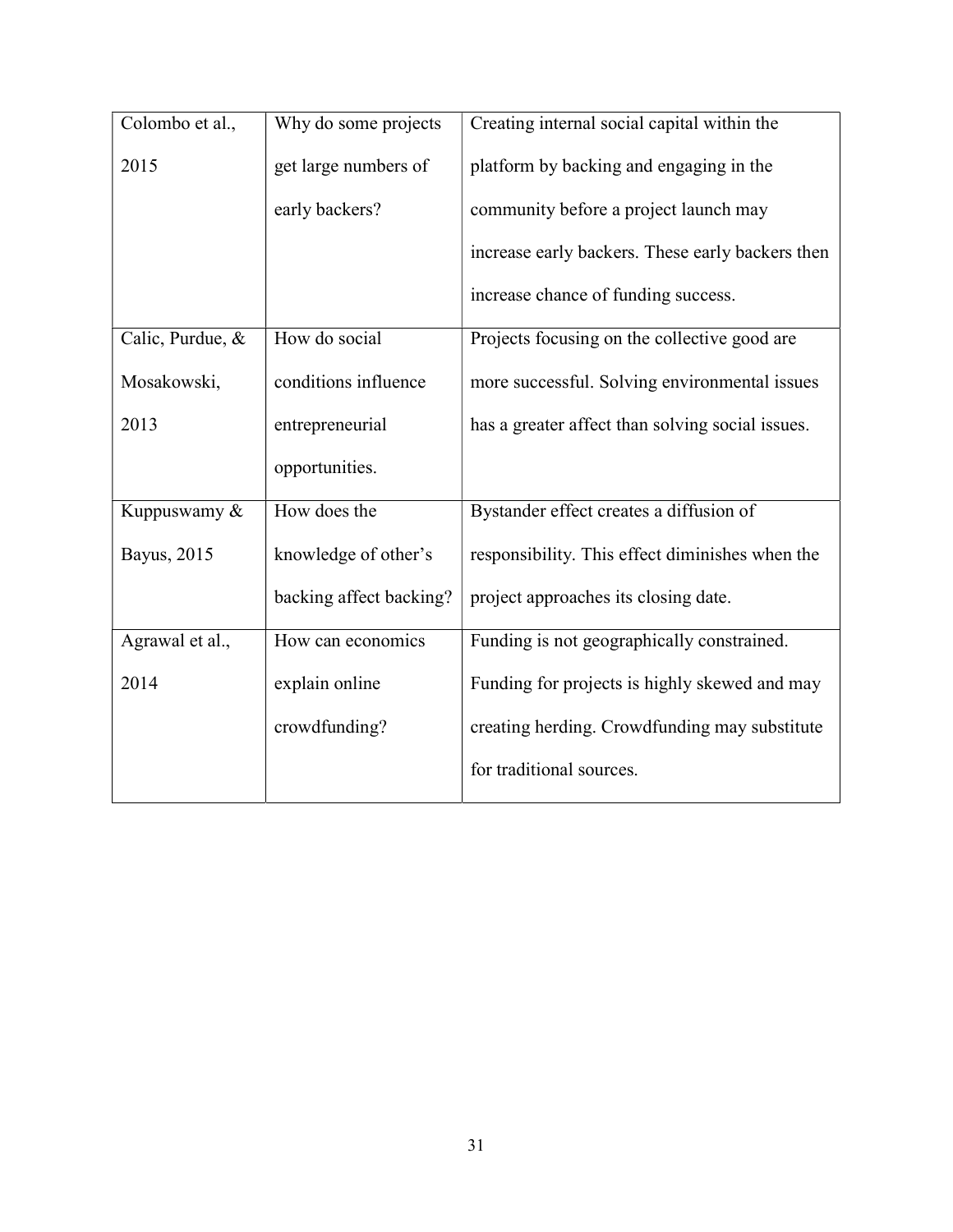# Appendix B

## Video Survey

Video displayed here.

If the video does not load, you can download it here for viewing: https://...

Estimate the age of the people that appear to be members of this Kickstarter project creation team. Do not include those that do not seem to be part of the Kickstarter project creation team (actors, customers, interviewees, etc).

| Number of team<br>members who appear to<br>be under 40 years of age:       |        |  |  |  |  | $4\vert$ Q |  | - 6 |  | 8 |  |  |
|----------------------------------------------------------------------------|--------|--|--|--|--|------------|--|-----|--|---|--|--|
| Number of team<br>members who appear to<br>be 40 years of age or<br>older: | $\cup$ |  |  |  |  |            |  |     |  |   |  |  |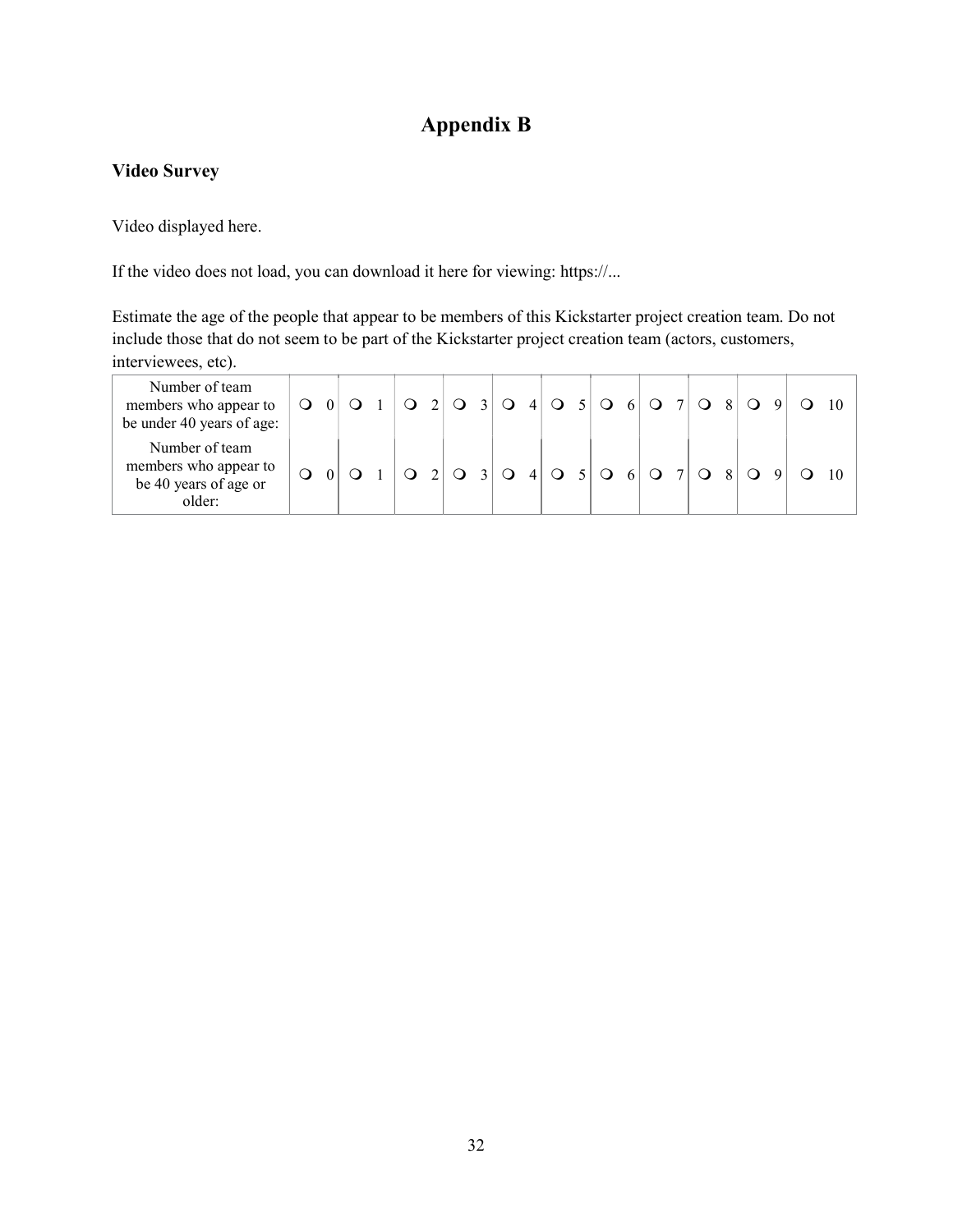|                                                                       | N/A        | Strongly<br>Disagree | Disagree   | Somewhat<br>Disagree | Neither<br>Agree<br>nor<br>Disagree | Somewhat<br>Agree | Agree      | Strongly<br>Agree |
|-----------------------------------------------------------------------|------------|----------------------|------------|----------------------|-------------------------------------|-------------------|------------|-------------------|
| knowledgeable<br>on this topic                                        | $\circ$    | $\bigcirc$           | $\bigcirc$ | $\bigcirc$           | $\circ$                             | $\bigcirc$        | $\Omega$   | $\bigcirc$        |
| an expert in<br>Kickstarter<br>projects                               | $\circ$    | $\bigcirc$           | $\bigcirc$ | $\circ$              | $\bigcirc$                          | $\bigcirc$        | $\bigcirc$ | $\bigcirc$        |
| likely knows<br>many people<br>who will support<br>the project        | $\circ$    | $\bigcirc$           | $\bigcirc$ | $\bigcirc$           | $\circ$                             | $\bigcirc$        | $\Omega$   | $\bigcirc$        |
| trustworthy                                                           | $\circ$    | $\bigcirc$           | $\bigcirc$ | $\bigcirc$           | $\Omega$                            | $\bigcirc$        | $\bigcirc$ | $\bigcirc$        |
| credible                                                              | $\circ$    | $\bigcirc$           | $\bigcirc$ | $\circ$              | $\circ$                             | $\circ$           | $\bigcirc$ | $\bigcirc$        |
| an expert on this<br>topic                                            | $\bigcirc$ | $\bigcirc$           | $\bigcirc$ | $\circ$              | $\bigcirc$                          | $\bigcirc$        | $\bigcirc$ | $\bigcirc$        |
| motivated to<br>succeed                                               | $\bigcirc$ | $\bigcirc$           | $\bigcirc$ | $\bigcirc$           | $\bigcirc$                          | $\bigcirc$        | $\bigcirc$ | $\bigcirc$        |
| committed to the<br>project                                           | $\circ$    | $\circ$              | $\bigcirc$ | $\Omega$             | $\Omega$                            | $\Omega$          | $\Omega$   | $\bigcirc$        |
| passionate about<br>the project                                       | $\circ$    | $\bigcirc$           | $\bigcirc$ | $\circ$              | $\circ$                             | $\bigcirc$        | $\bigcirc$ | $\bigcirc$        |
| able to deliver on<br>project promises                                | $\circ$    | $\bigcirc$           | $\bigcirc$ | $\Omega$             | $\bigcirc$                          | $\bigcirc$        | $\bigcirc$ | $\bigcirc$        |
| part of an<br>existing business<br>with sales prior<br>to Kickstarter | $\circ$    | $\circ$              | $\circ$    | $\circ$              | $\bigcirc$                          | $\circ$           | $\circ$    | $\bigcirc$        |

Please rate the principal project creation team member that appears in the video. Only mark N/A if no team member is shown. The main team member in the video was: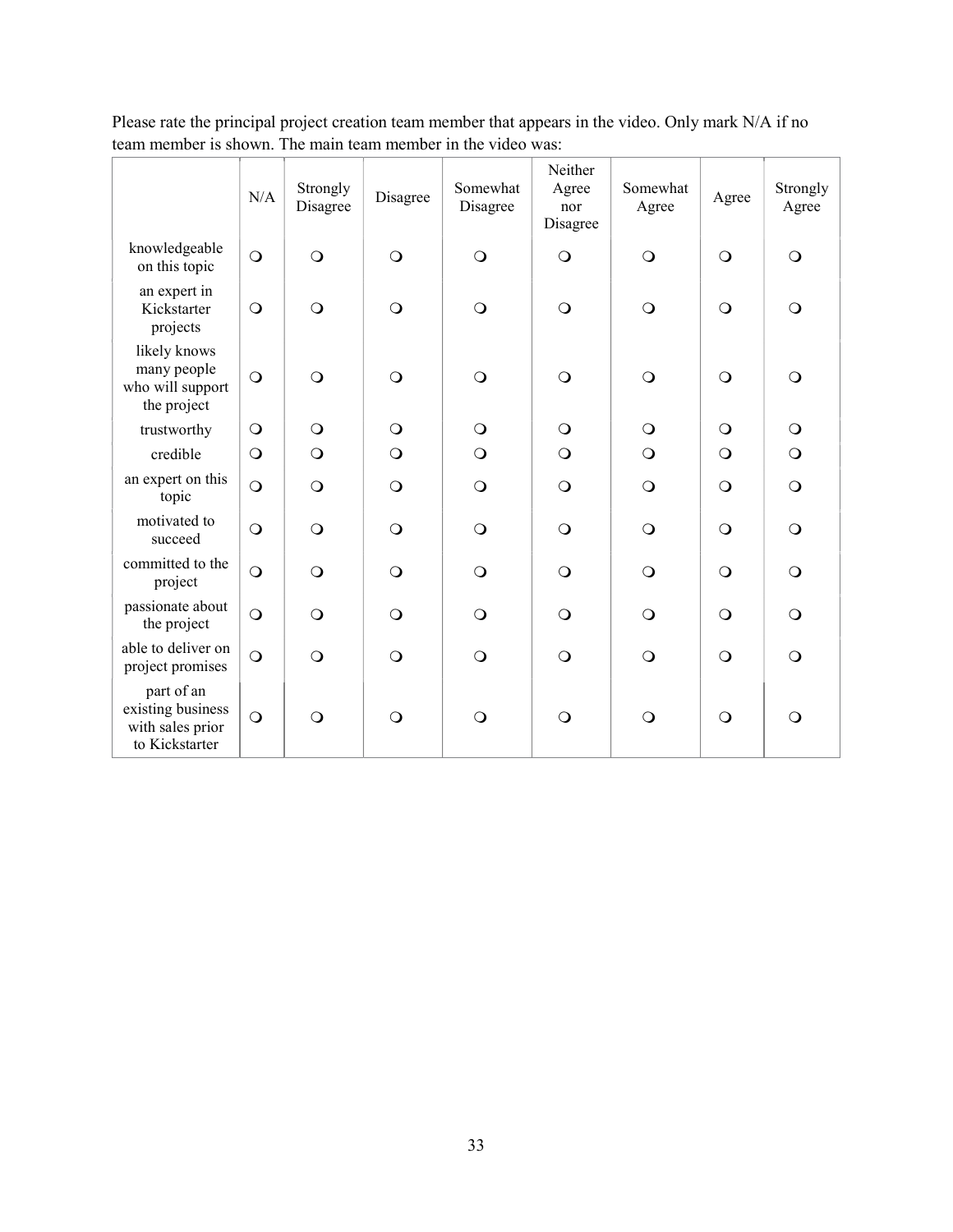|                                                                                                          | Strongly<br>Disagree | Disagree | Somewhat<br>Disagree | Neither<br>Agree nor<br>Disagree | Somewhat<br>Agree | Agree          | Strongly<br>Agree |
|----------------------------------------------------------------------------------------------------------|----------------------|----------|----------------------|----------------------------------|-------------------|----------------|-------------------|
| I would enjoy using the<br>product                                                                       | $\bigcirc$           | $\circ$  | $\Omega$             | $\circ$                          | $\Omega$          | $\Omega$       | $\circ$           |
| I would value using the<br>product                                                                       | $\circ$              | $\Omega$ | $\Omega$             | $\Omega$                         | $\circ$           | $\Omega$       | $\Omega$          |
| I would feel good<br>using the product                                                                   | $\circ$              | $\circ$  | $\circ$              | $\circ$                          | $\bigcirc$        | $\circ$        | $\circ$           |
| Using the product<br>would make life easier<br>for me                                                    | $\circ$              | $\circ$  | $\circ$              | $\circ$                          | $\bigcirc$        | $\circ$        | $\circ$           |
| I would be motivated<br>by the advantages that<br>I could experience<br>from using the product           | $\Omega$             | $\circ$  | $\Omega$             | $\Omega$                         | $\Omega$          | $\Omega$       | $\circ$           |
| I would be motivated<br>by the recognition I<br>could earn from other<br>people for using the<br>product | $\bigcirc$           | $\circ$  | $\circ$              | $\circ$                          | $\bigcirc$        | $\Omega$       | $\Omega$          |
| I would feel that I'm<br>learning something by<br>using the product                                      | $\Omega$             | $\Omega$ | $\Omega$             | $\Omega$                         | $\Omega$          | $\circ$        | $\Omega$          |
| I would be motivated<br>to be the first of my<br>friends to have this<br>product                         | $\bigcirc$           | $\Omega$ | $\Omega$             | $\Omega$                         | $\bigcirc$        | $\overline{O}$ | $\Omega$          |
| I would be motivated<br>to be the first of my<br>friends to have backed<br>this project                  | $\circ$              | $\Omega$ | $\Omega$             | $\Omega$                         | $\bigcirc$        | $\circ$        | $\Omega$          |

Please consider your motivation for using the product depicted in the video. Please focus on the product, rather than how it is presented and rate the following statements: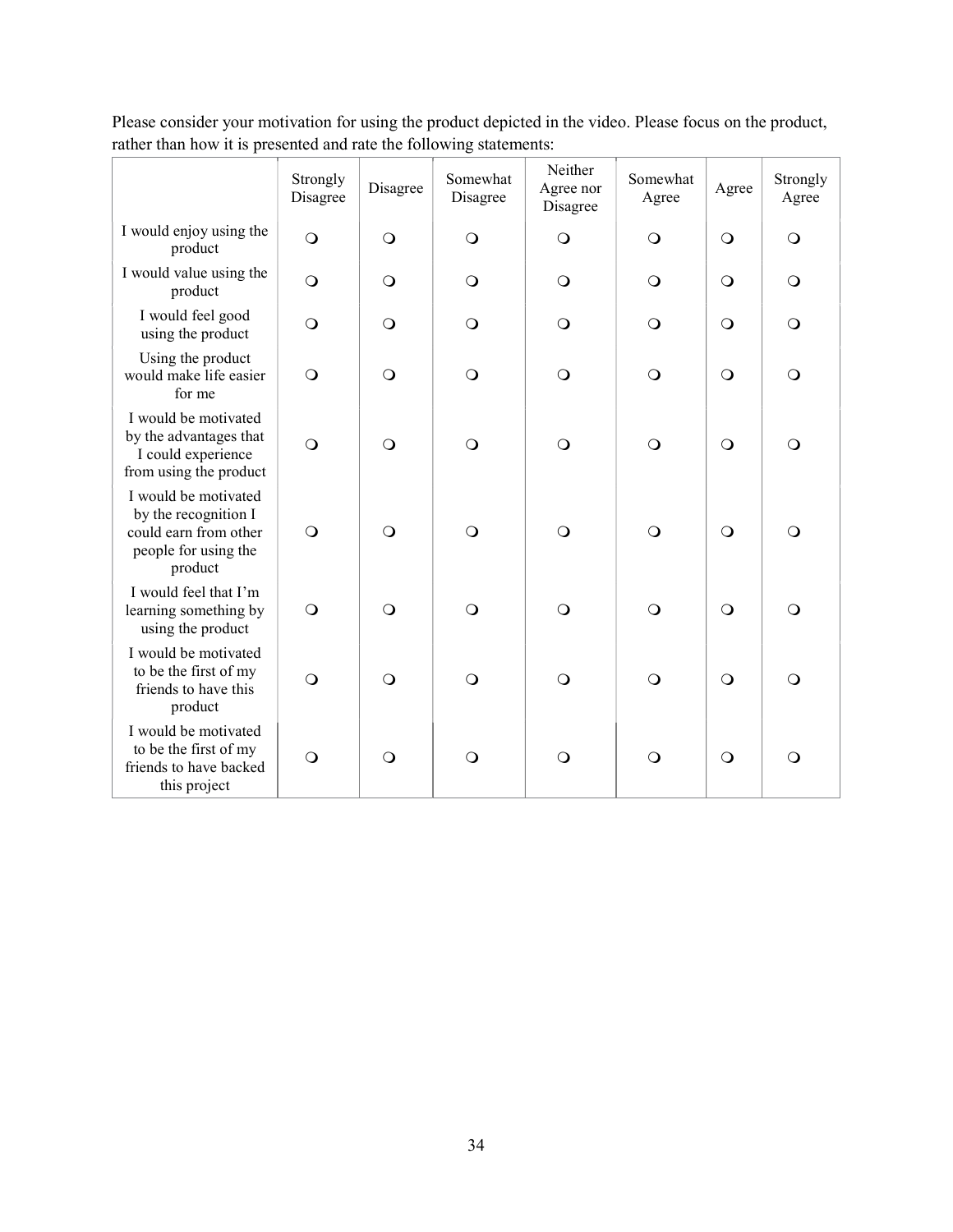|                                                                            | Strongly<br>Disagree | Disagree | Somewhat<br>Disagree | Neither<br>Agree nor<br>Disagree | Somewhat<br>Agree | Agree    | Strongly<br>Agree |
|----------------------------------------------------------------------------|----------------------|----------|----------------------|----------------------------------|-------------------|----------|-------------------|
| I would buy this<br>type of product                                        | $\Omega$             | ∩        | ∩                    | $\circ$                          | $\Omega$          | $\Omega$ | $\Omega$          |
| I would buy this<br>product                                                | $\Omega$             | Q        | ∩                    | $\circ$                          | $\Omega$          | $\Omega$ | $\Omega$          |
| The product seems<br>to be high quality                                    | $\circ$              | O        | ∩                    | $\circ$                          | $\Omega$          | $\circ$  | $\Omega$          |
| The product would<br>need further<br>refining before<br>selling in a store | $\Omega$             | ∩        | ∩                    | $\Omega$                         | $\Omega$          | $\circ$  | $\Omega$          |
| The product is a<br>clear advance over<br>related products                 | $\Omega$             | ∩        | ∩                    | $\circ$                          | $\Omega$          | $\Omega$ | ∩                 |
| I've never seen a<br>product like this<br>before                           | ∩                    | O        | ∩                    | O                                | $\Omega$          | $\Omega$ | ∩                 |

Please consider the product depicted in the video. Please focus on the idea, rather than how it is presented and rate the following statements:

## The information provided in the video was:

|             | Strongly<br>Disagree | Disagree | Somewhat<br>Disagree | Neither<br>Agree nor<br>Disagree | Somewhat<br>Agree | Agree | Strongly<br>Agree |
|-------------|----------------------|----------|----------------------|----------------------------------|-------------------|-------|-------------------|
| informative | O                    | Q        | Ő                    | $\circ$                          | O                 | O     | O                 |
| helpful     | Q                    | ು        | ں                    | Q                                | O                 | O     | O                 |
| valuable    | O                    | Q        | Ő                    | Q                                | Ő                 | Ő     | Ő                 |
| persuasive  | $\circ$              | ು        | Ő                    | O                                | O                 | O     | O                 |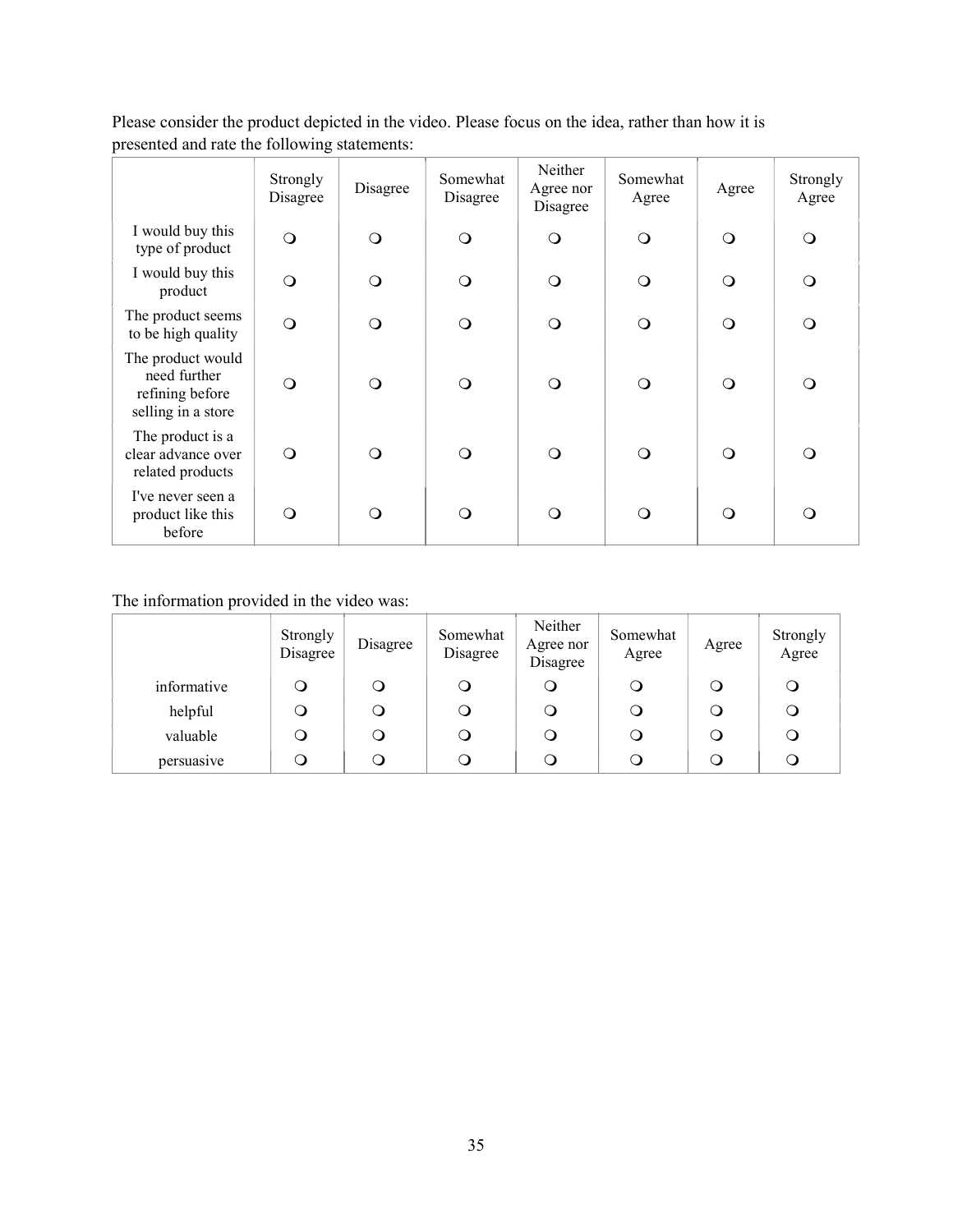|                                                                         | Strongly<br>Disagree | Disagree | Somewhat<br>Disagree | Neither<br>Agree nor<br>Disagree | Somewhat<br>Agree | Agree | Strongly<br>Agree |
|-------------------------------------------------------------------------|----------------------|----------|----------------------|----------------------------------|-------------------|-------|-------------------|
| I am familiar with this<br>technology                                   | $\Omega$             | ∩        | O                    | $\Omega$                         | Ő                 |       | $\Omega$          |
| I have the problem<br>that this project is<br>solving                   |                      | ∩        | O                    | ∩                                | O                 |       | ∩                 |
| I'm interested in<br>solving the problem<br>that this project<br>solves | ∩                    |          | . 1                  |                                  | ∩                 |       | Q                 |

Please rate the problem and the technology presented as the solution. Please focus on the problem and solution, rather than how it is presented:

Project creators can provide various reasons that Kickstarter backers (supporters of projects) should back a project. Please rate the video according to how it emphasizes that:

|                                                                                       | Strongly<br>Disagree | Disagree | Somewhat<br>Disagree | Neither<br>Agree nor<br>Disagree | Somewhat<br>Agree | Agree | Strongly<br>Agree |
|---------------------------------------------------------------------------------------|----------------------|----------|----------------------|----------------------------------|-------------------|-------|-------------------|
| Support is needed for<br>project success                                              | ∩                    |          | $\Omega$             |                                  | Ő                 |       | ∩                 |
| Rewards provided are<br>worth the backing                                             | O                    |          | ∩                    |                                  |                   | ()    |                   |
| The project will<br>benefit society or the<br>environment                             | ∩                    |          | ∩                    |                                  | O                 | ∩     | ∩                 |
| The project creator has<br>contributed to the<br>Kickstarter community<br>in the past | Q                    |          | ∩                    |                                  | 0                 | ∩     |                   |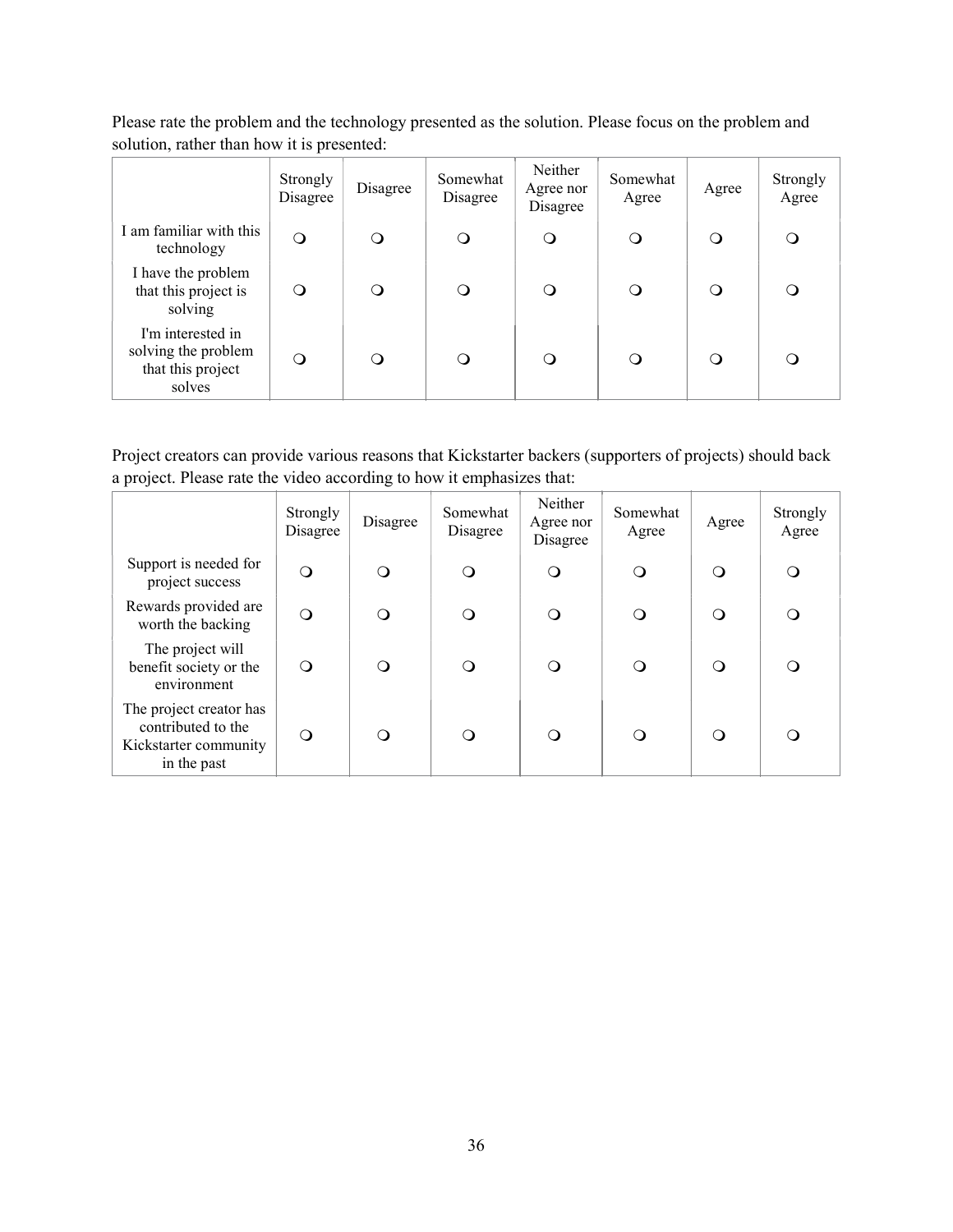|                                                                      | N/A     | Strongly<br>Disagree | Disagree | Somewhat<br>Disagree | Neither<br>Agree<br>nor<br>Disagree | Somewhat<br>Agree | Agree    | Strongly<br>Agree |
|----------------------------------------------------------------------|---------|----------------------|----------|----------------------|-------------------------------------|-------------------|----------|-------------------|
| The speaker is<br>understandable                                     | $\circ$ | $\Omega$             | $\Omega$ | O                    | $\circ$                             | Q                 | $\Omega$ | ∩                 |
| Spoken parts<br>seem to have<br>been rehearsed                       | $\circ$ | $\Omega$             | $\Omega$ | O                    | $\circ$                             | Q                 | $\Omega$ | ∩                 |
| The video seems<br>to be<br>professionally<br>recorded and<br>edited | $\circ$ | ∩                    | ∩        | O                    | $\Omega$                            | ∩                 | $\circ$  |                   |

Please rate the video presentation according to video quality. Only mark N/A if there is no speaking in the video.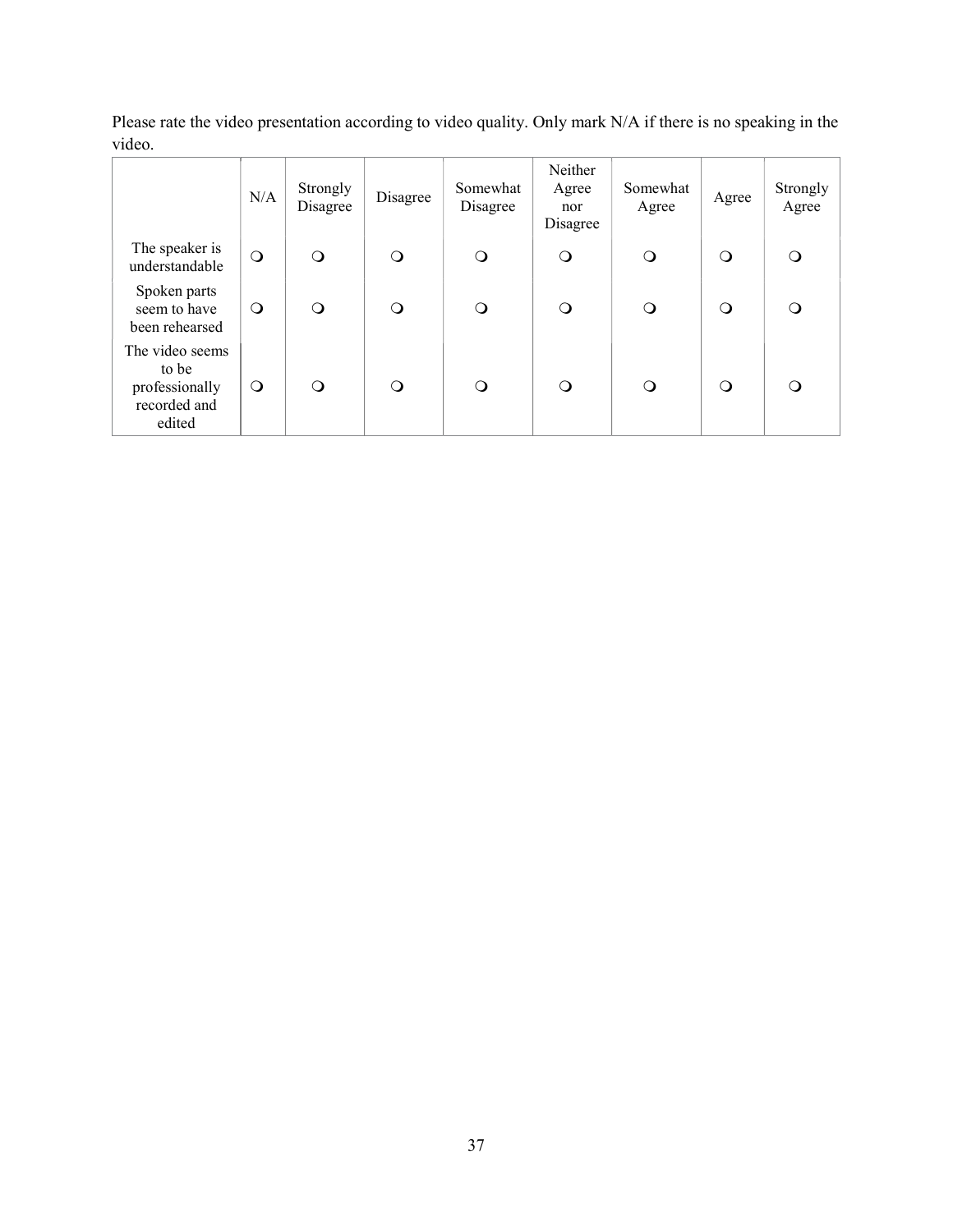|                                                                          | Strongly<br>Disagree | Disagree   | Somewhat<br>Disagree | Neither<br>Agree nor<br>Disagree | Somewhat<br>Agree | Agree          | Strongly<br>Agree |
|--------------------------------------------------------------------------|----------------------|------------|----------------------|----------------------------------|-------------------|----------------|-------------------|
| give a story about<br>how the project<br>started                         | $\bigcirc$           | $\bigcirc$ | $\bigcirc$           | $\bigcirc$                       | $\bigcirc$        | $\bigcirc$     | $\bigcirc$        |
| demonstrate the use<br>of the product                                    | $\bigcirc$           | $\circ$    | $\circ$              | $\circ$                          | $\circ$           | $\circ$        | $\bigcirc$        |
| show prior<br>prototypes                                                 | $\circ$              | $\circ$    | $\circ$              | $\circ$                          | $\circ$           | $\Omega$       | $\Omega$          |
| show design<br>drawings                                                  | $\bigcirc$           | $\bigcirc$ | $\bigcirc$           | $\bigcirc$                       | $\bigcirc$        | $\overline{O}$ | $\bigcirc$        |
| demonstrate the<br>process of building<br>or testing the<br>product      | $\bigcirc$           | $\bigcirc$ | $\circ$              | $\bigcirc$                       | $\bigcirc$        | $\bigcirc$     | $\bigcirc$        |
| explain the next<br>step in the project                                  | $\bigcirc$           | $\bigcirc$ | $\bigcirc$           | $\bigcirc$                       | $\bigcirc$        | $\bigcirc$     | $\overline{O}$    |
| validate the product<br>with awards,<br>patents or contests              | $\bigcirc$           | $\bigcirc$ | $\circ$              | $\bigcirc$                       | $\bigcirc$        | $\bigcirc$     | $\overline{O}$    |
| validate the product<br>with testimonials or<br>reactions from<br>others | $\bigcirc$           | $\bigcirc$ | $\bigcirc$           | $\bigcirc$                       | $\circ$           | $\bigcirc$     | $\bigcirc$        |
| explain a prior<br>Kickstarter<br>campaign by the<br>project creator(s)  | $\bigcirc$           | $\bigcirc$ | $\overline{O}$       | $\bigcirc$                       | $\circ$           | $\bigcirc$     | $\overline{O}$    |
| use humor                                                                | $\circ$              | $\circ$    | $\circ$              | $\circ$                          | $\circ$           | $\Omega$       | $\Omega$          |
| seem entertaining                                                        | $\circ$              | $\circ$    | O                    | $\circ$                          | $\circ$           | $\Omega$       | $\circ$           |
| seem amusing or<br>funny                                                 | $\bigcirc$           | $\circ$    | $\circ$              | $\circ$                          | $\circ$           | $\circ$        | $\bigcirc$        |

Kickstarter project ideas can be presented in various ways. To what extent does the video: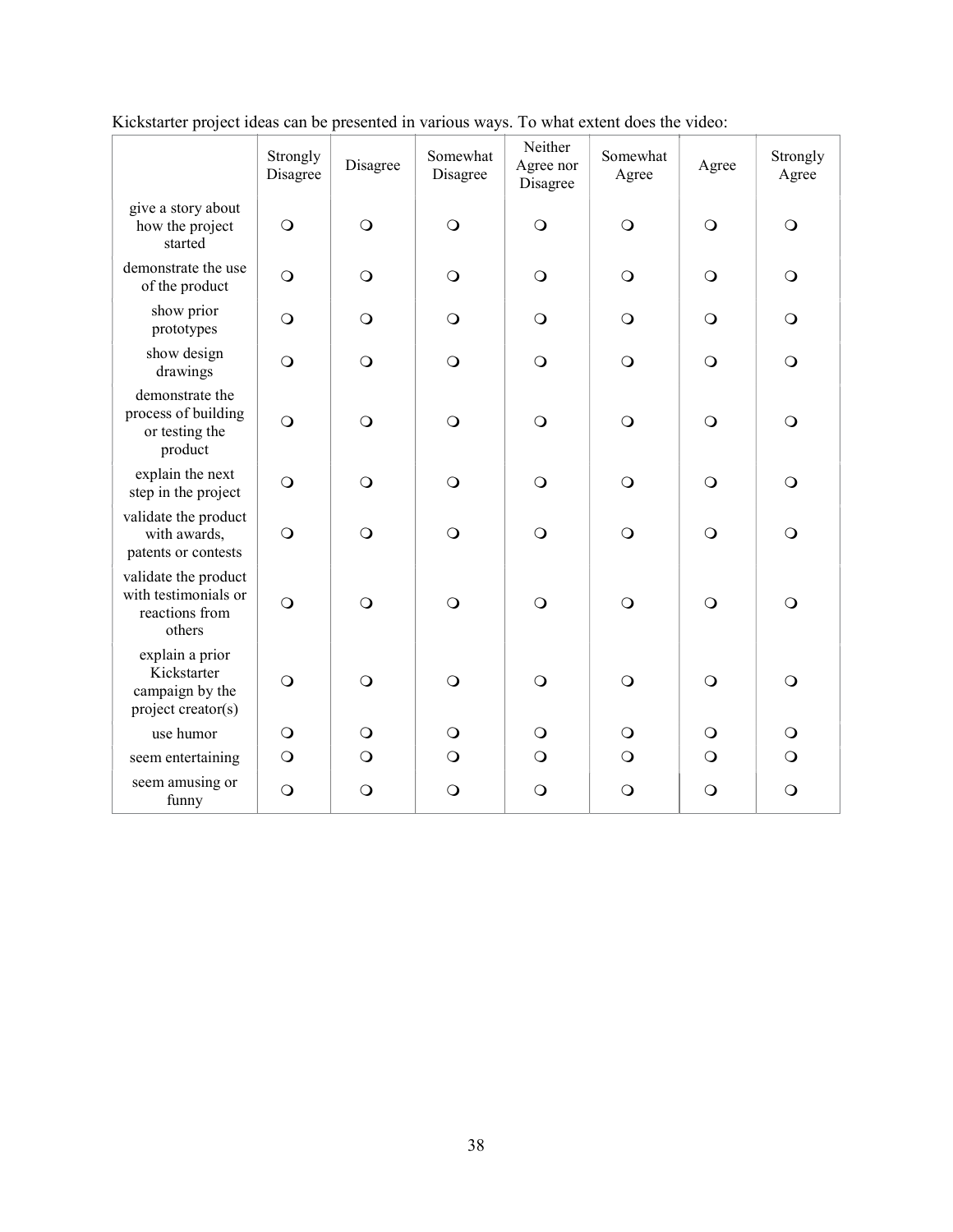|                                                                                | Strongly<br>Disagree | Disagree | Somewhat<br>Disagree | Neither<br>Agree nor<br>Disagree | Somewhat<br>Agree | Agree    | Strongly<br>Agree |
|--------------------------------------------------------------------------------|----------------------|----------|----------------------|----------------------------------|-------------------|----------|-------------------|
| I would back this<br>Kickstarter project<br>before the funding<br>period ended | $\circ$              | $\Omega$ | ∩                    | ∩                                | ∩                 | $\Omega$ | $\circ$           |
| I would back this<br>Kickstarter project<br>in the near future                 | $\circ$              | ∩        | $\Omega$             | ∩                                | ∩                 | $\Omega$ | $\circ$           |
| I intend to back<br>this Kickstarter<br>project                                | $\circ$              | ∩        | ∩                    | ∩                                | ∩                 | $\Omega$ | $\Omega$          |
| I would share this<br>video with my<br>friends                                 | $\Omega$             | ∩        | ∩                    | $\Omega$                         | ∩                 | ∩        | $\Omega$          |

If you had the needed money, and if it would not alter any of your other purchase decisions. Please rate the following statements:

Now please rate your overall expectation of project success, based on the following background information and what you've seen from the video. Of the 20,000 technology and design projects launched on Kickstarter, about 29% are successfully funded (11% raise less than \$10,000, 14% raise \$10,000- 99,999, and 4% raise more than \$100,000). The average number of backers is 40.

How many people do you think would back this project?

How much money do you think this product is worth?

How much money do you think they will raise for the project?

How much money would you spend on this product?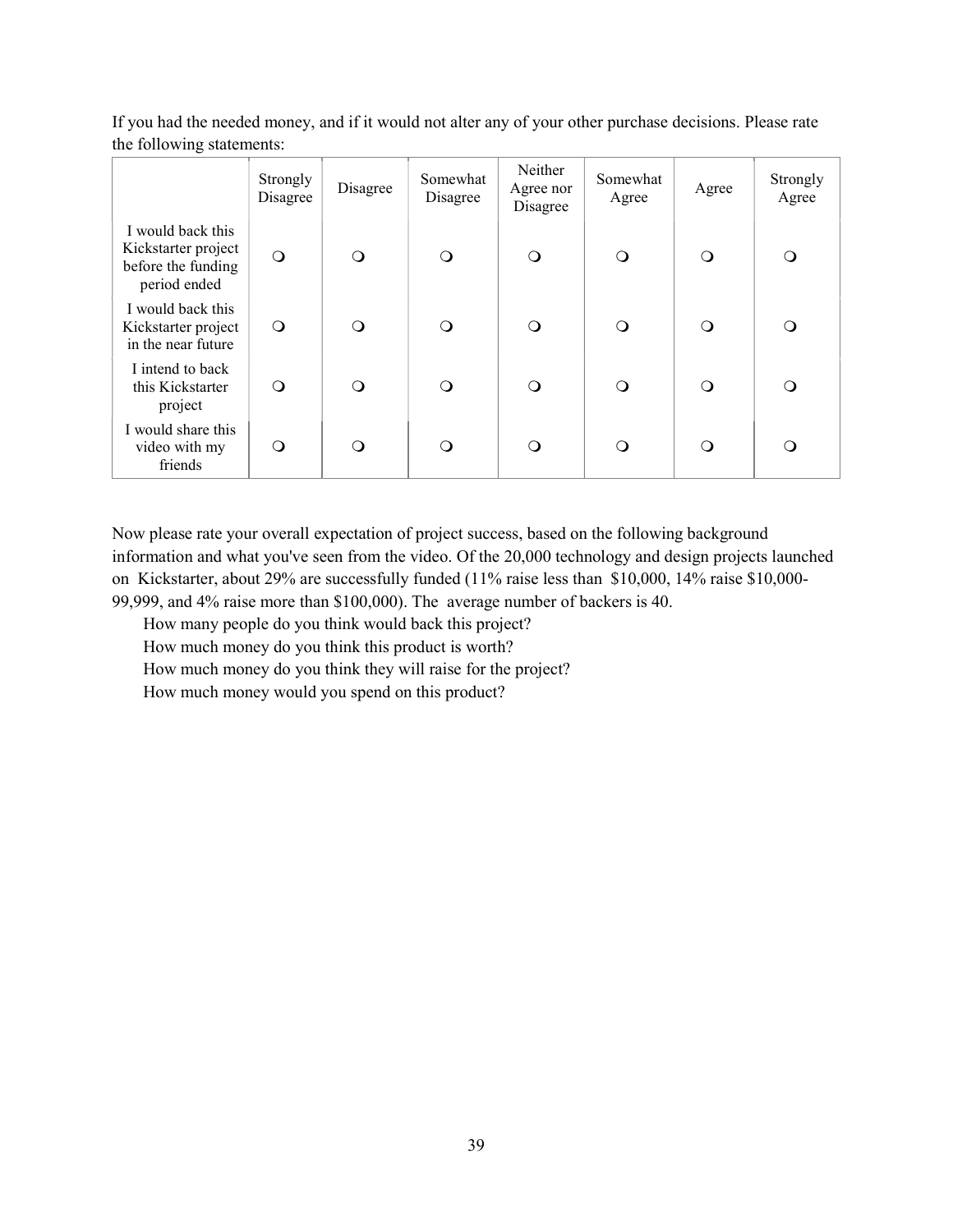# Appendix C

#### Factor Analyses

Table 4. Intent

| Item name       | Factor loading | Item wording                                                    |
|-----------------|----------------|-----------------------------------------------------------------|
| Back before end | 0.9678         | I would back this Kickstarter project before the funding period |
|                 |                | ended                                                           |
| Back soon       | 0.9751         | I would back this Kickstarter project in the near future        |
| Back            | 0.8815         | I intend to back this Kickstarter project                       |

## Table 5. Product quality

| Item name    | Factor loading | Item wording                                         |
|--------------|----------------|------------------------------------------------------|
| High quality | 0.6633         | The product seems to be high quality                 |
| Advanced     | 0.6633         | The product is a clear advance over related products |

## Table 6. Argument quality

| Item name   | Factor loading | Item wording                                           |
|-------------|----------------|--------------------------------------------------------|
| Informative | 0.8588         | The information provided in the video was: informative |
| Helpful     | 0.8846         | The information provided in the video was: helpful     |
| Valuable    | 0.8864         | The information provided in the video was: valuable    |
| Persuasive  | 0.7517         | The information provided in the video was: persuasive  |

Note. These items were adapted from Bhattacherjee and Sanford (2006).

#### Table 7. Intrinsic motivation

| Item name | Factor loading | Item wording                        |
|-----------|----------------|-------------------------------------|
| Enjoy     | 0.9655         | I would enjoy using the product     |
| Value     | 0.9692         | I would value using the product     |
| Feel good | 0.9083         | I would feel good using the product |

## Table 8. Extrinsic motivation

| Item name  | Factor loading | Item wording                                                   |
|------------|----------------|----------------------------------------------------------------|
| Easier     | 0.8537         | Using the product would make life easier for me                |
| Advantages | 0.8537         | I would be motivated by the advantages that I could experience |
|            |                | from using the product                                         |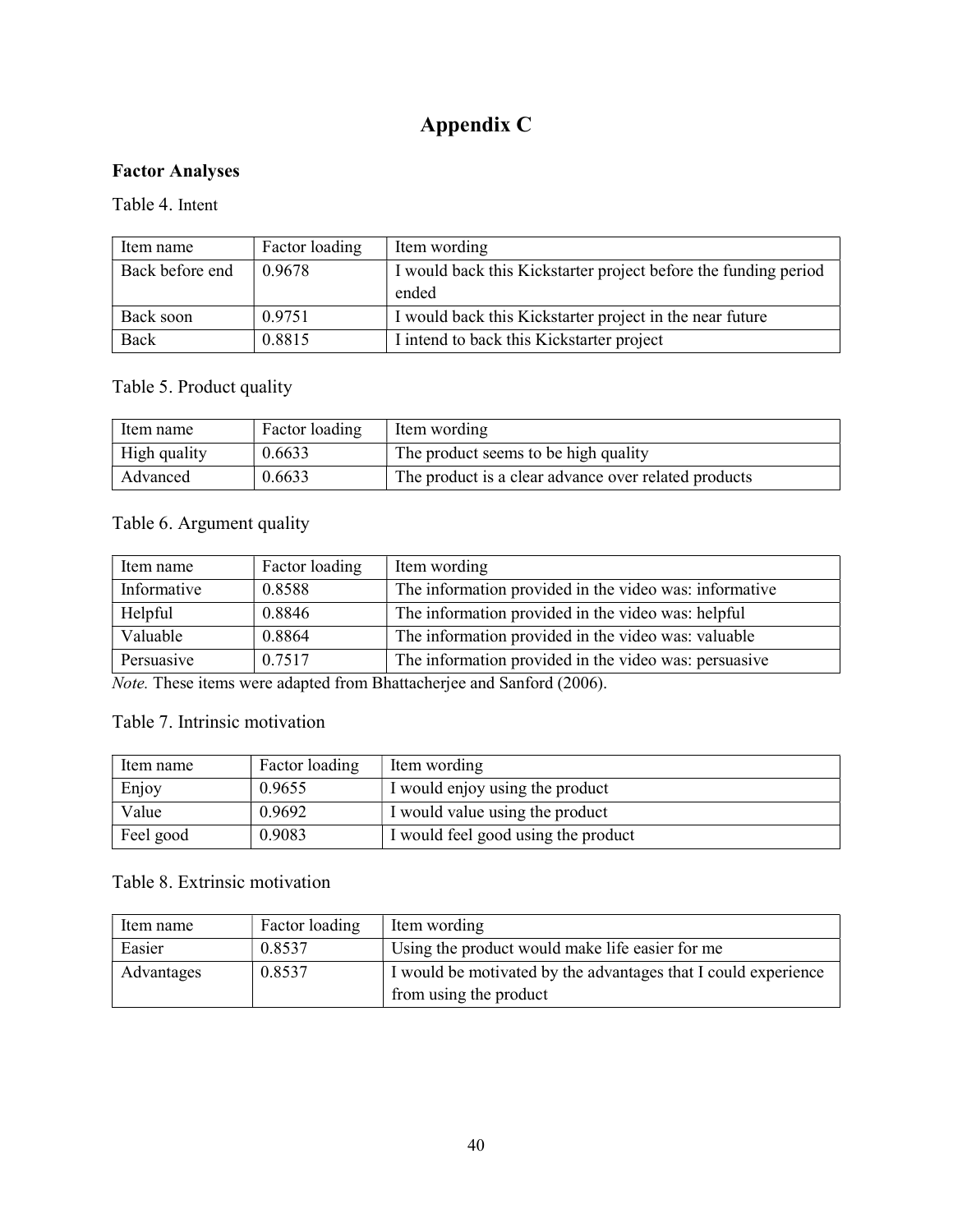Table 9. Previous factor loadings for extrinsic motivation

| Item name   | Factor loading |
|-------------|----------------|
| Easier      | 0.8129         |
| Advantages  | 0.8561         |
| Recognition | 0.6774         |
| Learning*   | 0.5714         |

\* Item(s) removed because of low loading

| Item name   | Factor loading |
|-------------|----------------|
| Easier      | 0.8565         |
| Advantages  | 0.8651         |
| Recognition | $0.5855*$      |

\* Item(s) removed because of low loading

Table 10. Need for Cognition scale

| Item name | Factor loading | Item wording                                                            |
|-----------|----------------|-------------------------------------------------------------------------|
|           | 0.7661         | I would prefer complex to simple problems.                              |
|           | 0.8814         | I like to have the responsibility of handling a situation that requires |
|           |                | a lot of thinking.                                                      |
| $3*$      | 0.8180         | Thinking is not my idea of fun.                                         |
| $4*$      | 0.8054         | I would rather do something that requires little thought than           |
|           |                | something that is sure to challenge my thinking abilities.              |
| $12*$     | 0.7611         | Learning new ways to think doesn't excite me very much.                 |
| 14        | 0.7479         | The notion of thinking abstractly is appealing to me.                   |

\* Reverse coded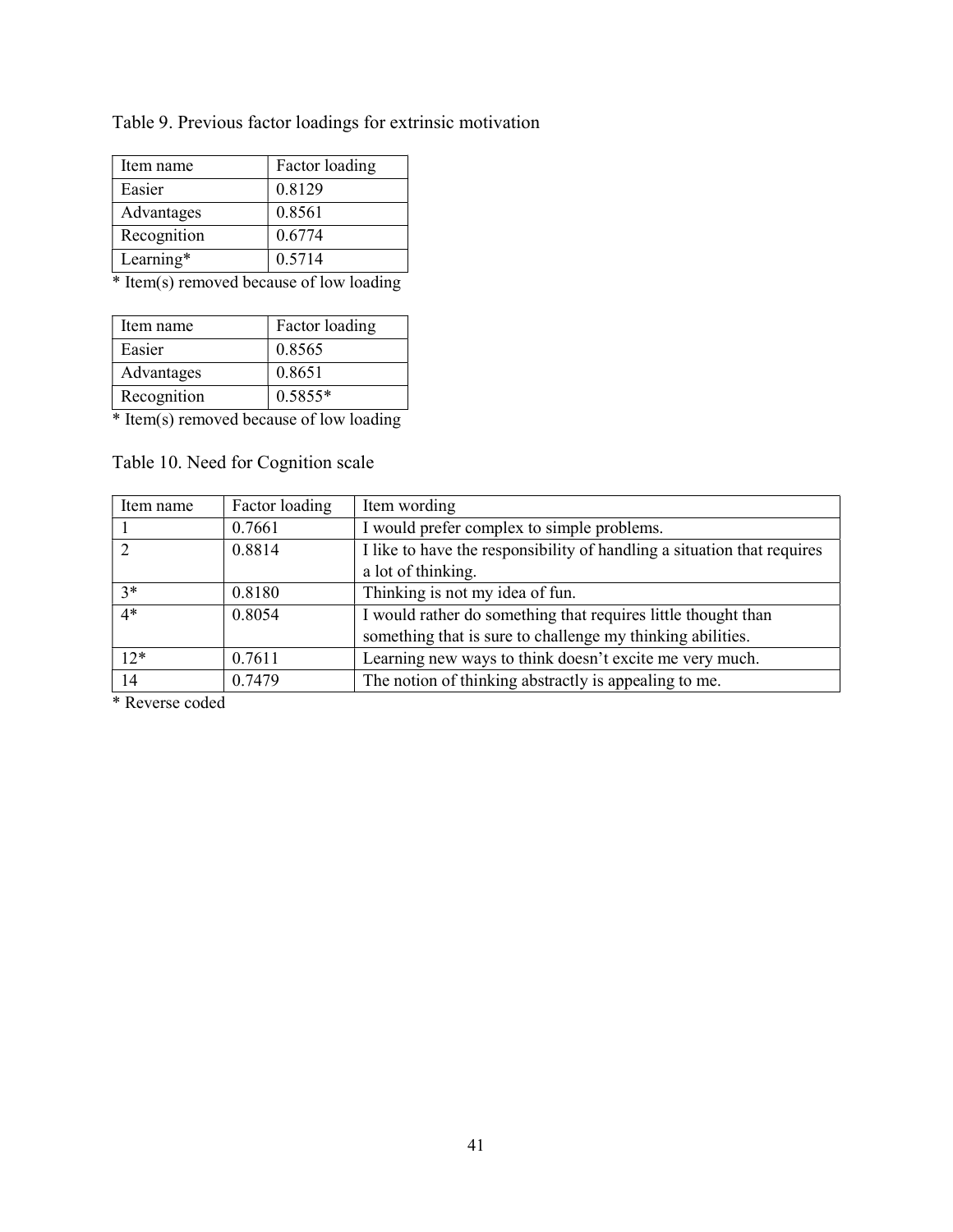| Item name               | Factor loading |
|-------------------------|----------------|
| 1                       | 0.7790         |
| $\overline{2}$          | 0.8705         |
| $\overline{\mathbf{3}}$ | 0.7945         |
| $\overline{4}$          | 0.8147         |
| $5*$                    | 0.7445         |
| $6*$                    | 0.7127         |
| $7*$                    | 0.7359         |
| $8*$                    | 0.6397         |
| $9*$                    | 0.6688         |
| $10*$                   | 0.7454         |
| $11*$                   | 0.7373         |
| 12                      | 0.8103         |
| $13*$                   | 0.6375         |
| 14                      | 0.7588         |
| $15*$                   | 0.7463         |
| $16*$                   | 0.5386         |
| $17*$                   | 0.7160         |
| 18*                     | 0.4823         |

Table 11. Previous factor loadings for the Need for Cognition scale

\* Item(s) removed because of low loading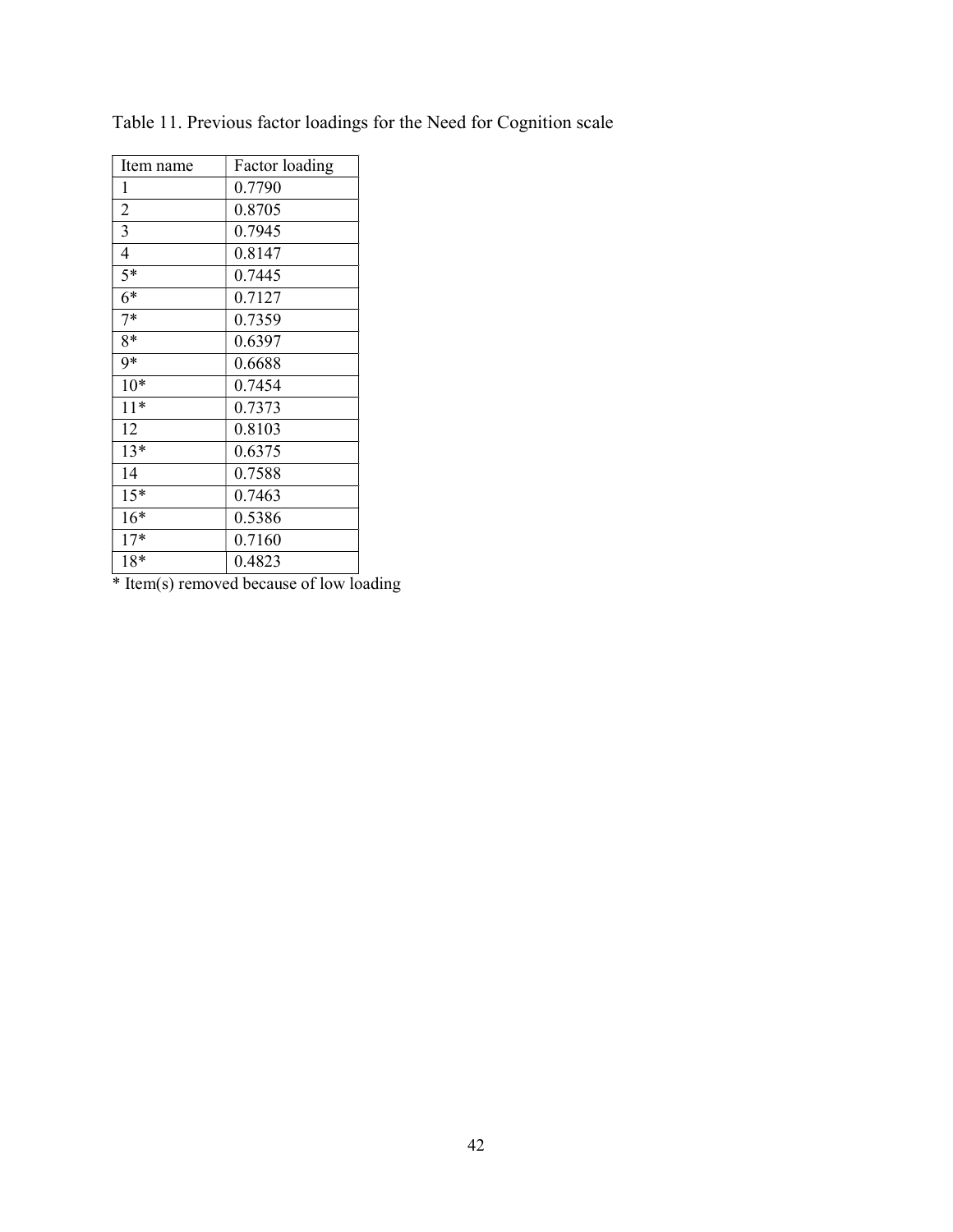## Appendix D

#### Demographics

What is your Gender?

- O Male
- O Female
- O Other

What is your age?

\_\_\_\_\_\_ Age in years

How many years of work experience do you have?

- O 0 years
- $\overline{O}$  1-4 years
- 5-9 years
- **O** 10-19 years
- 20 or more years

What is your highest level of completed education?

- O Secondary School
- O High School
- **O** Some University
- Associate Degree
- O Bachelor's Degree
- **O** Master's Degree
- PhD / Doctoral Degree

With what race(s) do you identify yourself?

- $\Box$  White / Caucasian
- Black / African American
- Native Hawaiian / Other Pacific Islander
- **Q** Asian
- American Indian / Alaska Native
- **Q** Other

What is your status?

- U.S. Citizen
- U.S. Resident
- International with U.S. Visa
- O Not in the U.S.

What is your zip code?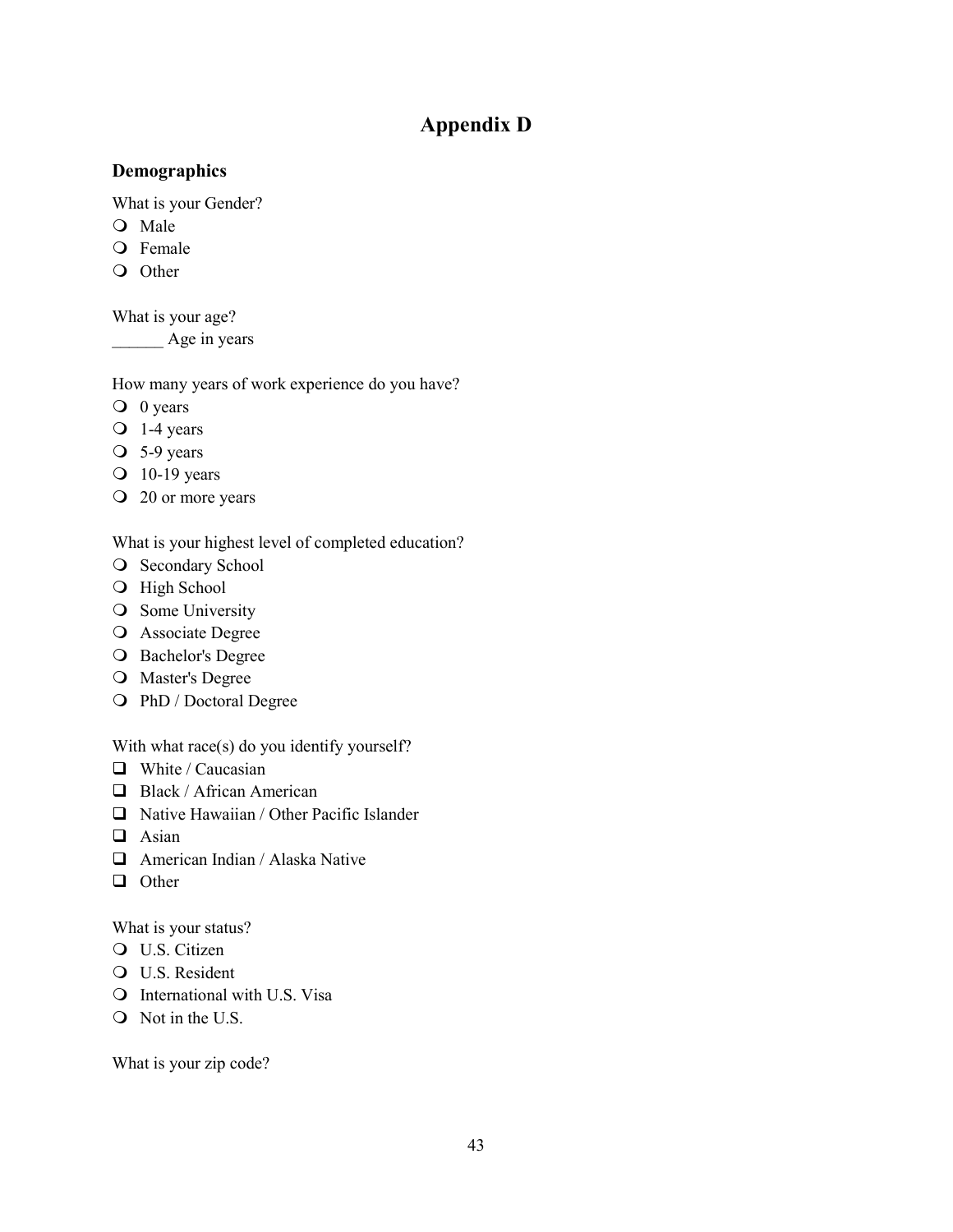With regard to English language, how well do you understand spoken English?

- Very Poor
- O Poor
- Fair
- Good
- Very Good

#### With regard to English language, how well do you read English?

- Very Poor
- O Poor
- O Fair
- Good
- Very Good

#### With regard to English language, how well do you write English?

- Very Poor
- O Poor
- Q Fair
- O Good
- Very Good

There are more than 25 or more books in my home now.

- **O** Strongly Disagree
- O Disagree
- O Neither Agree nor Disagree
- O Agree
- **O** Strongly Agree

There is a variety of magazines and other reading materials in my home now.

- **O** Strongly Disagree
- O Disagree
- O Neither Agree nor Disagree
- O Agree
- **O** Strongly Agree

Rewards-based crowdfunding websites, such as Kickstarter and Indiegogo allow people to submit a written description and video explaining a project for which they seek financial backing from people who see their project on the crowdfunding website. Backers receive rewards, often a promise to deliver the product being developed by the project team.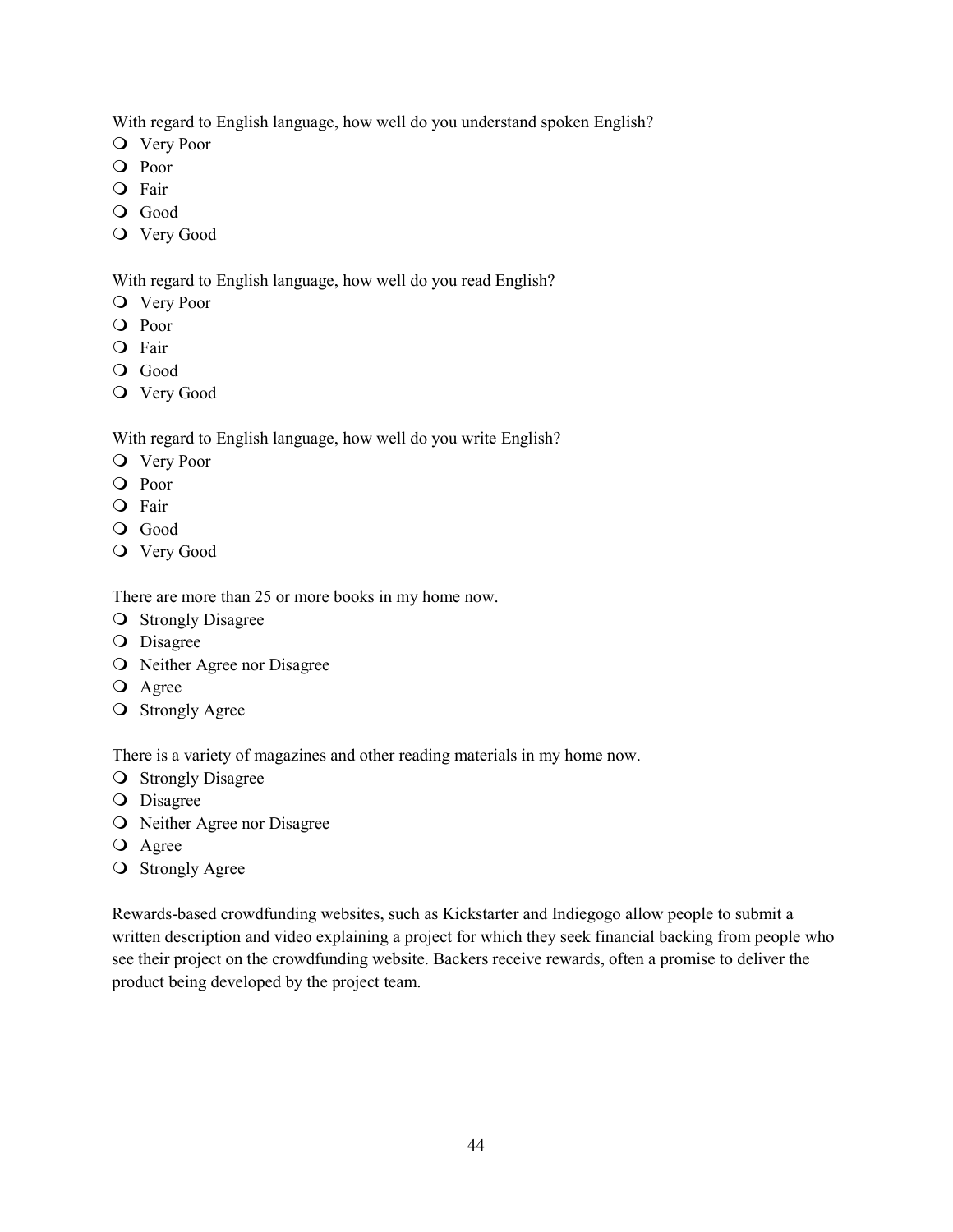How many videos from rewards-based crowdfunding websites, such as Kickstarter and Indiegogo, have you seen?

- $\overline{Q}$  0
- $Q$  1-5
- 5-20
- O More than 20

How many projects from rewards-based crowdfunding websites, such as Kickstarter and Indiegogo, have you personally backed?

- $\overline{Q}$  0
- $Q$  1-5
- **O** 5-20
- O More than 20

Have you ever created a Kickstarter project of your own?

- Yes
- O No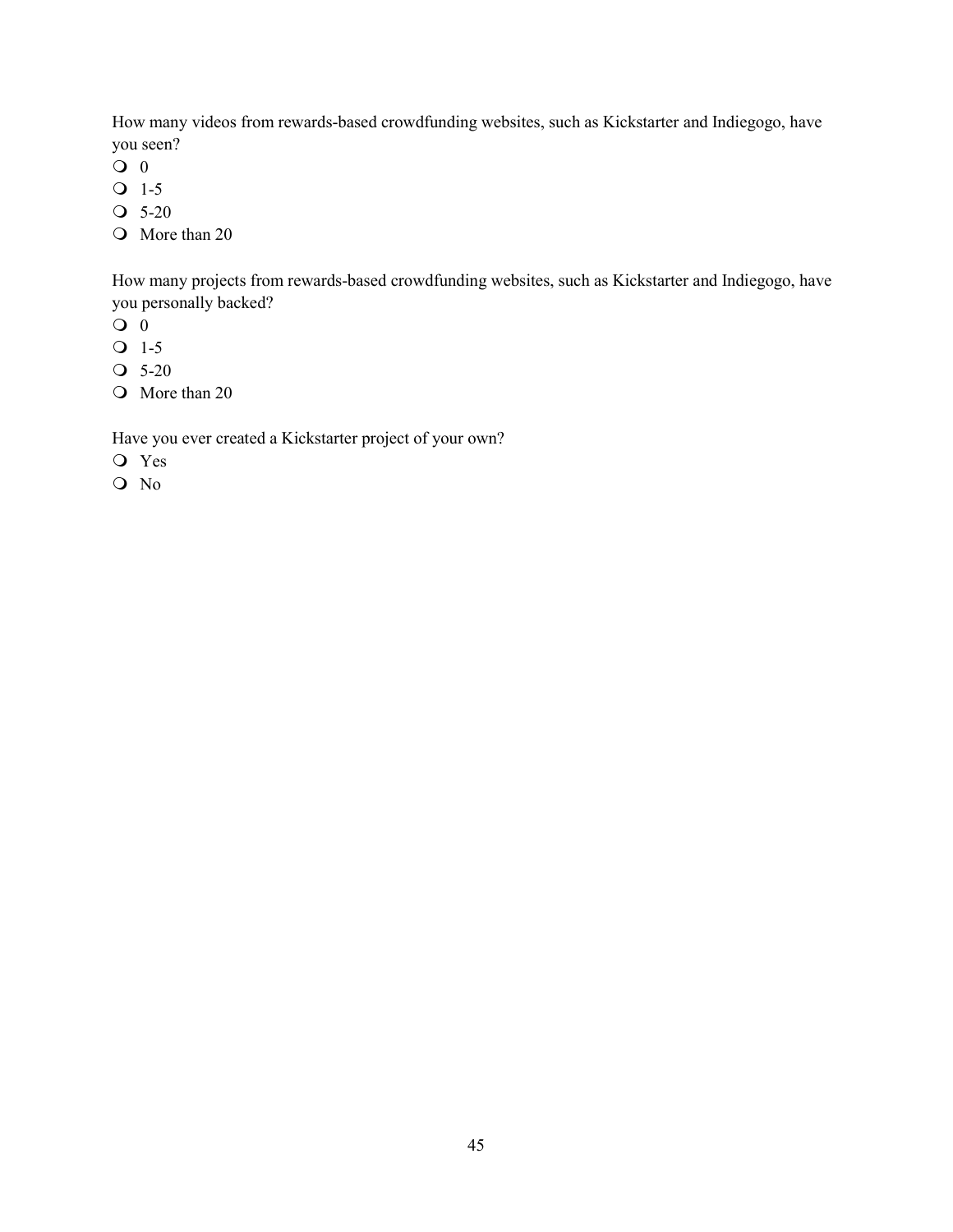# Appendix E

## The Need for Cognition scale

Please rate the following statements according to how they describe yourself.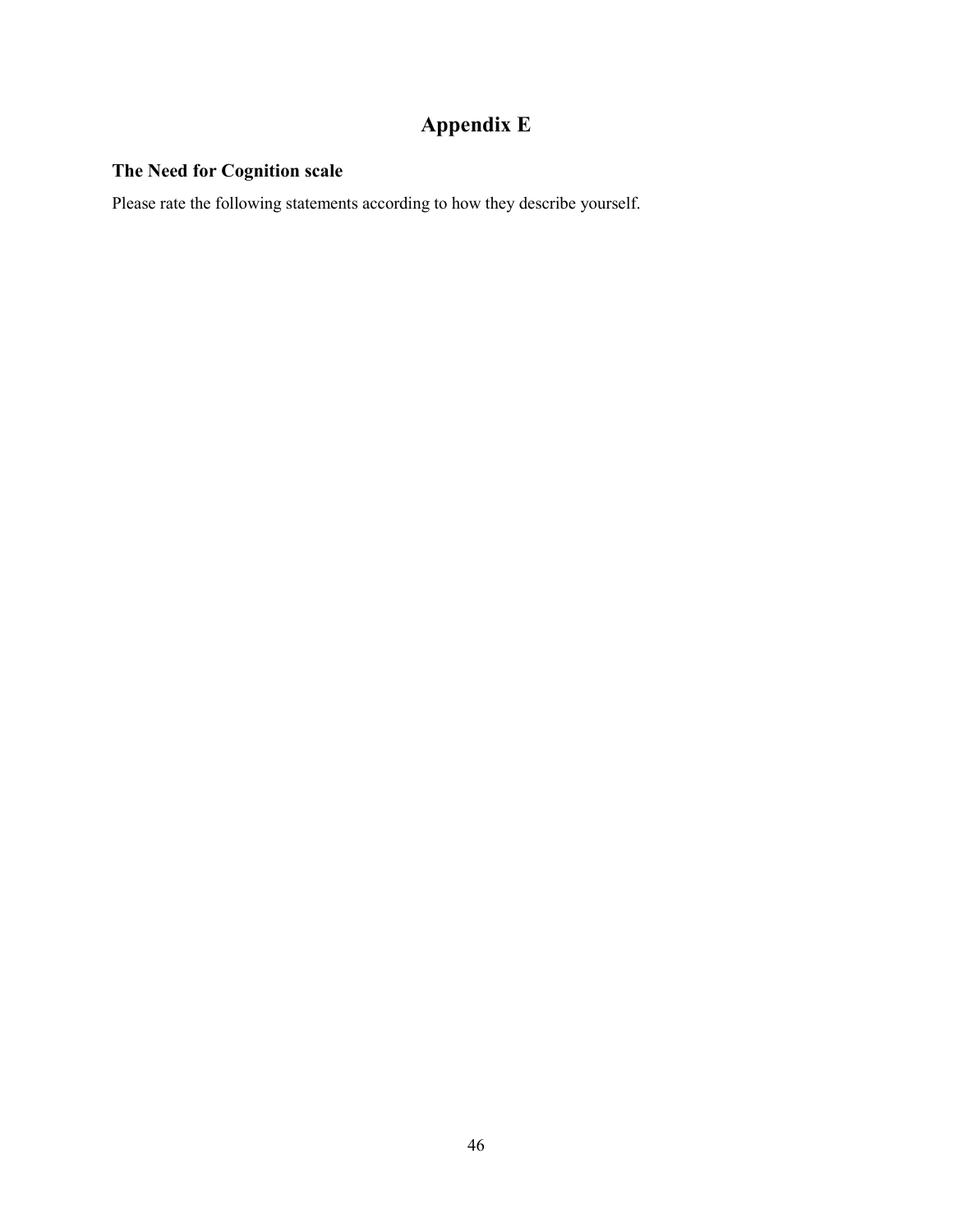Please rate the following statements according to how they describe yourself.

|                                                                                                                                                    | Strongly<br>Disagree | Disagree | Somewhat<br>Disagree | Neither<br>Agree<br>nor<br>Disagree | Somewhat<br>Agree | Agree   | Strongly<br>Agree |
|----------------------------------------------------------------------------------------------------------------------------------------------------|----------------------|----------|----------------------|-------------------------------------|-------------------|---------|-------------------|
| I would prefer complex to simple<br>problems.                                                                                                      | $\circ$              | $\circ$  | $\circ$              | $\circ$                             | $\circ$           | $\circ$ | $\circ$           |
| I like to have the responsibility of<br>handling a situation that requires a lot of<br>thinking.                                                   | $\circ$              | $\circ$  | $\circ$              | $\circ$                             | $\circ$           | $\circ$ | $\mathsf{O}$      |
| Thinking is not my idea of fun.                                                                                                                    | $\circ$              | $\circ$  | $\circ$              | $\circ$                             | $\circ$           | $\circ$ | $\mathsf{O}$      |
| I would rather do something that requires<br>little thought than something that is sure<br>to challenge my thinking abilities.                     | $\circ$              | $\circ$  | $\circ$              | O                                   | $\circ$           | $\circ$ | $\circ$           |
| I try to anticipate and avoid situations<br>where there is likely a chance I will have<br>to think in depth about something.                       | $\circ$              | $\circ$  | $\circ$              | $\circ$                             | $\circ$           | $\circ$ | $\circ$           |
| I find satisfaction in deliberating hard<br>and for long hours.                                                                                    | $\circ$              | $\circ$  | $\circ$              | $\circ$                             | $\circ$           | $\circ$ | O                 |
| I only think as hard as I have to.                                                                                                                 | $\circ$              | $\circ$  | $\circ$              | O                                   | $\circ$           | $\circ$ | O                 |
| I prefer to think about small, daily<br>projects to long-term ones.                                                                                | $\circ$              | $\circ$  | $\circ$              | $\circ$                             | $\circ$           | $\circ$ | $\circ$           |
| I like tasks that require little thought once<br>I've learned them.                                                                                | $\circ$              | $\circ$  | $\circ$              | $\circ$                             | $\circ$           | $\circ$ | O                 |
| The idea of relying on thought to make<br>my way to the top appeals to me.                                                                         | $\circ$              | $\circ$  | $\circ$              | $\circ$                             | $\circ$           | $\circ$ | $\circ$           |
| I really enjoy a task that involves coming<br>up with new solutions to problems.                                                                   | $\circ$              | $\circ$  | $\circ$              | O                                   | $\circ$           | $\circ$ | O                 |
| Learning new ways to think doesn't<br>excite me very much.                                                                                         | $\circ$              | $\circ$  | $\circ$              | O                                   | $\circ$           | $\circ$ | O                 |
| I prefer my life to be filled with puzzles<br>that I must solve.                                                                                   | $\circ$              | $\circ$  | $\circ$              | $\circ$                             | $\circ$           | $\circ$ | $\circ$           |
| The notion of thinking abstractly is<br>appealing to me.                                                                                           | $\circ$              | $\circ$  | $\circ$              | $\circ$                             | $\circ$           | $\circ$ | $\circ$           |
| I would prefer a task that is intellectual,<br>difficult, and important to one that is<br>somewhat important but does not require<br>much thought. | $\circ$              | $\circ$  | $\circ$              | $\circ$                             | $\circ$           | $\circ$ | $\circ$           |
| I feel relief rather than satisfaction after<br>completing a task that required a lot of<br>mental effort.                                         | $\circ$              | $\circ$  | $\circ$              | $\circ$                             | $\circ$           | $\circ$ | $\circ$           |
| It's enough for me that something gets<br>the job done; I don't care how or why it<br>works.                                                       | $\circ$              | $\circ$  | $\circ$              | O                                   | O                 | $\circ$ | $\circ$           |
| I usually end up deliberating about issues<br>even when they do not affect me<br>personally.                                                       | $\circ$              | $\circ$  | $\circ$              | $\circ$                             | $\circ$           | $\circ$ | $\circ$           |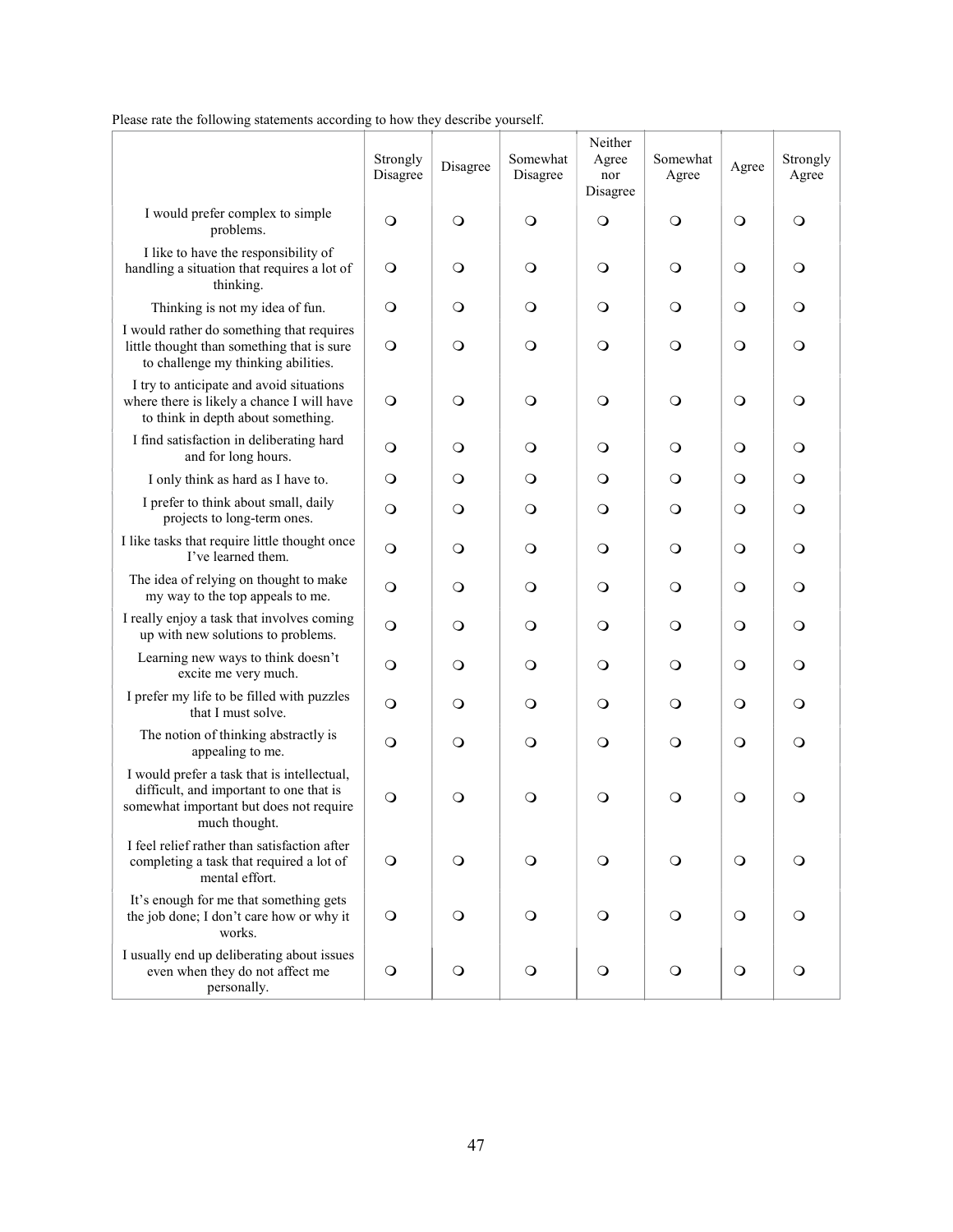# Appendix F

## Normality Charts

Figure 3. Kernel density



Figure 4. P norm

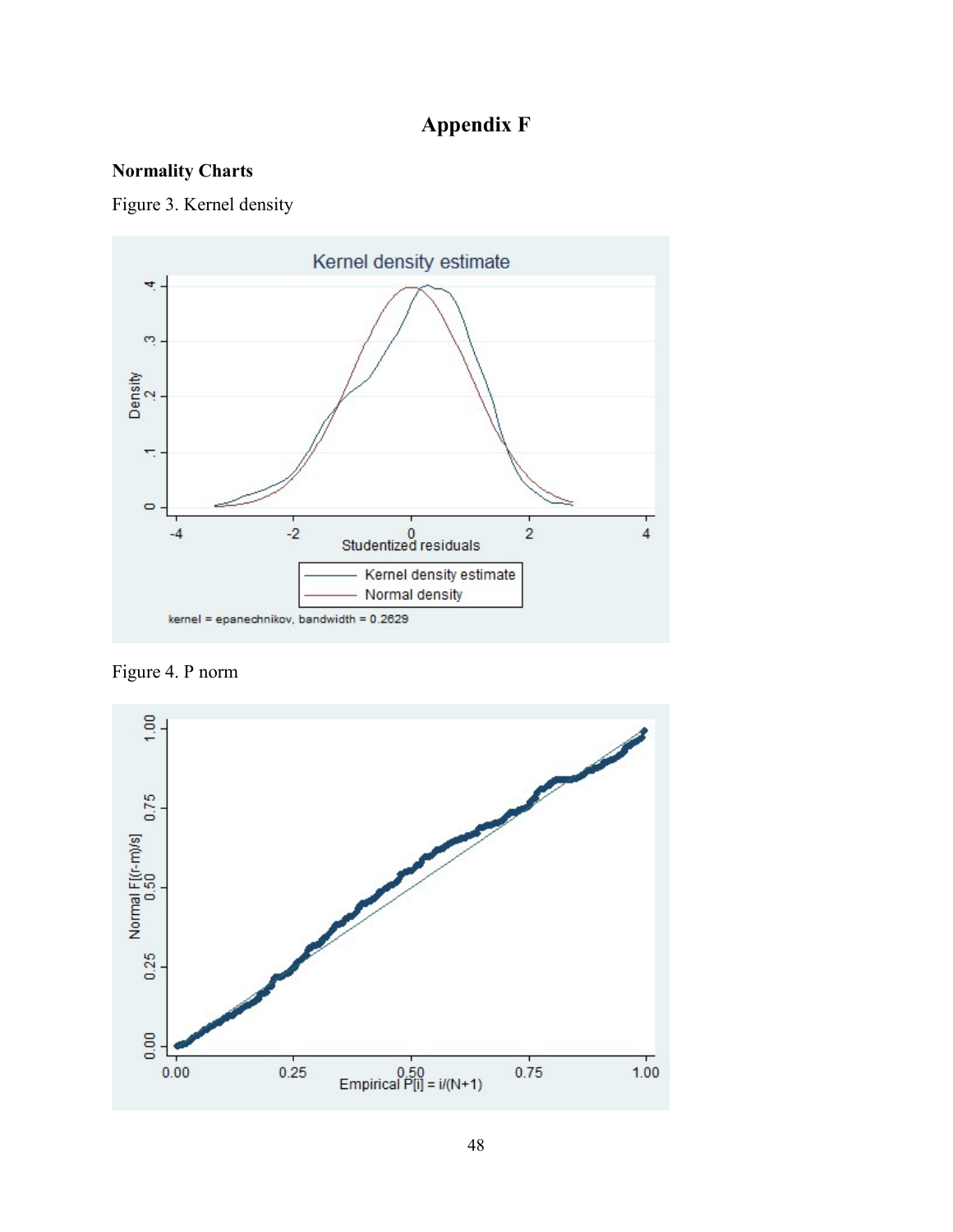Figure 5. Q norm

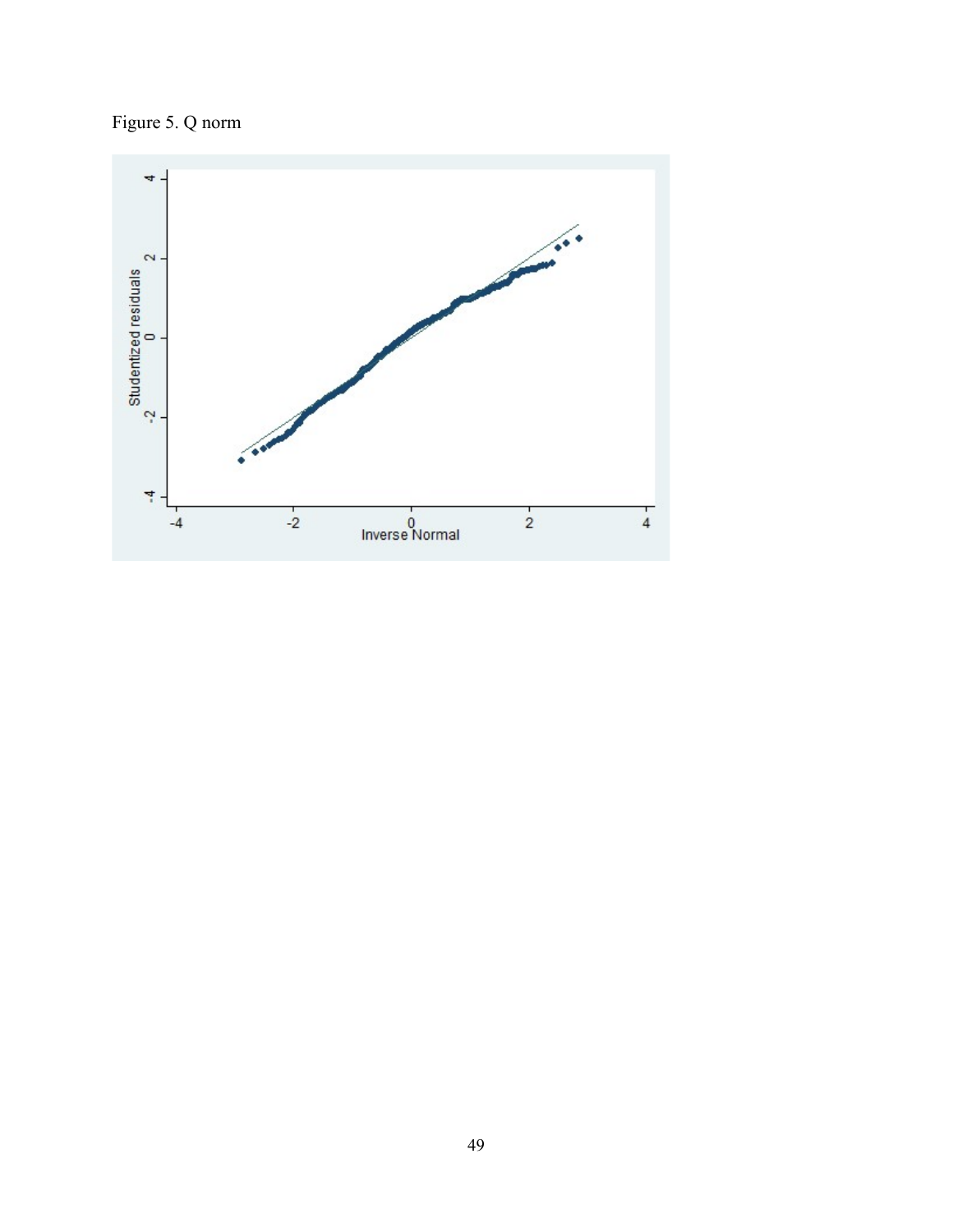#### References

- Agrawal, A., Catalini, C., & Goldfarb, A. (2014). Some Simple Economics of Crowdfunding. Innovation Policy and the Economy, 14(1), 63–97. doi:10.1017/CBO9781107415324.004
- Alexander, A., Barnett-Cowan, M., Bartmess, E., Bosco, F., Brandt, M., Carp, J., … others. (2012). An Open, Large-Scale, Collaborative Effort to Estimate the Reproducibility of Psychological Science. Perspectives on Psychological Science, 7(6), 657–660. doi:10.1177/1745691612462588
- Amazon Mechanical Turk. (2015). Retrieved December 11, 2015, from https://www.mturk.com/mturk/welcome
- Bezes, C. (2015). Identifying Central And Peripheral Dimensions Of Store And Website Image: Applying The Elaboration Likelihood Model To Multichannel Retailing. The Journal of Applied Business Research, 31(4), 1–17.
- Bhattacherjee, A., & Sanford, C. (2006). Influence Processes for Information Technology Acceptance: An Elaboration Likelihood Model. MIS Quarterly, 30, 805–825.
- Cacioppo, J. T., & Petty, R. E. (1979). Effects of message repetition and position on cognitive response, recall and pursuasion. Journal of Personality and Social Psychology, 27, 97–109.
- Cacioppo, J. T., & Petty, R. E. (1984). The Effecient Assessment of Need for Cognition. Journal of Personality Assessment, 48(3), 306 – 307.
- Calic, G., Purdue, U., & Mosakowski, E. (2013). Entrepreneurs as Social Others : How Collective Interests and Selflessness Affect Funding Success. West Lafayette, Indiana.
- Chen, S., & Lee, K. (2008). The Role of Personality Traits and Perceived Values in Persuasion : An Elaboration Likelihood Model Perspective on Online Shopping. Social Behavior and Personality, 36(10), 1379–1400.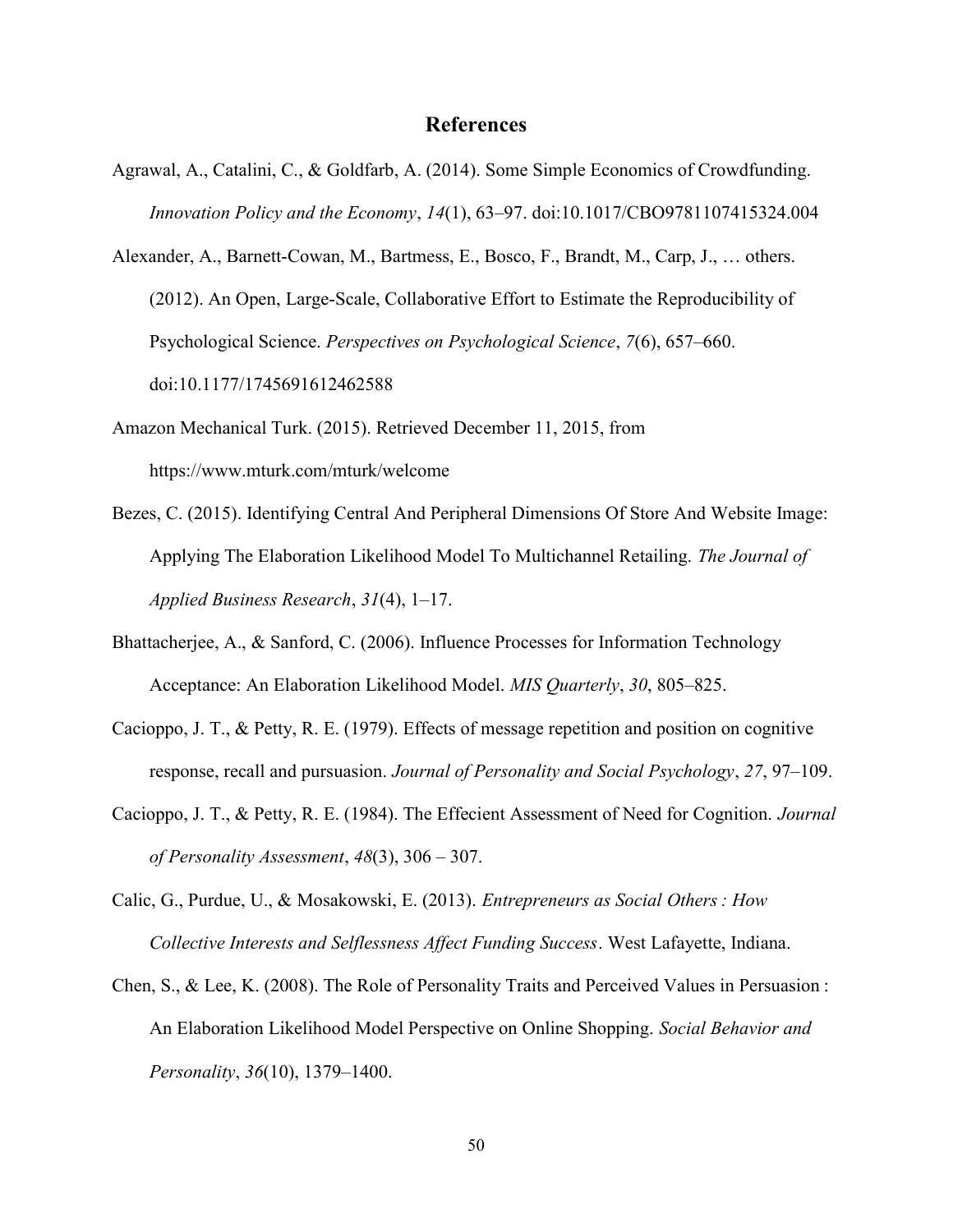Cho, C.-H. (1999). How Advertising Works on the WWW: Modified Elaboration Likelihood Model. Journal of Current Issues & Research in Advertising. doi:10.1080/10641734.1999.10505087

- Colombo, M. G., Franzoni, C., & Rossi-Lamastra, C. (2015). Internal social capital and the attraction of early contributions in crowdfunding. Entrepreneurship: Theory and Practice, 39(1), 75–100. doi:10.1111/etap.12118
- Cortina, J. M. (1993). What is coefficient alpha? An examination of theory and applications. Journal of Applied Psychology, 78(1), 98–104. doi:10.1037/0021-9010.78.1.98
- Davis, B. C., & Webb, J. W. (2012). Crowd-Funding of Entrepreneurial Ventures : Getting the Right Combination of Signals. Frontiers of Entrepreneurship Research, 32(3), 16.

Garrity, E. J., O'Donnell, J. B., Kim, Y. J., & Sanders, G. L. (2007). An extrinsic and intrinsic motivation-based model for measuring consumer shopping oriented web site success. Journal of Electronic Commerce in Organizations, 5(4), 18–38. doi:10.4018/jeco.2007100102

- Gawronski, B., & Strack, F. (2004). On the propositional nature of cognitive consistency: Dissonance changes explicit, but not implicit attitudes. Journal of Experimental Social Psychology, 40(4), 535–542. doi:10.1016/j.jesp.2003.10.005
- Gefen, D., Rigdon, E. E., & Straub, D. (2011). An Update and Extension to SEM Guidelines for Administrative and Social Science Research. MIS Quarterly, 35(2), iii–A7. doi:10.1016/j.lrp.2013.01.001
- Gerber, E. M., Hui, J. S., & Kuo, P.-Y. (2012). Crowdfunding: Why people are motivated to post and fund projects on crowdfunding platforms. Evanston, IL.

Kickstarter. (2015). Creator Questions. Retrieved July 11, 2015, from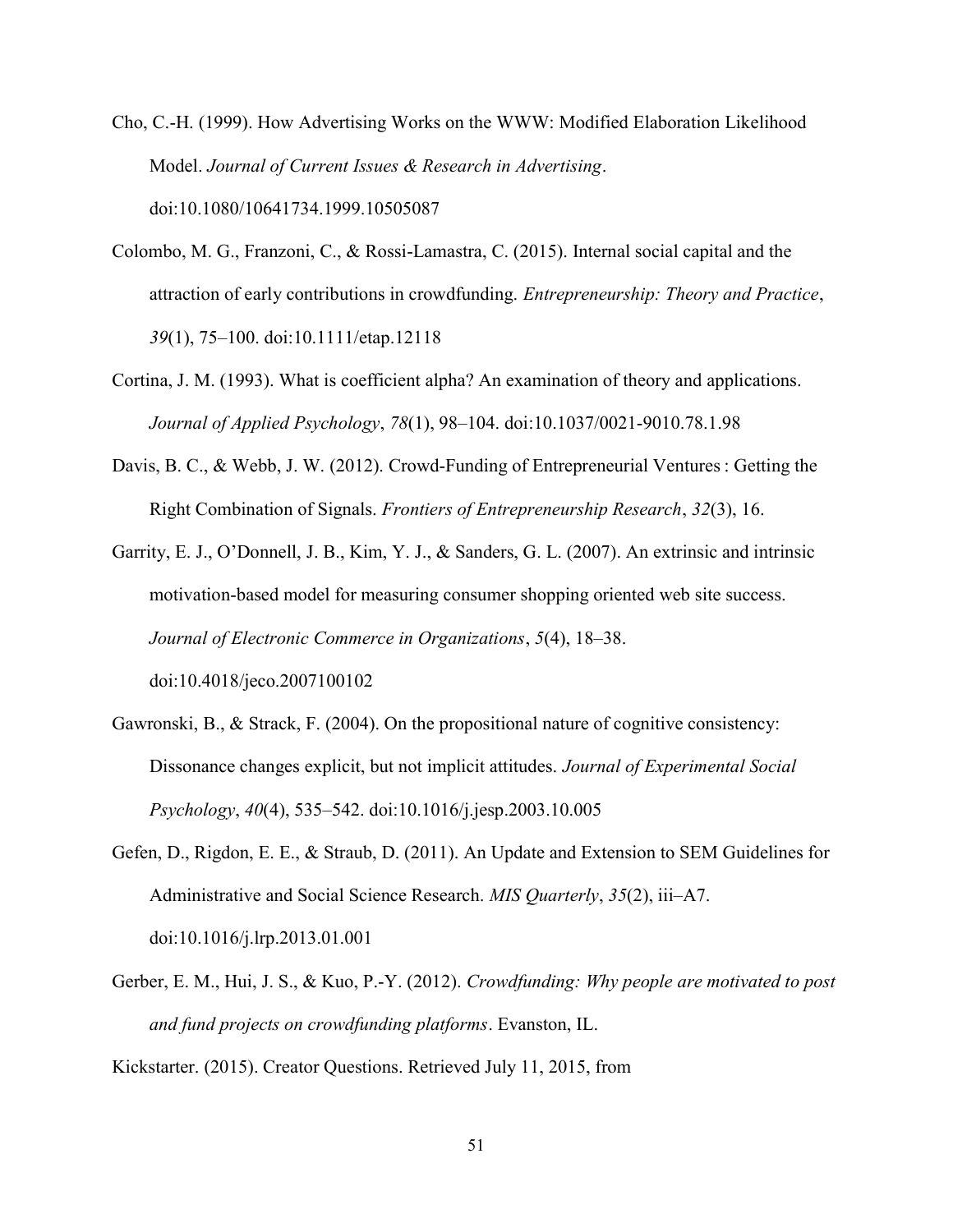https://www.kickstarter.com/help/faq/creator+questions

- Kline, R. B. (2015). Methodology In The Social Sciences: Principles and Practice of Structural Equation Modeling (Fourth Edi). The Guilford Press.
- Kuppuswamy, V., & Bayus, B. L. (2015). Crowdfunding Creative Ideas: The dynamics of project backers in Kickstarter. UNC Kenan-Flagler Research Paper, 2013–2015. doi:10.1017/CBO9781107415324.004
- Lehner, O. M. (2013). Crowdfunding social ventures: a model and research agenda. Routledge Venture Capital Journal, 15(3), 289–311. doi:10.1080/13691066.2013.782624
- Li, X. E., Jervis, S. M., & Drake, M. A. (2015). Examining Extrinsic Factors that Influence Product Acceptance: A Review. Journal of Food Science, 80(5), R901–R909. doi:10.1111/1750-3841.12852
- Lowry, P. B., Vance, A., Moody, G., Beckman, B., & Read, A. (2008). Explaining and Predicting the Impact of Branding Alliances and Web Site Quality on Initial Consumer Trust of E-Commerce Web Sites. Journal of Management Information Systems, 24(4), 199– 224. doi:10.2753/MIS0742-1222240408
- Marom, D., Robb, A., & Sade, O. (2014). Gender Dynamics in Crowdfunding (Kickstarter). SSRN Working Paper No 2442954, (430), 1–75. doi:10.2139/ssrn.2442954
- Martin, B. A. S., Lang, B., & Wong, S. (2003). Conclusion explicitness in advertising: The moderating role of need for cognition (NFC) and argument quality (AQ) on persuasion. Journal of Advertising, 32(4), 57–66.
- Mollick, E. (2014). The dynamics of crowdfunding: An exploratory study. Journal of Business Venturing, 29(1), 1–16. doi:10.1016/j.jbusvent.2013.06.005

Mollick, E., & Kuppuswamy, V. (2014). After the Campaign: Outcomes of Crowdfunding.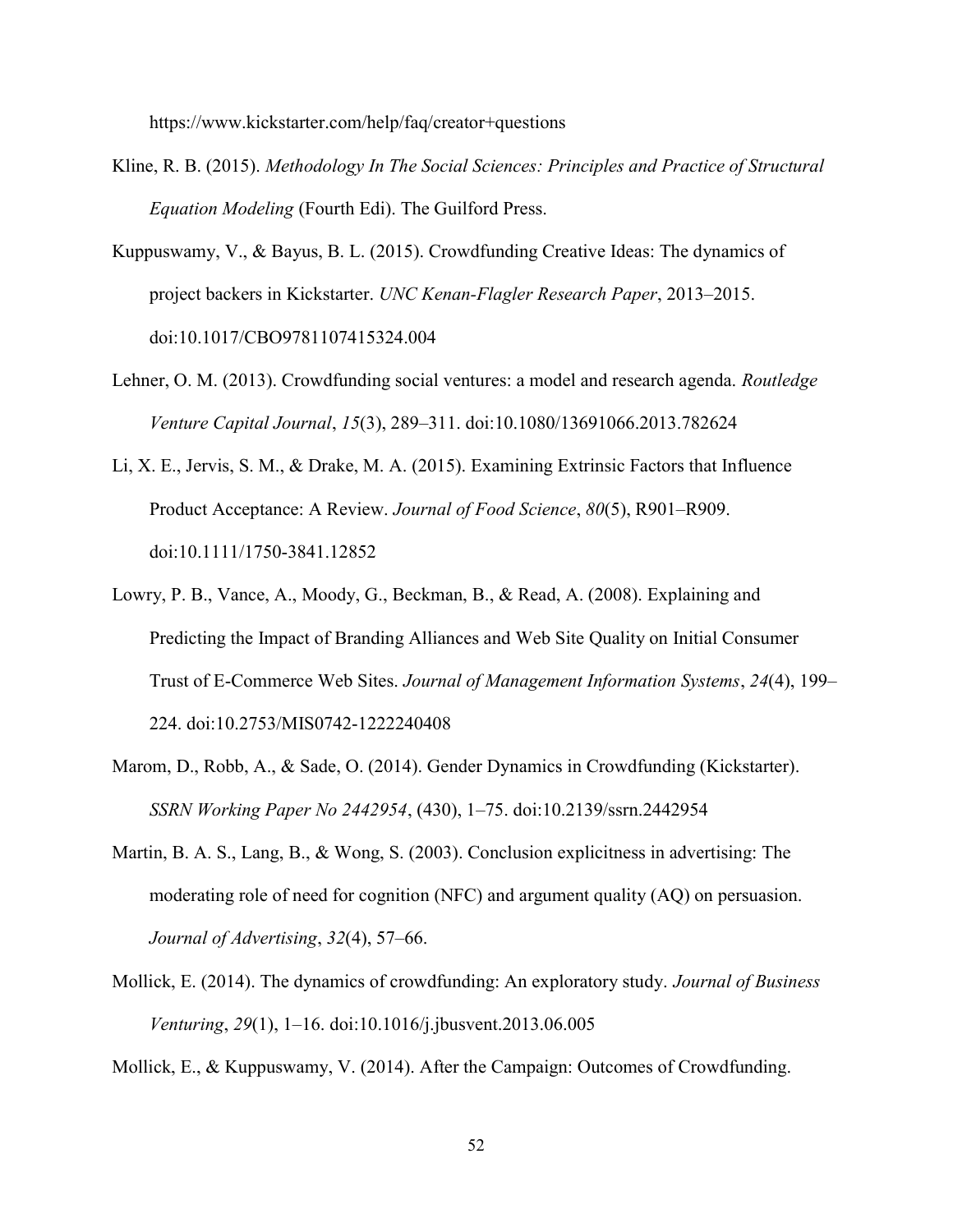Available at SSRN, 1–18. doi:10.2139/ssrn.2376997

- Moskowitz, H. R. (1995). The dollar value of product quality: the effect of pricing versus overall liking on consumer purchase intent for pizza. Journal of Sensory Studies, 10(3), 239–247.
- Pashler, H., & Wagenmakers, E. J. (2012). Editors' introduction to the special section on replicability in psychological science: A crisis of confidence? Perspectives on Psychological Science, 7(6), 528–530. doi:10.1177/1745691612465253
- Pedersen, J., Kocsis, D., Tripathi, A., Tarrell, A., Weerakoon, A., Tahmasbi, N., … De Vreede, G. J. (2013). Conceptual foundations of crowdsourcing: A review of IS research. Proceedings of the Annual Hawaii International Conference on System Sciences, 579–588. doi:10.1109/HICSS.2013.143
- Petty, R. E., Cacioppo, J. T., & Schumann, D. (1983). Central and Peripheral Routes to Advertising Effectiveness : The Moderating Role of Involvment. The Journal of Consumer Research, 10, 135–146.
- Petty, R. E., Webener, D. T., Fabrigar, L. R., Priester, J. R., & Cacioppo, J. T. (1993). Conceptual and Methodological Issues in the Elaboration Likelihood Model of Persuasion : A Reply to the Michigan State Critics. Communication Theory.
- Petty, R. E., & Wegener, D. T. (1998). Attitude Change: Multiple roles for persuasion variables (In D. Gilbert, S. Fiske, & G. Lindzey (Eds.). In The Handbook of Social Psychology (pp. 323–390).
- Rand, D. G. (2012). The promise of Mechanical Turk : How online labor markets can help theorists run behavioral experiments. Journal of Theoretical Biology, 299, 172–179. doi:10.1016/j.jtbi.2011.03.004

Ryan, R., & Deci, E. (2000). Intrinsic and Extrinsic Motivations: Classic Definitions and New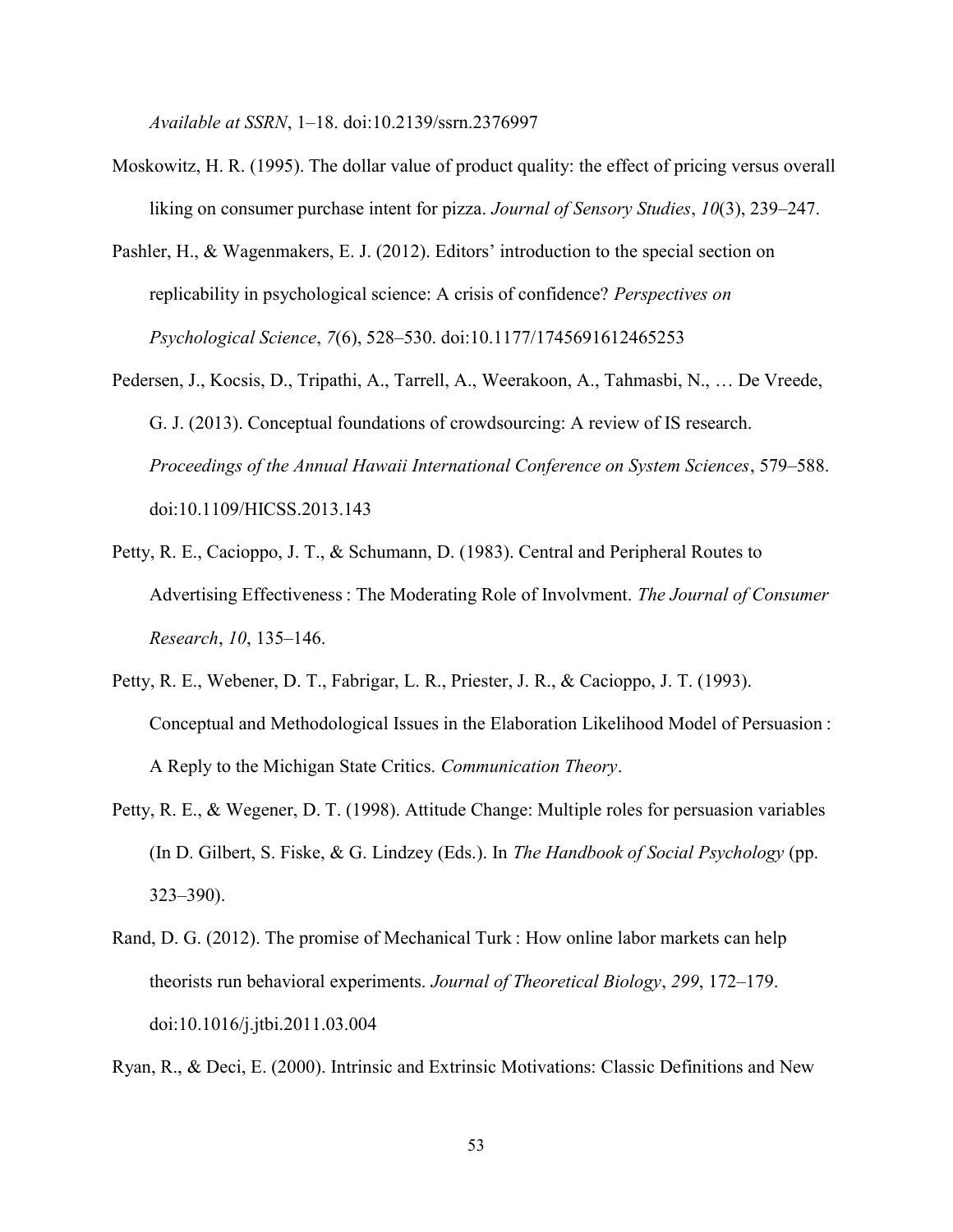Directions. Contemporary Educational Psychology, 25(1), 54–67. doi:10.1006/ceps.1999.1020

- Shang, R. A., Chen, Y. C., & Shen, L. (2005). Extrinsic versus intrinsic motivations for consumers to shop on-line. Information and Management, 42(3), 401–413. doi:10.1016/j.im.2004.01.009
- Simmons, J. P., Nelson, L. D., & Simonsohn, U. (2011). False-Positive Psychology: Undisclosed Flexibility in Data Collection and Analysis Allows Presenting Anything as Significant. Psychological Science, 22(11), 1359–1366. doi:10.1177/0956797611417632
- Simonsohn, U., Nelson, L. D., & Simmons, J. P. (2014). P-curve: A key to the file-drawer. Journal of Experimental Psychology: General, 143(2), 534–547. doi:10.1037/a0033242
- Styśko-Kunkowska, M. A., & Żbikowska, K. (2014). Influence of involvement and motivation to correction on product evaluation: Asymmetry for strong and weak brands. Polish Psychological Bulletin, 45(4), 488–499.
- Tsiotsou, R. (2006). The role of perceived product quality and overall satisfaction on purchase intentions. International Journal of Consumer Studies, 30(March), 207–217. doi:10.1111/j.1470-6431.2005.00477.x
- Withers, G. F., & Wertheim, E. H. (2004). Applying the elaboration likelihood model of persuasion to a videotape-based eating disorders primary prevention program for adolescent girls. Eating Disorders, 12(2), 103–124. doi:10.1080/10640260490444628